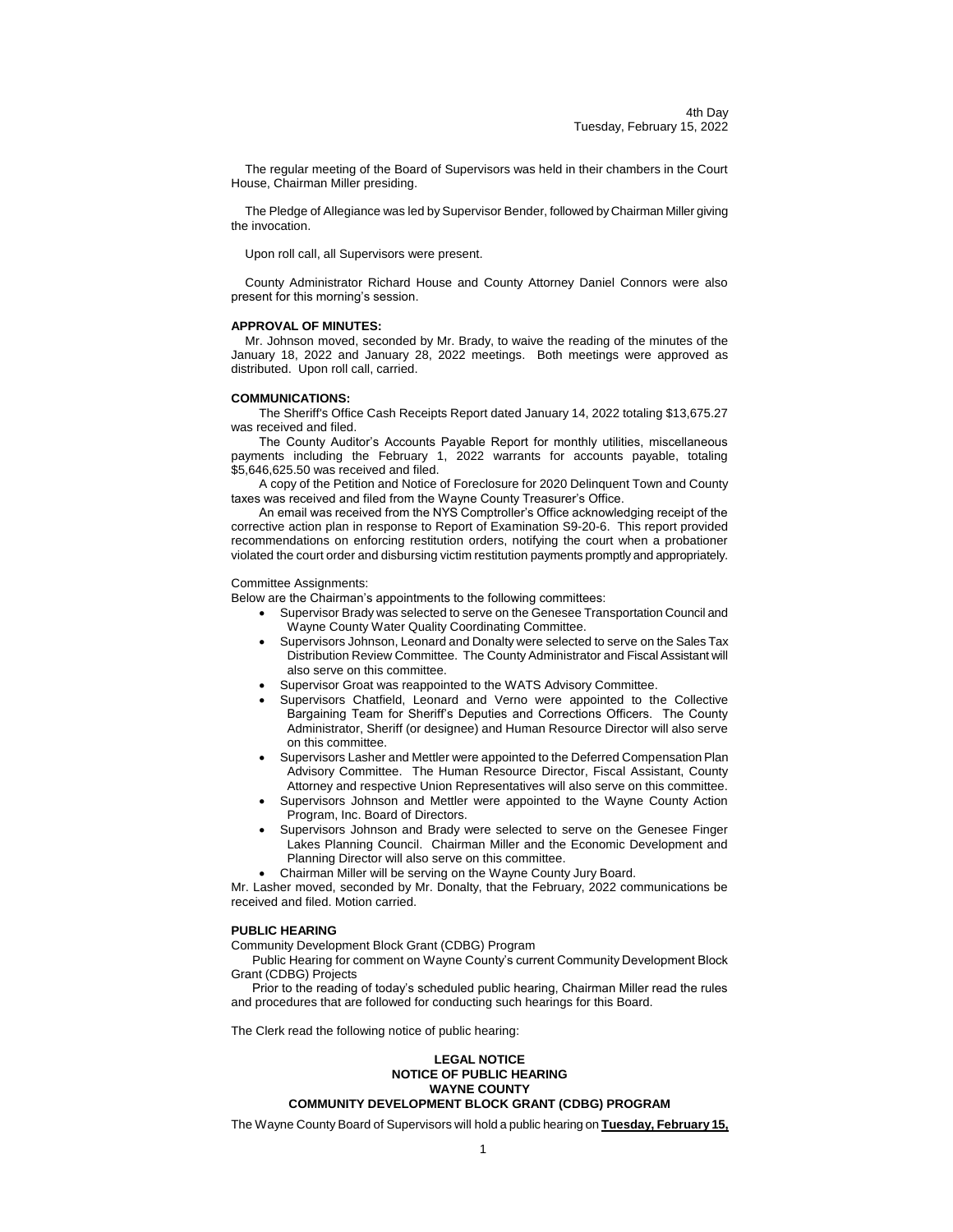**2022 at 9:05 AM** in the Supervisors Chambers at 26 Church Street, Lyons, New York 14489 14489 for the purpose of hearing public comments on Wayne County's community development needs, and to discuss the possible submission of one or more Community Development Block Grant (CDBG) applications for the 2021 and 2022 program years. Wayne County is considering applying for CDBG funds for proposed activities including: Farmworker Housing safety improvement, infrastructure development, and economic development as well as housing, public facilities, public infrastructure, planning and other CDBG CARES activities. The CDBG program is administered by the New York State Office of Community Renewal (OCR), and makes funding available to eligible local governments for the principal purpose of benefitting low/moderate income persons. The hearing will provide further information about the CDBG program and will allow for citizen participation in the development of anyproposed grant applications and/or to provide technical assistance to develop alternate proposals. Comments on the CDBG program or proposed project(s) will be received at this time. The hearing is being conducted pursuant to Section 570.486, Subpart I of the CFR and in compliance with the requirements of the Housing and Community Development Act of 1974, as amended.

The Court House, 26 Church Street, Lyons, New York is accessible to persons with disabilities. If special accommodations are needed for persons with disabilities, those with hearing impairments, or those in need of translation from English, those individuals should contact Kelley Loveless at 315-946-5400, at least one week in advance of the hearing date to allow for necessary arrangements. Written comments may also be submitted to Kelley Loveless until February 15, 2022 at 26 Church Street, Lyons, New York 14489*.*

At 9:11 a.m., Chairman Miller opened the floor for the public, stating that people interested in making comment on Wayne County's community development needs, should come forward to the podium to address the Board. Further, he requested that they state their name and address for the record. There was no public comment at this time.

After an additional request for comment was made, Chairman Miller asked for a motion to close the hearing.

Mr. Chatfield moved, seconded by Mr. Mettler, that the hearing be closed at 9:13 a.m. Upon roll call, carried.

#### **ANNUAL REPORTS**

Mr. Chatfield moved, seconded by Mr. Kolczynski that the following 2021 Annual Reports be received and filed: Wayne Pre-Trial Services Economic Development & Planning County Clerk Real Property Tax Information Technology

Motion carried.

### **PRIVILEGE OF THE FLOOR**

Director of the Office of Disaster Preparedness, George Bastedo, introduced Wayne County's new Fire Coordinator, Jeremiah Shufelt, to the Board.

#### **EXECUTIVE SESSION**

Mrs. Leonard motioned at 9:14 a.m. to enter into Executive Session regarding pending litigation, seconded by Mr. Eygnor. Mr. Kolczynski motioned to enter back into Regular Session at 9:19 a.m. seconded by Mr. Mettler. Carried.

#### **SCHEDULED BUSINESS:**

**RESOLUTION 48-22: AUTHORIZATION TO ACCEPT FUNDS FROM NEW YORK STATE OFFICE OF CHILDREN AND FAMILY SERVICES TO CONTINUE DEVELOPMENT OF A SYSTEM RESPONSE FOR COMMERCIALLY SEXUALLY EXPLOITED CHILDREN, TRAFFICKED AND AT RISK YOUTH FOR THE DEPARTMENT OF SOCIAL SERVICES** Mr. Verno presented the following:

WHEREAS, the Safe Harbour fund was established to help local Departments of Social Services prepare for implementation of the Safe Harbour program, and

WHEREAS, the Safe Harbour fund will be used to develop a system response to commercially sexually exploited children, trafficked and at-risk youth, and

WHEREAS, the Wayne County Department of Social Services (WCDSS) has been notified by the NYS Office of Children and Family Services (NYS-OCFS) that WCDSS has been awarded an amount of \$50,020, from the above mentioned program, and

WHEREAS, the WCDSS was required to submit a plan and budget to NYS-OCFS demonstrating that the funds would be put to appropriate use, and

WHEREAS, such plan and budget has been submitted and approved, and

WHEREAS, there is no local match required to access the \$50,020 of Harbour Funds; now therefore be it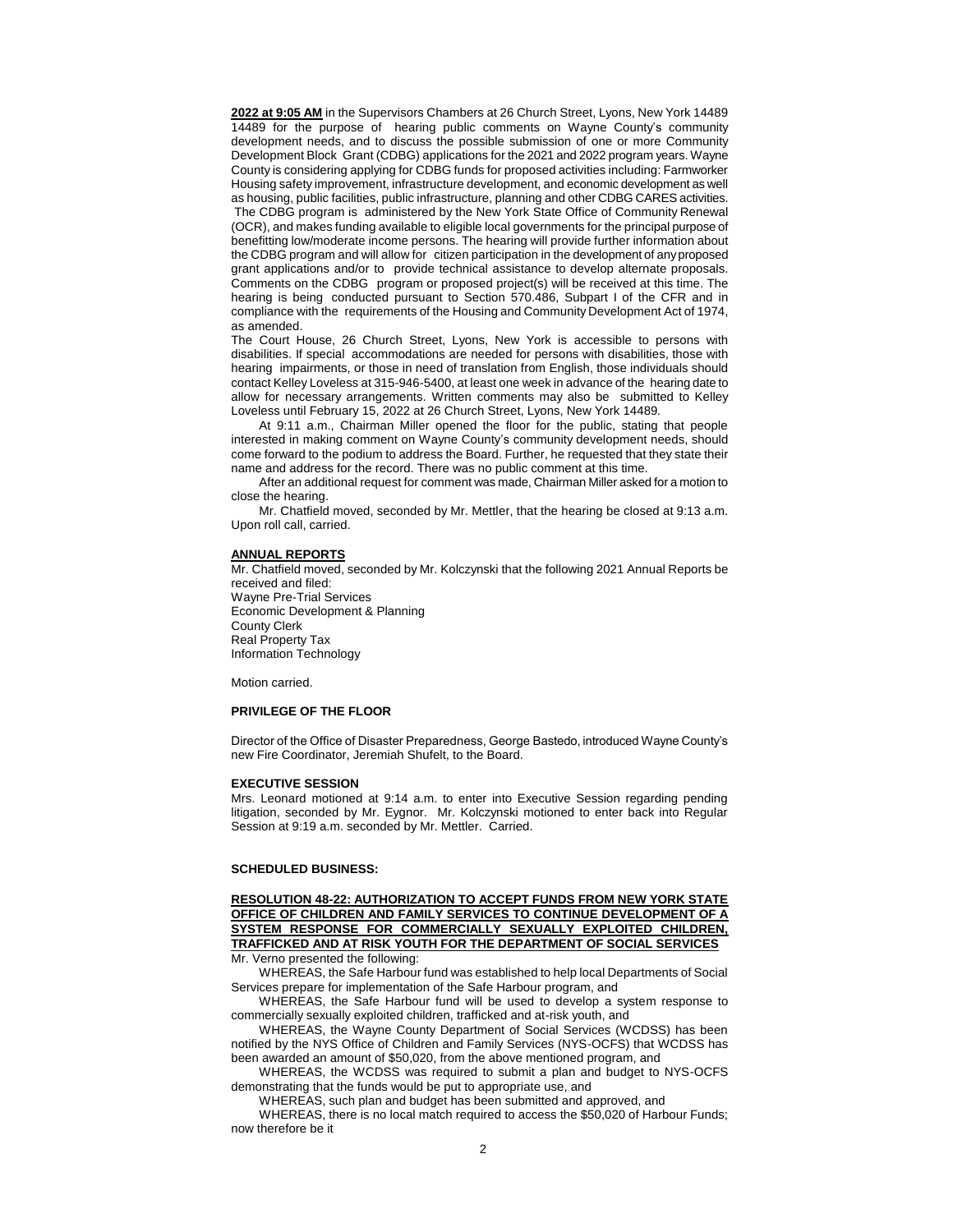RESOLVED, that the Commissioner of the Wayne County Department of Social Services is hereby authorized to accept the NYS-OCFS funding to be spent no later than 12/31/22 in the amount of \$50,020 to be used towards the continued development of a system response to commercially sexually exploited children, trafficked and at-risk youth.

Mr. Johnson moved the adoption of the resolution. Seconded by Mr. Lasher. Upon roll call, adopted.

# **RESOLUTION 49-22: AUTHORIZATION TO ADJUST THE FOSTER CARE PAYMENT RATES FOR HIGH RISK YOUTH PLACED IN THE CUSTODY OF THE COMMISSIONER OF THE DEPARTMENT OF SOCIAL SERVICES**

Mr. Verno presented the following:

WHEREAS, the Department of Social Services is required to have care available for youth needing to be placed outside of their homes, and

WHEREAS, rates for this least restrictive mode of care need be adjusted at this time due to increase in the cost of living, and

WHEREAS, such rates have not been adjusted in Wayne County since April 1, 2016, and

WHEREAS, Wayne County Department of Social Services continues the need for sufficient, well-trained, family foster care providers to provide safe, secure care to children placed in the custody of the Commissioner of Social Services, and

WHEREAS, the Department of Social Services has seen a rise in the difficult behaviors and needs of the youth being placed in care, and

WHEREAS, the Department of Social Services finds it necessary to create an additional level of payment in the foster home rate table labelled "BRIDGE RATE" to be used for those youth awaiting placement into a higher level of care, or into another system of care, and

WHEREAS, the mandatory implementation of Family First Prevention Act Legislation has placed costly penalties on the county if the youth being placed outside their home are not placed in the least restrictive environment possible; now therefore be it

RESOLVED, that the foster care rates will be adjusted per the following table, effective March 1, 2022.

| AGES    | <b>BASIC ENHANCED</b> |         | <b>SPECIAL EXCEPTIONAL</b> |         | <b>BRIDGE</b> |
|---------|-----------------------|---------|----------------------------|---------|---------------|
| Birth-5 | \$17.78\$20.12        | \$37.24 | \$55.29                    |         |               |
| 6-11    | \$19.31\$22.32        | \$37.24 | \$55.29                    | \$75.00 |               |
| $12+$   | \$22.42\$25.27        | \$37.24 | \$55.29                    | \$75.00 |               |

Mr. Mettler moved the adoption of the resolution. Seconded by Mr. Eygnor. Upon roll call, adopted.

## **RESOLUTION 50-22: AUTHORIZATION TO EXECUTE MODIFICATION AGREEMENT WITH NEW YORK STATE OFFICE OF CHILDREN AND FAMILY SERVICES (OCFS) IN RELATION TO CHILD CARE DEVELOPMENT BLOCK GRANT FUNDS**

Mr. Verno presented the following:

WHEREAS, the New York State Office of Children and Family Services (OCFS) is authorized to register and inspect child day care programs or to contract for this service, and

WHEREAS, local departments of Social Services (LDSS) are qualified to fulfill the required responsibilities, and

WHEREAS, NYS OCFS provides Child Care and Development Block Grant (CCDBG) funds to Wayne County Department of Social Services to subcontract for these services; therefore be it

RESOLVED that the Chairman of the Wayne County Board of Supervisors is hereby authorized to execute a Modification Agreement on behalf of the Wayne County Department of Social Services, subject to the County Attorney's approval as to form and content, with the New York State Office of Children and Family Services regarding the receipt and use of federal funds under the Child Care Development Block Grant in the amount of \$123,662 for the period 1/1/22 to 12/31/22.

Mr. Eygnor moved the adoption of the resolution. Seconded by Mrs. Bender. Upon roll call, adopted.

# **RESOLUTION 51-22: AUTHORIZATION TO ABOLISH ONE FULL-TIME SUPPORT INVESTIGATOR AND CREATE ONE FULL-TIME SENIOR SUPPORT INVESTIGATOR**

Mr. Verno presented the following:

WHEREAS, the Department of Social Services will have a vacant Support Investigator position upon the resignation of one of its current employees, and

WHEREAS, the 2020/2021 pandemic coupled with a turnover of staff in the Child Support Enforcement Unit has forced the agency to re-evaluate staffing and assignment of responsibilities within the department, and

WHEREAS, the Commissioner has determined with the significant number of staff new in their roles, it is beneficial to the Department to have a Senior Support Investigator to assist with supervisor duties, and

WHEREAS, the position of Senior Support Investigator plays a critical role in the training and direct supervision of staff in addition to providing direct Support Collection services, and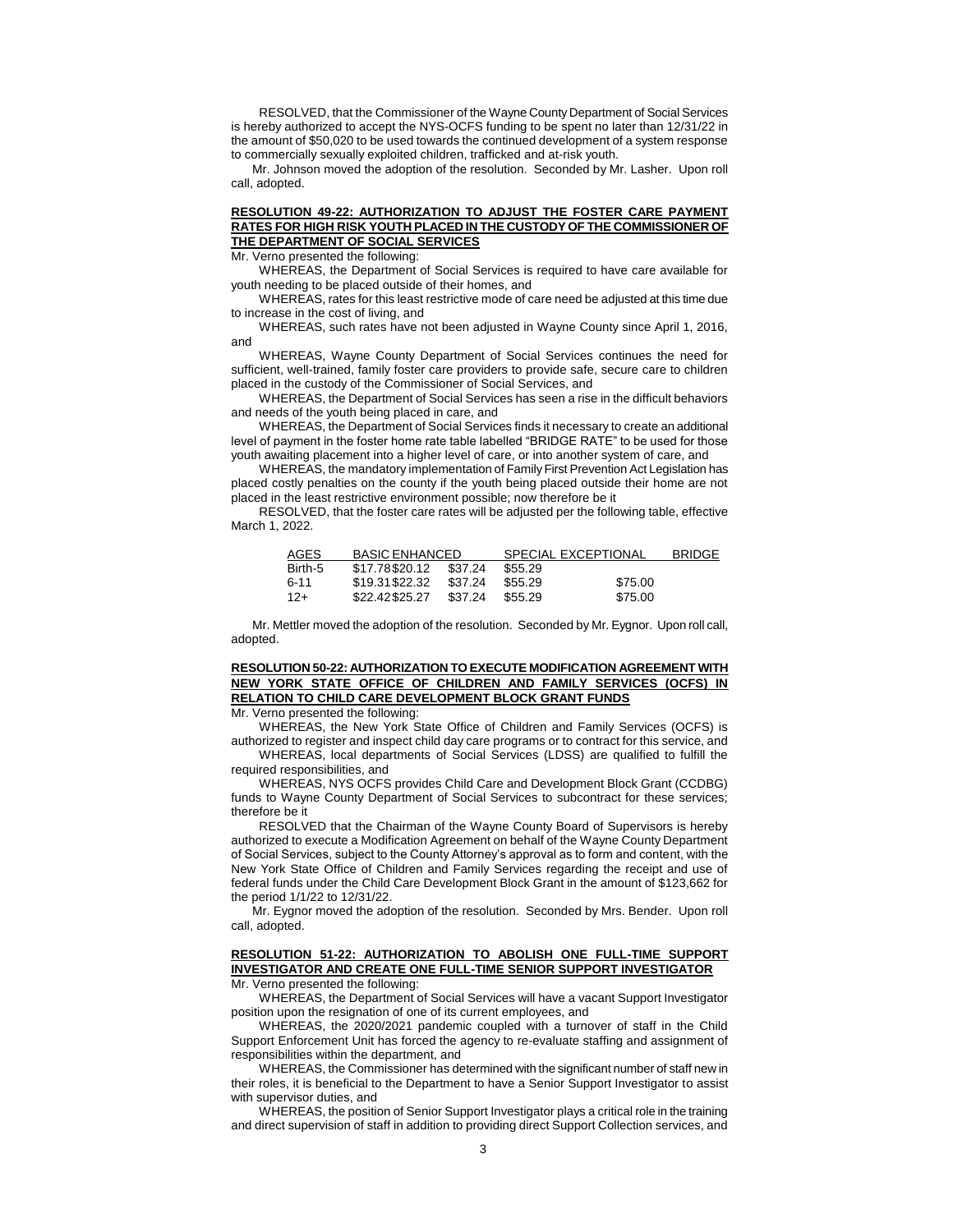WHEREAS, due to the departure of tenured staff, funds are presently available for such a position; now therefore be it

RESOLVED, that one full-time Support Investigator position be abolished and one fulltime Senior Support Investigator position be created in the Wayne County Department of Social Services, effective immediately, and the Commissioner is authorized to hire and fill this position and amend the FY 2022 budget accordingly, and, further be it

RESOLVED, that the Wayne County Treasurer is authorized to make the following budget adjustments:

> A6010 Department of Social Services (Appropriations) \$43,600 from 51209 Support Investigator \$43,600 to 51248 Senior Support Investigator

Mr. Brady moved the adoption of the resolution. Seconded by Mr. Johnson. Upon roll call, adopted.

### **RESOLUTION 52-22: AUTHORIZATION TO EXECUTE A RENTAL AGREEMENT WITH EIDDA, LLC FOR THE SODUS CONGREGATE MEAL SITE FOR THE DEPARTMENT OF AGING AND YOUTH**

Mr. Verno presented the following:

WHEREAS, The Department of Aging and Youth provides congregate meals in five senior centers in Wayne County; and

WHEREAS, the Department is requesting to enter into a rental agreement with the Eidda, LLC for a congregate meals site at 47 Maple Avenue in Sodus at the rate of \$600.00 per month, therefore, be it

RESOLVED, that the Chairman of the Board of Supervisors is hereby authorized and directed to execute a rental agreement with Eidda, LLC, in the amount of \$600.00 per month, on behalf of Wayne County for the period of January 1, 2022 through December 31, 2022, subject to the County Attorney's approval as to form and content.

Mr. Johnson moved the adoption of the resolution. Seconded by Mrs. Bender. Upon roll call, adopted.

### **RESOLUTION 53-22: AUTHORIZATION TO RENEW ANNUAL CONTRACTS WITH COMMUNITY PROVIDER ORGANIZATIONS FOR THE 2022 COUNTY BUDGET YEAR** Mr. Robusto presented the following:

WHEREAS, the Mental Health Department wishes to renew its annual contracts for the 2022 County Budget year with the following organizations for the purposes of the continued provision of mental hygiene related services in Wayne County, and for disbursement of New York State pass through funding and/or required Wayne County funding in the following amounts:

- Association for the Blind and Visually Impaired-Lifeline: \$24,839 (state funds)
- Council on Alcoholism and Addictions of the Finger Lakes: \$111,777 (state funds)
- Catholic Family Center-Hannick Hall: \$738,593 (state funds)
- DePaul: \$156,917 (state funds)

### now therefore be it

RESOLVED, that the Chairman of the Board is authorized to sign a renewal contract with the above noted community provider agencies for the provision of mental hygiene services in Wayne County for the period January 1, 2022 to December 31, 2022, not to exceed the listed funding amounts noted above which are in accordance with the 2022 State funding award amounts, including any county funding as noted, and also any plus/minus adjusted amounts based on any prior year state funding closeout reconciliations or adjustments made to the current year funding amount, and the contracts being approved and subject to the County Attorney's review as to form and content.

Mrs. Bender moved the adoption of the resolution. Seconded by Mr. Eygnor. Upon roll call, adopted.

#### **RESOLUTION 54-22: AUTHORIZATION TO RENEW CONTRACT WITH INDEPENDENT LIVING FOR SENIORS, INC., D/B/A/ ELDERONE FOR THE PROVISION OF BEHAVIORAL HEALTH SERVICES**

Mr. Robusto presented the following:

WHEREAS, ElderONE is a Program of All-Inclusive Care for the Elderly (a "PACE Program") under New York State law, providing a wide range of health care and other services to its member population, with a focus on giving the frail elderly an alternative to nursing home placement with in-home care; and

WHEREAS, the Wayne County Department of Mental Health Department-Wayne Behavioral Health Network (WBHN) and the Independent Living for Seniors, Inc., d/b/a/ Elder One, an affiliate of Rochester Regional Health, are mutually desirous to continue and renew a business contract with each other in order for WBHN to provide certain behavioral health professional services to the clientele participating in the ElderOne program; and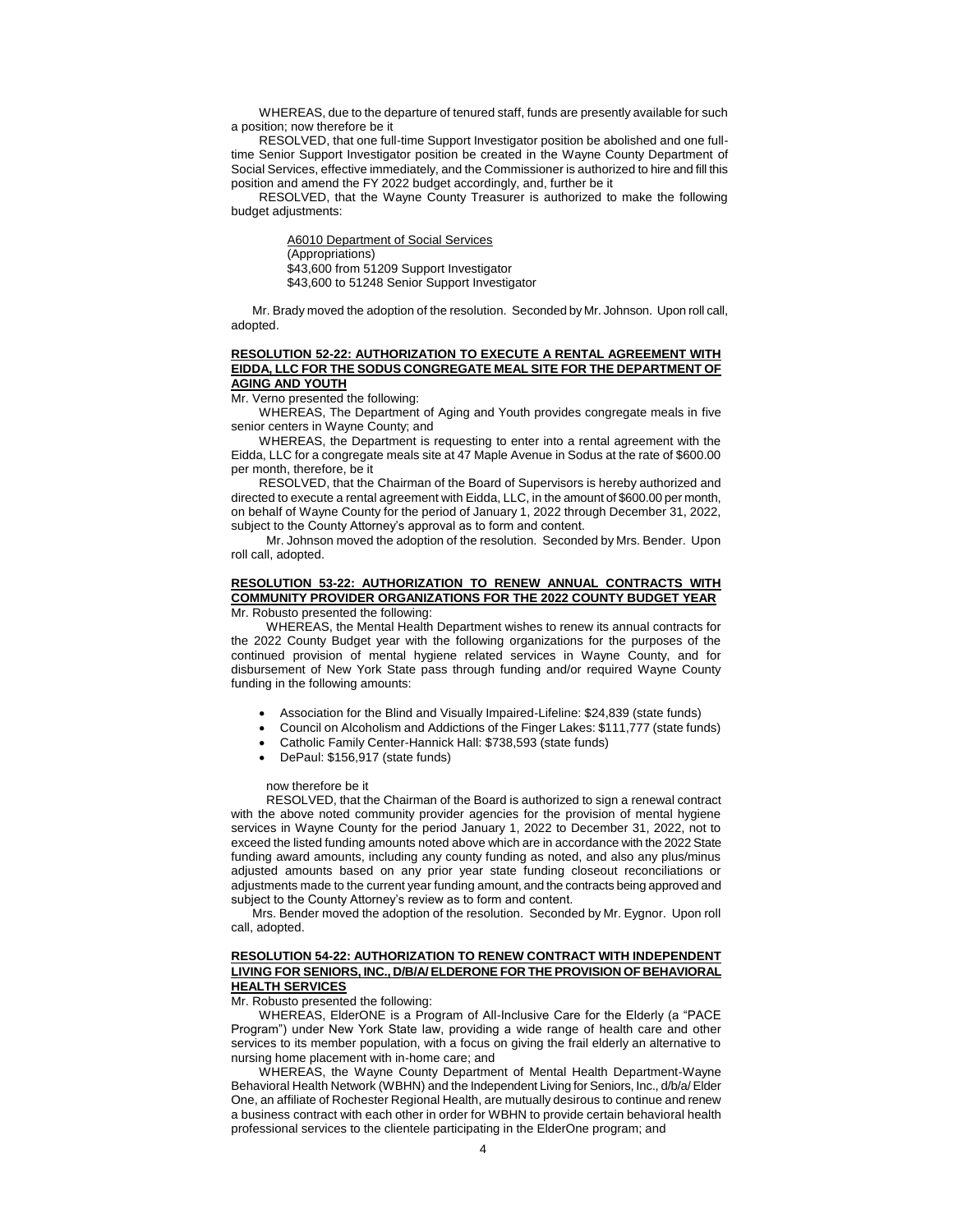WHEREAS, the contract will continue to allow for billing procedures and provide a reimbursement schedule, among other items, which will provide for WBHN's ability to receive payment for the services provided; now therefore be it

 RESOLVED, that the Chairman of the Board is authorized to sign a contract, pending the County Attorney's review as to form and content, with the Independent Living for Seniors, Inc., d/b/a/ Elder One, an affiliate of Rochester Regional Health, and with WBHN to provide behavioral health services to the ElderOne program participants, for the covered contract period between December 1, 2021 through November 30, 2024.

Mr. Brady moved the adoption of the resolution. Seconded by Mrs. Bender. Upon roll call, adopted.

## **RESOLUTION 55-22: AUTHORIZATION TO RENEW PROGRAM AGREEMENT & CONTRACT BETWEEN THE WAYNE COUNTY DEPARTMENT OF MENTAL HEALTH AND THE UNIVERSITY OF ROCHESTER**

Mr. Robusto presented the following:

WHEREAS, the Wayne County Mental Health Department and the University of Rochester mutually desire to renew the contractual agreement which sets forth terms and conditions for the University's psychiatric fellows to participate in a collaborative educational forensic training program at the Mental Health Department's Clinics; and

WHEREAS, the psychiatric fellows, who are licensed physician-psychiatrists, will provide psychiatric services and treatment to the Wayne County Mental Health Clinic in addressing forensic related clinical needs to children, adolescents and adults who also are in need of psychiatric evaluation and treatment and who are also involved with any of the following: Family Court, Probation, PINS, CPS/DSS, criminal court proceedings such as court ordered competency evaluations, psychiatric evaluations, law enforcement evaluations, sexual offender treatment, forensic psychiatric treatment for those incarcerated in the Wayne County Jail, and many other forensic and psychiatric related activities that the mental health department provides and is statutorily required to perform; and

WHEREAS, within the terms of this agreement, the University will also provide substantial clinical supervision to the fellows and also provide specialized clinical consultation and training to the mental health department; and

WHEREAS, the agreement includes that the Mental Health Department will compensate the University for a portion of the costs associated with the Universities forensic supervision for fellows and for receiving the psychiatric services provided the fellows and the University, and the physician psychiatrists will engage in a variety of medically necessary treatment activities, which are reimbursable services, and thus will allow the department to generate revenue and cost savings to offset the costs associated with this service; now therefore be it

RESOLVED, that the Mental Health Department and the Chairman of the Board of Supervisors, pending approval of the County Attorney as to form and content, are authorized to renew the contractual agreement with the University of Rochester for the program collaborative for forensic fellow training at a cost to the mental health department not to exceed \$70,000 for the contract period January 1, 2022 through December 31, 2022.

Mr. Eygnor moved the adoption of the resolution. Seconded by Mr. Lasher. Upon roll call, adopted.

### **RESOLUTION 56-22: AUTHORIZATION TO PURCHASE ADDITIONAL SERVICES WITH THE TEN-ELEVEN GROUP, LLC.**

Mr. Robusto presented the following:

WHEREAS, Resolution 633-18 authorized contracting with the Ten-Eleven Group, LLC, on behalf of the Department of Mental Health & Wayne Behavioral Health Network (WBHN), to purchase a new clinical health care electronic medical records system (EMR) along with associated licensing; and

WHEREAS, the current contract and payment schedule in the accepted Ten-Eleven proposal (page 10 of the Proposal dated 9/21/18) includes an "Electronic Prescribing of Controlled Substances" additional module and premium functionality feature within the electronic medical record system and annual support for this feature, however whenever a new employee who is also a prescribing medical professional is hired, WBHN must arrange for a new & distinct one-time set-up for access and security credentials for the new employee; and

WHEREAS, WBHN initially purchased a specific quantity of prescriber credential setups and therefore is now in need to purchase additional subsequent one time credential setups for new medical prescriber staff who will on-board with WBHN; and

WHEREAS, due to the immediate urgency associated with any new prescribers needing the ability to immediately be able to prescribe controlled medications, and in order to make this process efficient and timely moving forward, it would be very beneficial to allow the Director of WBHN to have the discretionary authority to approve and make the arrangements as necessary with Ten-Eleven for the purchase of this controlled substance prescribing credential security set-up and to sign authorizations for the Subsequent Purchase Schedule; and

WHEREAS, the Department has sufficient funds budgeted in the 2022 county budget to cover the expenses associated with this; now, therefore be it

RESOLVED that the Director of WBHN and the Mental Health Department is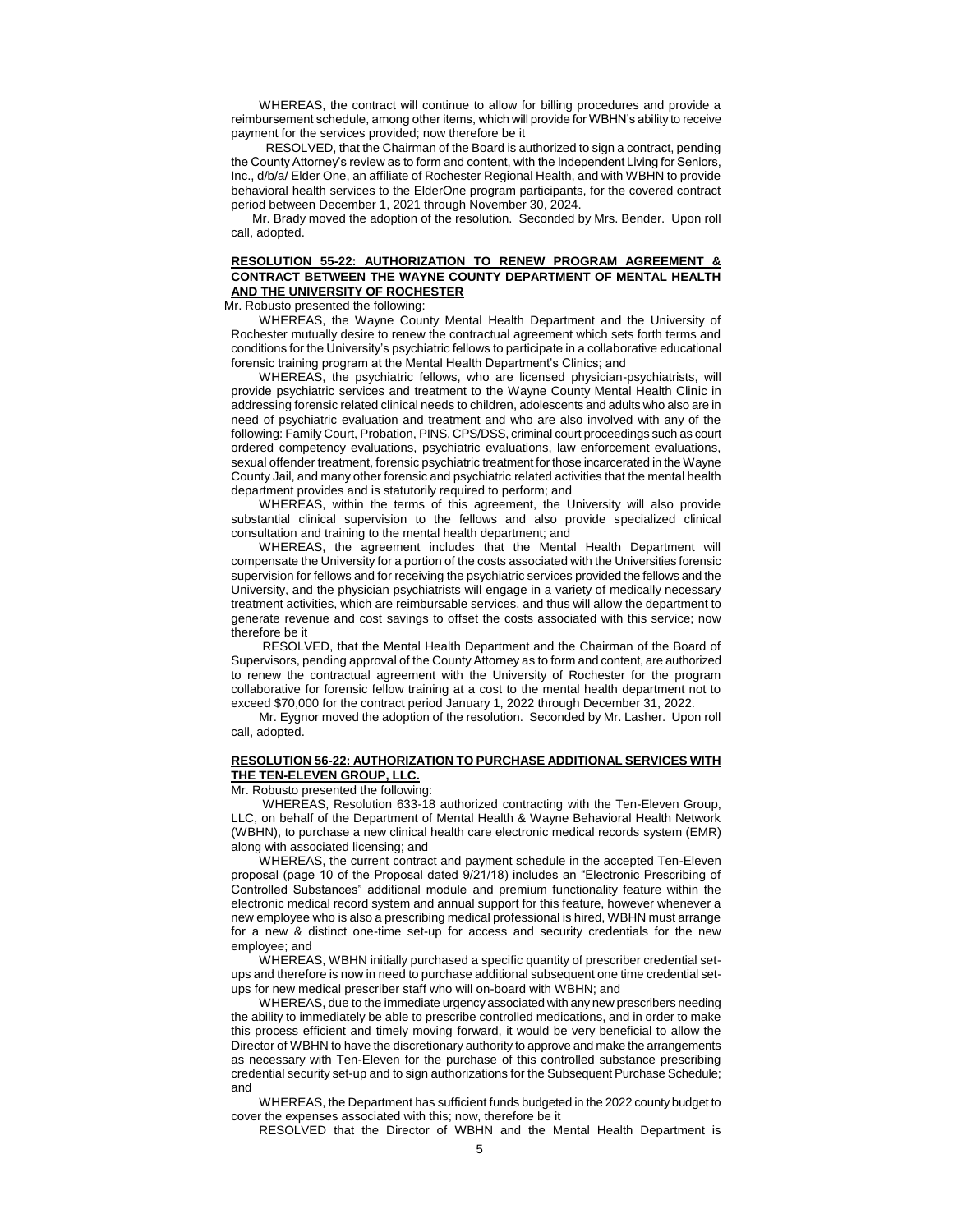authorized, pending County Attorney review and approval as to form and content, to purchase and sign subsequent purchase schedules with Ten-Eleven, LLC, for "Electronic Prescribing of Controlled Substances One-time Security Credential Set-ups" that are associated with the current contract between Wayne Behavioral Health Network and with Ten-Eleven Group, LLC, (for a fee of \$1,250 per set-up), and this authorization will continue for the duration of the contract term as approved by Resolution 633-18.

Mr. Johnson moved the adoption of the resolution. Seconded by Mrs. Bender. Upon roll call, adopted.

### **RESOLUTION 57-22: AUTHORIZATION TO PAY TEN-ELEVEN GROUP, LLC. LICENSE FEE FOR CPT BILLING CODES**

Mr. Robusto presented the following:

WHEREAS, Resolution 633-18 authorized contracting with the Ten-Eleven Group, LLC, on behalf of the Department of Mental Health & Wayne Behavioral Health Network (WBHN), to purchase a new clinical health care electronic medical records system (EMR) along with associated licensing; and

WHEREAS, recently new American Medical Association Current Procedural Terminology (CPT) Billing Codes were issued and it was essential that WBHN have Ten-Eleven add these CPT codes to the WBHN electronic medical record billing system; and

WHEREAS, there is a one-time licensing fee associated with the use of new CPT billing codes that WBHN is responsible to pay; now, therefore be it

RESOLVED, that WBHN and the Mental Health Department is authorized to pay the additional costs for the licensing fees for the new CPT billing codes that were added to WBHN's electronic medical record billing system, for a total cost of \$36.00.

Mr. Lasher moved the adoption of the resolution. Seconded by Mr. Eygnor. Upon roll call, adopted.

#### **RESOLUTION 58-22: APPOINTMENT OF MEMBER TO THE WAYNE COUNTY COMMUNITY SERVICES BOARD**

Mr. Robusto presented the following:

WHEREAS the Wayne County Community Services Board (CSB) is in need of filling a vacancy on the CSB; and

WHEREAS, historically the Chairperson of the Wayne County Board of Supervisors Health and Medical Committee has served as a CSB member, and given that the former Chairperson is no longer a member of the County Board of Supervisors, the CSB is in need of a new appointment; and

WHEREAS, the Director of Community Services, under NYS Mental Hygiene Law is the CEO for the Wayne County Community Services Board (CSB) and Local Governmental Unit, and on behalf of the CSB presents this individual to the Wayne County Board of Supervisors for their official appointment of this individual to serve on the Wayne County Community Services Board for the term period noted below; now, therefore be it

RESOLVED that the Wayne County Board of Supervisors, upon recommendation of the Director of Community Services and on behalf of the Wayne County Community Services Board, hereby appoints Supervisor Frank Robusto, Chairperson of the Health & Medical Committee of the Wayne County Board of Supervisors, to serve on the Wayne County Community Services Board for the duration of the term as noted below, and pursuant to Article 41 of the New York State Mental Hygiene Law:

Appointment to Community Services Board– Term through December 31, 2025 Frank Robusto – Supervisor Town of Ontario and Chairperson of the Health & Medical **Committee** 

Mr. Johnson moved the adoption of the resolution. Seconded by Mr. Donalty. Upon roll call, adopted.

# **RESOLUTION 59-22: AUTHORIZATION TO ACCEPT AND SIGN PROPOSAL FOR DAIKIN APPLIED AND THEIR DESIGNATED SUBCONTRACTORS TO REBUILD AND UPGRADE THE CHILLER AT THE WAYNE COUNTY NURSING HOME**

Mr. Robusto presented the following:

WHEREAS, Daikin Applied was recognized as a sole source service provider on the existing Daikin/McQuay HVAC equipment located at the Wayne County Nursing Home by Resolution 378-21; and

WHEREAS, the Nursing Home's current Daikin/McQuay chiller requires a software upgrade and major service, where portions of the unit need to be rebuilt due to age and degradation of components; and

WHEREAS, Daikin Applied has provided a proposal to complete the work in the amount of Fifty-Seven Thousand, Eight Hundred and Forty Five dollars and zero cents (\$57,845.00); and

WHEREAS, the price breakdown details that portions of the work required to complete this project will need to be subcontracted; and

WHEREAS, additional deficiencies and worn parts may be identified during the commencement of the work, and therefore may require change orders; and

WHEREAS, this chiller rebuild and upgrade project is already budgeted for in the 2022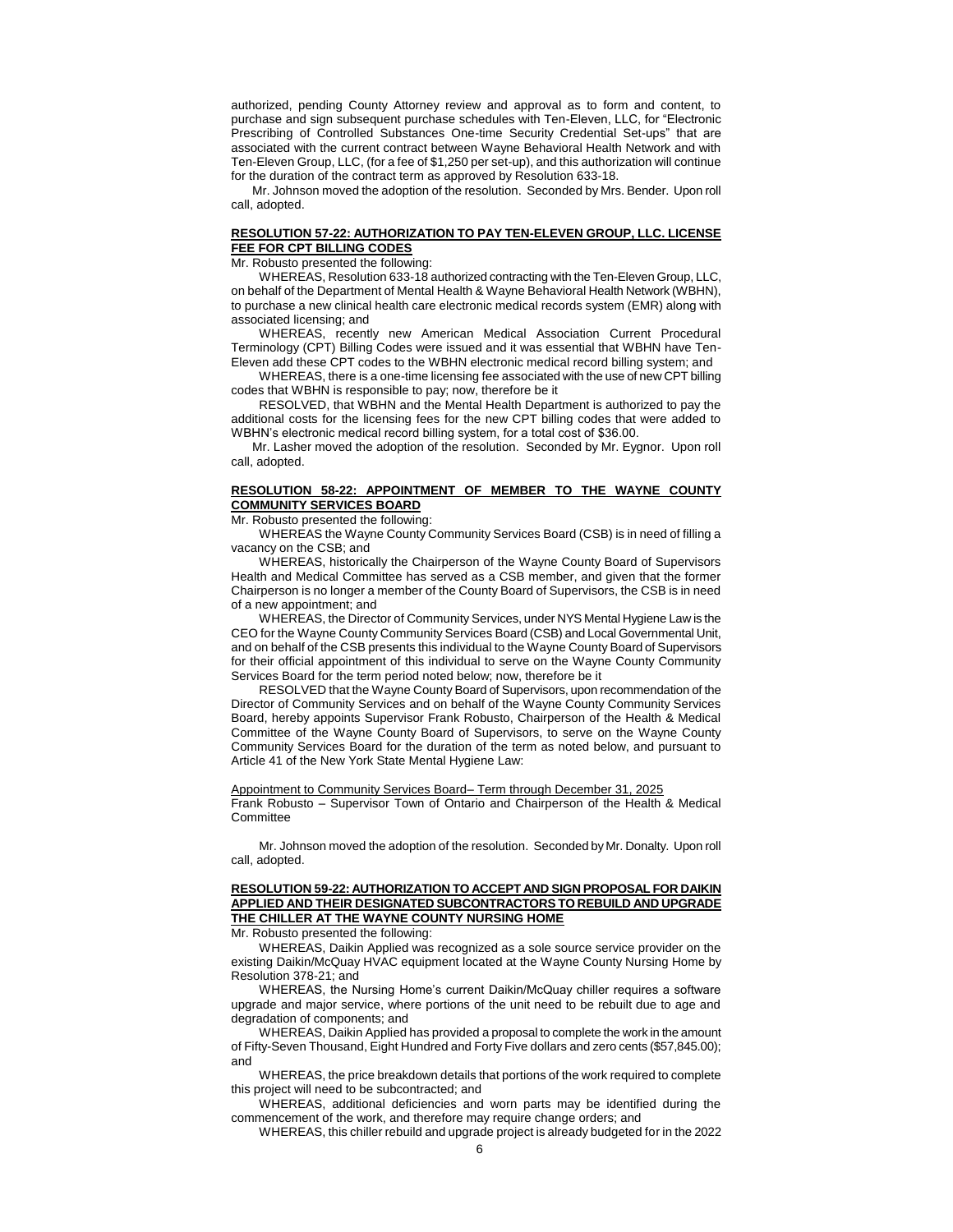nursing home's budget; now, therefore, be it

RESOLVED, that the Wayne County Board of Supervisors authorizes Daikin Applied to use subcontractors for portions of the work required to complete the project, and be it further

RESOLVED, that the Chairman of the Wayne County Board of Supervisors is hereby authorized to sign the proposal and enter into an agreement with Daikin Applied in the amount of \$57,845, on behalf of the Wayne County Nursing Home, to perform the required service and upgrade, subject to the County Attorney's approval as to form and content; and be it further

RESOLVED, that the Superintendent of Public Works or his Deputy is authorized to approve change orders, which when combined with the proposal amount is not to exceed the total project budget of \$75,000, for additional labor and/or items identified when the chiller is disassembled that need to be repaired or replaced.

Mrs. Leonard moved the adoption of the resolution. Seconded by Mr. Eygnor. Upon roll call, adopted.

### **RESOLUTION 60-22: AUTHORIZATION TO CERTIFY AND SUBMIT THE 2022 PUBLIC HEALTH STATE AID APPLICATION**

Mr. Robusto presented the following:

WHEREAS, the NYS Dept. of Health (NYSDOH) requires an annual State Aid Application be submitted based on the approved 2022 Wayne County Public Health budget; and

WHEREAS, the application must be certified by the Chairman of the Board of Supervisors prior to submitting; now, therefore, be it

RESOLVED, that the Chairman of the Board of Supervisors is hereby authorized and directed to certify the 2022 application; and be it further

RESOLVED, that the Public Health Director is hereby authorized and directed to submit the 2022 application for NYSDOH approval.

Mr. Johnson moved the adoption of the resolution. Seconded by Mr. Lasher. Upon roll call, adopted.

### **RESOLUTION 61-22: AUTHORIZATION TO SUBMIT THE PRE-K ANNUAL ADMINISTRATIVE COSTS INCURRED REPORT FOR WAYNE COUNTY PUBLIC HEALTH**  Mr. Robusto presented the following:

WHEREAS, Section 4410 of the Education Law entitles counties to receive administrative cost reimbursement of seventy-five dollars per eligible preschool student with a disability or the total County Administrative cost (whichever is lower); and

WHEREAS, a Statement of County Administrative costs incurred Under Section 4410 of the Education Law, July 1, 2020 – June 30, 2021 must be submitted to the State Education Dept. Program Services Unit in order to receive such reimbursement; now, therefore, be it

RESOLVED, that the Chairman of the Board of Supervisors is hereby authorized to sign the Pre-K Program's completed Statement of Administrative Costs Incurred Report for submission to the State Education Dept. for reimbursement, for the period of July 1, 2020 to June 30, 2021.

Mr. Eygnor moved the adoption of the resolution. Seconded by Mrs. Bender. Upon roll call, adopted.

### **RESOLUTION 62-22: AUTHORIZATION FOR THE PUBLIC HEALTH PROFESSIONAL ADVISORY COMMITTEE TO APPROVE REQUIRED MANUALS**

Mr. Robusto presented the following:

WHEREAS, Wayne County Public Health (WCPH) is required to maintain specific manuals for Article 6, Article 28, Article 36, and Article 31 required programs; and

WHEREAS, WCPH holds quarterly Professional Advisory Committee (PAC) meetings to review and approve changes to these manuals; and

WHEREAS, members of the PAC include the Director, Deputy Director, and Medical Director of WCPH, supervisors, and outside members; and

WHEREAS, currently each manual must also be approved by the Health and Medical Committee and signed by its Chairperson; and

WHEREAS, the Director of WCPH will update the Health and Medical Committee of any changes as needed; and

WHEREAS, WCPH would like to grant the PAC the authority to approve and sign-off on all manuals; now, therefore be it

RESOLVED, that the Chairman of the Board of Supervisors is hereby authorized to extend approval of all WCPH manuals to the Professional Advisory Committee until December 31, 2022, with updates reviewed with the Health and Medical Committee by the Director of Public Health.

Mrs. Leonard moved the adoption of the resolution. Seconded by Mrs. Bender. Upon roll call, adopted.

## **RESOLUTION 63-22: AUTHORIZATION TO CREATE THE POSITION OF PER-DIEM FISCAL ASSISTANT AND AMEND BUDGET**

Mr. Lasher presented the following:

WHEREAS, Kenneth Blake has been the County Fiscal Assistant since February 2011, and

WHEREAS, Mr. Blake has announced his retirement effective February 25, 2022, and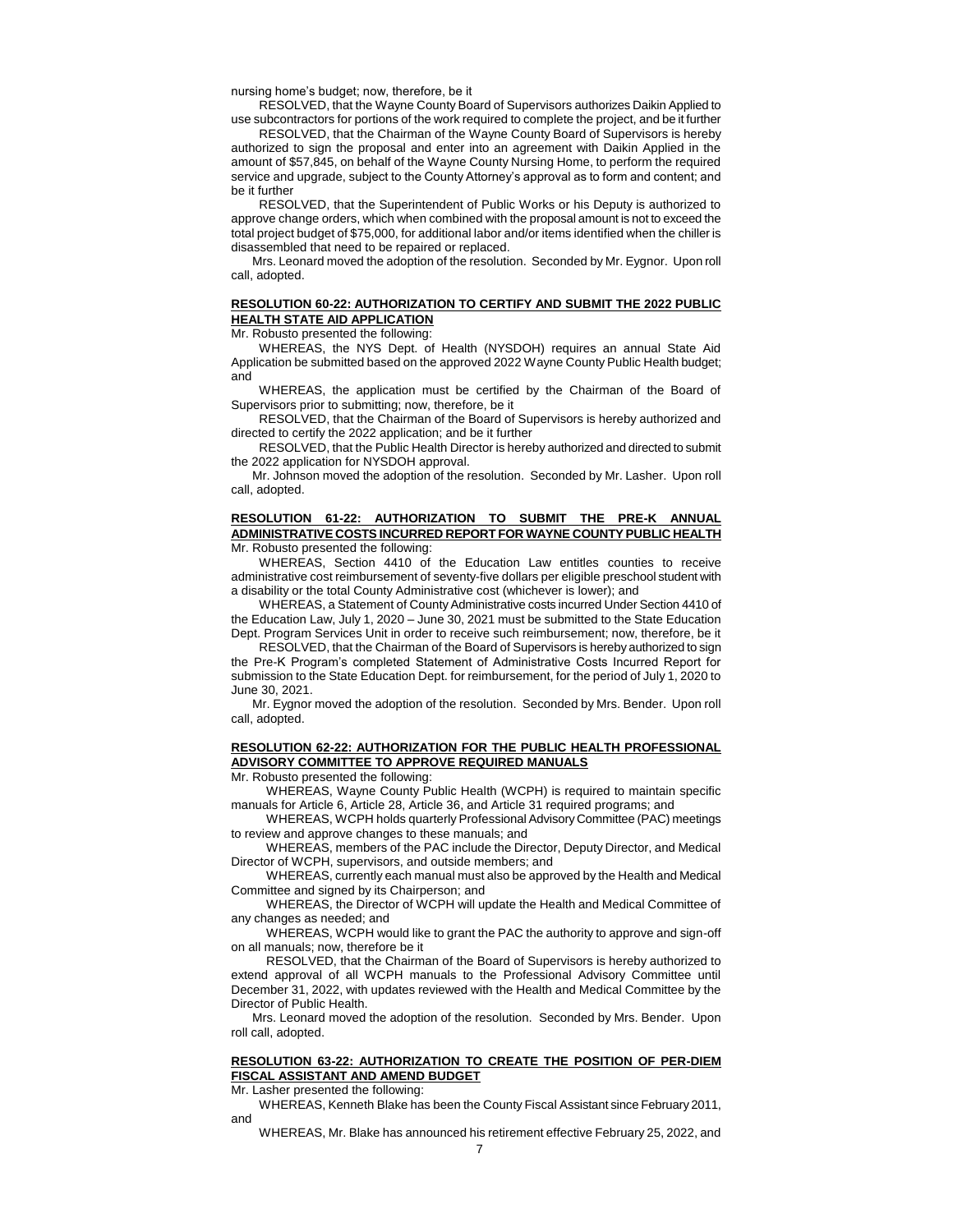WHEREAS, Mr. Blake's financial skills are an invaluable asset to the County, and WHEREAS, part of Mr. Blake's duties has been working with the County Grants

Coordinator on fiscal management, report generation and claims administration, and WHEREAS, a new Grants Coordinator has been recently appointed, which will require

Mr. Blake's additional oversight until such person becomes fully proficient in the duties associated the with numerous County grants, and

WHEREAS, The County Administrator is desirous of creating the position of Pier-Diem Fiscal Assistant at a rate of \$65 dollars per hour at total amount not to exceed \$35,000, and appointing Kenneth Blake to said position until December 31, 2022, now therefore, be it

RESOLVED, that the County Administrator is hereby authorized to create the position of Per-Diem Fiscal Assistant at an hourly rate of \$65, at a total cost not to exceed \$35,000, and further, be it

RESOLVED, that the position of Per-Diem Fiscal Assistant shall be abolished December 31, 2022, unless extended by the Board of Supervisors, and further, be it,

RESOLVED, the Treasurer is hereby directed to amend the County budget as follows:

A1990 Contingent Fund General (Appropriations) \$22,000 from 54000 Contractual Expenses

A1230 County Administration (Appropriations) \$2,500 from 51586 Fiscal Assistant \$2,000 from 58100 Payments to NYS Retirement System \$8,500 from 58400 Hospitalization \$35,000 to 51xxx Per-Diem Fiscal Assistant

Mr. Chatfield moved the adoption of the resolution. Seconded by Mrs. Leonard. Upon roll call, adopted.

### **RESOLUTION 64-22: AUTHORIZATION TO AMEND THE 2021 WORKERS' COMPENSATION BUDGET TO ELIMINATE BUDGET DEFICIT**

Mr. Lasher presented the following:

WHEREAS, at the end of the fiscal year it is necessary to transfer appropriations between departments and between line items to eliminate budget deficits; and

WHEREAS, S1710 Workers' Compensation Plan and S1720 Workers' Compensation Payments are the only two departments in the S-Fund;

WHEREAS, S1710 was overdrawn at the end of the 2021 fiscal year, and there are not adequate funds available to transfer out of S1720 to eliminate this shortfall; now, therefore, be it

RESOLVED, that the County Treasurer is authorized to transfer \$62,000 from Unassigned S-Fund Balance; and be it further

RESOLVED, that the County Treasurer is authorized to make the following budget adjustment:

> S1710 Workers' Compensation Plan (Appropriations) \$32,000 to 54003 WC-Excess Insurance \$30,000 to 54001 WC-State Assessment

Mr. Eygnor moved the adoption of the resolution. Seconded by Mr. Donalty. Upon roll call, adopted.

### **RESOLUTION 65-22: AUTHORIZATION TO MODIFY THE WAYNE COUNTY COMPLIANCE PLAN**

Mr. Lasher presented the following:

WHEREAS, the Wayne County Compliance Plan is a comprehensive document that guides the County's Compliance Program; and

WHEREAS, the Compliance Plan will be further enhanced by adding language regarding Exclusions as well as adding language regarding our legal responsibility to establish a method for anonymous reporting of compliance-related matters; and

WHEREAS, such statement will also serve as a conduit for annual County Compliance training to all elected officials and employees; now therefore be it

RESOLVED, that the Wayne County Board of Supervisors adopts an updated version of the Wayne County Compliance Plan to include the following additions:

**I.** Exclusions

Wayne County, as an entity that receives Federal health care funding, will not employ or do business with any person or entity who is excluded by the Office of Inspector General from any Federal health care program and/or the Office of Medicaid Inspector General.

**II.** Protections

As per New York Social Services Law Section 363-D - Provider compliance program, communication lines shall include a method for anonymous and confidential good faith reporting of potential compliance issues as they are identified.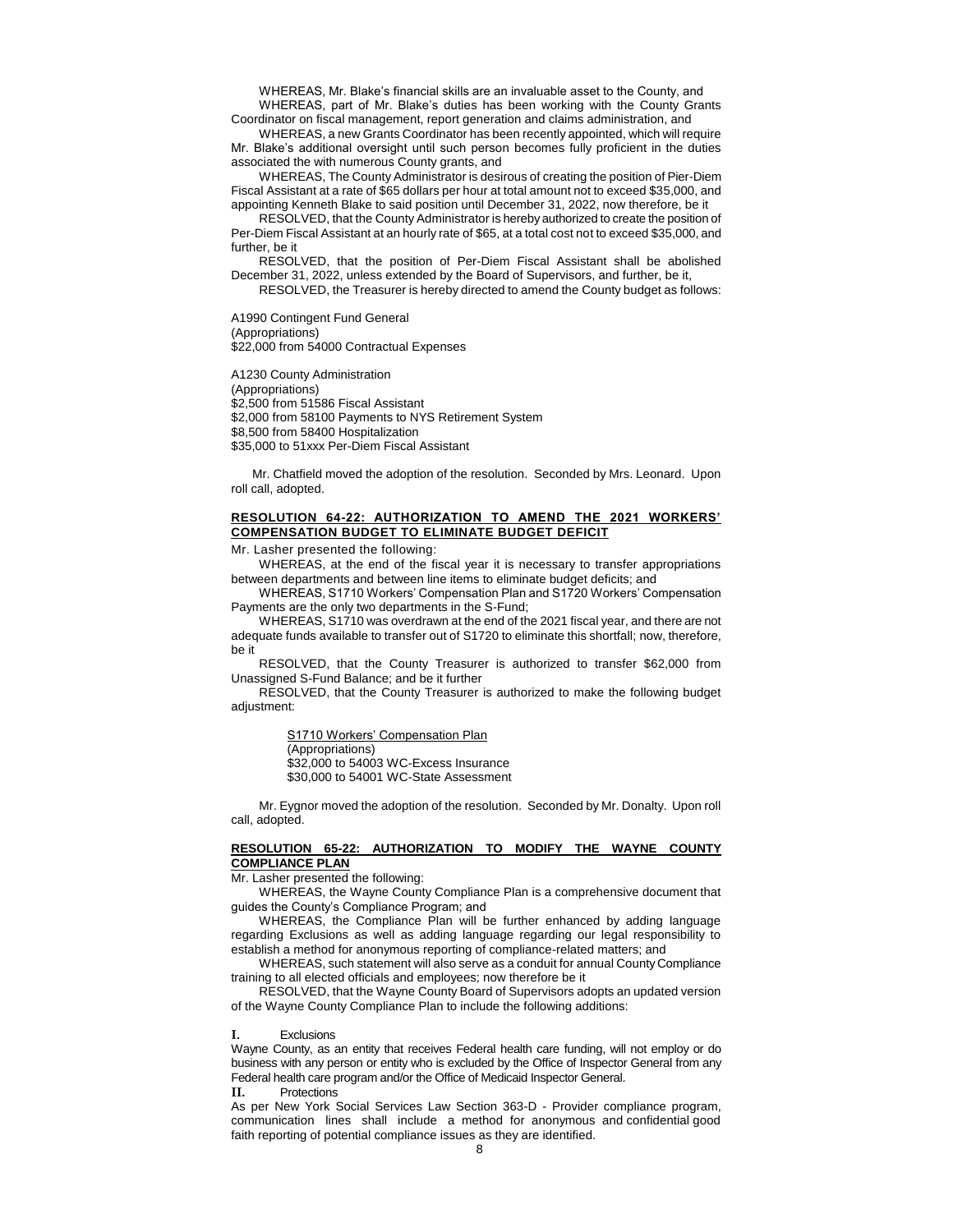Mrs. Bender moved the adoption of the resolution. Seconded by Mr. Eygnor. Upon roll call, adopted.

### **RESOLUTION 66-22: AUTHORIZATION TO MODIFY THE WAYNE COUNTY ETHICS POLICY**

Mr. Lasher presented the following:

WHEREAS, the Wayne County Ethics Policy is a comprehensive document that guides the conduct of our elected officials and employees; and

WHEREAS, the Ethics Policy will be further enhanced by adding a statement that elucidates the county's definitions and policy with regard to Nepotism; and

WHEREAS, such statement will also serve as a conduit for annual County Compliance training to all elected officials and employees; now therefore be it

RESOLVED, that the Wayne County Board of Supervisors adopts an updated version of the Wayne County Ethics Policy to include the following addition:

#### SECTION 14. NEPOTISM

The employment of relatives in the same area of an organization may cause serious conflicts and problems with favoritism (or the perception of such), and negatively impact morale. Decisions concerning the employment, evaluation, promotion and compensation of personnel should be based on considerations of individual merit. Wayne County hires, promotes and transfers employees based on individual merit.

#### DEFINITIONS:

Nepotism: the practice of an employee, board member and/or elected official giving preferential treatment to relative in areas of employment, including but not limited to: hiring, promotion, transfer, compensation, evaluation and discipline.

Relative: a spouse, child, step-child, parent, step-parent, brother, sister, half-brother, halfsister, step-sibling, sibling's spouse, mother-in-law, father-in-law, sister-in-law, brother-in-law, son-in-law, daughter-in-law, uncle, aunt, nephew, niece, first cousin, domestic partner or other household member of a municipal officer or employee, and individuals having any of these relationships to the spouse of the officer or employee.

#### Policy:

An employee or an elected official shall not directly supervise another relative, and shall not be directly supervised by a relative.

No employee, board member or elected official shall be involved in any part of the process of influencing or controlling the terms and conditions of another relative's employment, including: hiring, evaluation of work performance, establishing or changing work assignments, making recommendations for compensation or salary adjustments, promotions or other personnel decisions.

County employees conducting interviews for the purpose of hiring a new employee shall inquire of all interviewees or applicants whether the individual has a relative that is already employed by the County, along with the name of the relative employee. This information shall be utilized to determine if hiring the prospective employee would result in a violation of this Policy.

#### EXCEPTIONS:

Any pre-existing relative relationships between employees of any County Department that predate this Policy (February 15, 2022) shall be exempt under this Policy. However, if the existing employment relationship is changed so that this conflict no longer exists (i.e. the employee relative is in a position that no longer directly reports to another employee relative), this Policy would apply in future employment decisions affecting employee relatives (i.e. the supervisor of the relative could no longer reemploy the relative in a directly subordinate position).

The County recognizes that employee relative conflicts might arise when one relative gains a leadership of an office where another relative already is employed. In such cases, the County may work with such Department where the conflict exists to reduce any real or perceived conflict between the employee relative (i.e. have the subordinate relative report directly to the employee in the next level of the supervisory chain, who shall be responsible for appointment, compensation, evaluations and other terms and conditions of employment).

An appointing authority within a Department (typically the Department Head) may appoint a relative within the Department the appointing authority oversees only if the appointing authority did not participate in the hiring process, including interviews and will not directly supervise the relative employee. The appointing authority must recuse themselves from disciplinary action against the relative employed in the department.

In addition, departments may have their own procedures with regard to standards associated with nepotism and the delivery of services (i.e. Prohibition from delivering services and making decisions that benefit relatives, as consumers of the service, in the course of the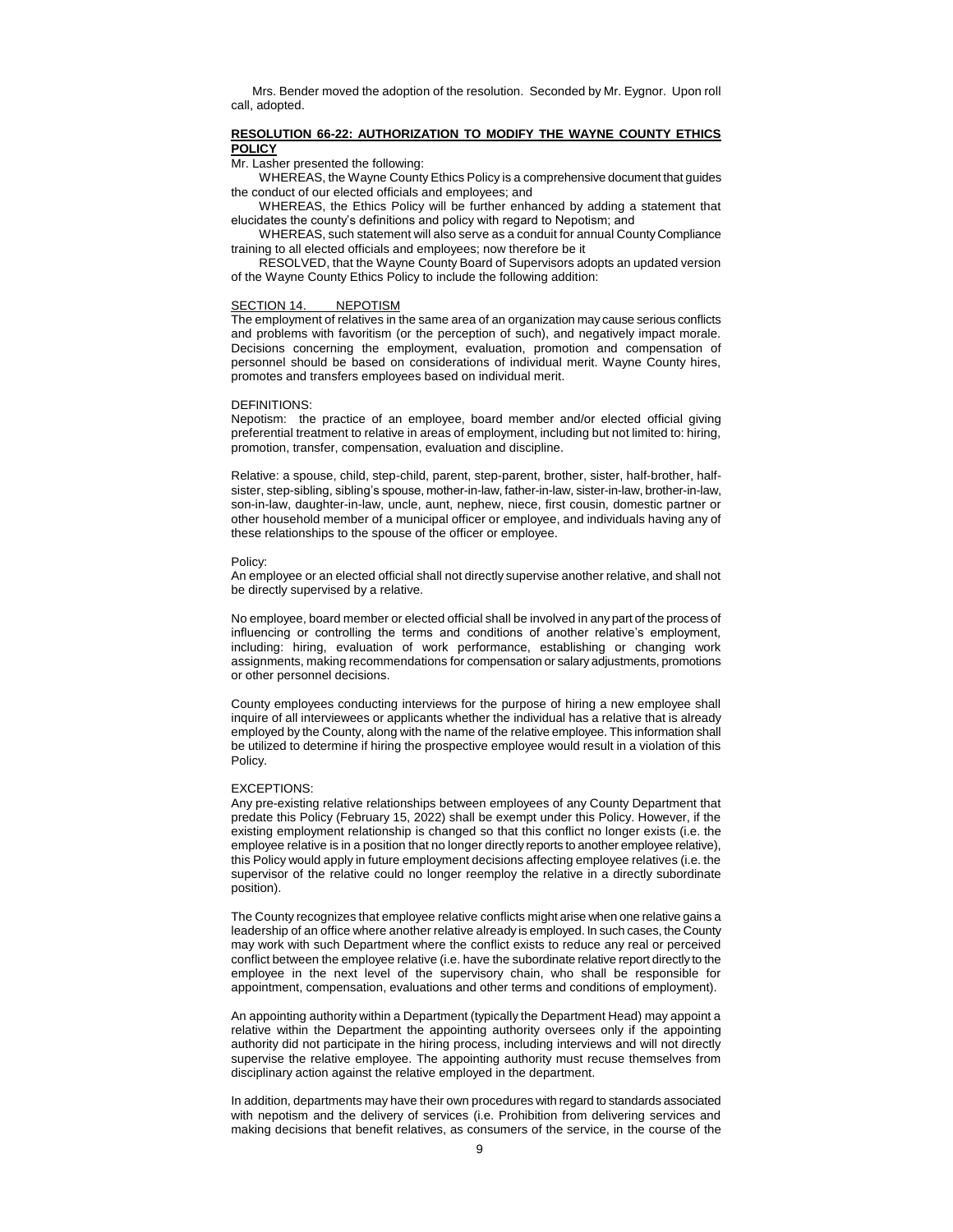#### employee's work)

Any violations arising from the application of this Policy should be referred to the Personnel Director, the County Compliance Officer or County Administrator for resolution.

Mr. Johnson moved the adoption of the resolution. Seconded by Mrs. Leonard. Upon roll call, adopted.

### **RESOLUTION 67-22: AUTHORIZATION TO APPOINT MEMBERS TO INTER-COUNTY ASSOCIATION OF WESTERN NEW YORK**

Mr. Lasher presented the following:

RESOLVED, the Wayne County Board of Supervisors hereby approves the appointments of the following individuals to the Inter-County Association of Western New York for the term January 1, 2022, through December 31, 2024, as listed below:

Kenneth Miller, Representative

Lynn Chatfield, Representative

Jody Bender, Representative

RESOLVED, that certified copies of this resolution be sent by the Clerk of this Board to the Association and the appointees.

Mr. Brady moved the adoption of the resolution. Seconded by Mr. Chatfield. Upon roll call, adopted.

### **RESOLUTION 68-22: AUTHORIZATION TO BID COMPREHENSIVE HOUSING STUDY AND AMEND BUDGET**

Mr. Johnson presented the following:

WHEREAS, resolution 293-21 approved submission of a 2021 Community Development Block Grant (CDBG) to conduct an updated Comprehensive Housing Needs and Market Study application requesting up to \$50,000 of grant funding; approving \$2,500 in matching funds and approval to accept and execute agreements by the Chairman, and

WHEREAS, the County has been awarded \$47,500 under the 2021 CDBG Program to be reimbursed at completion of the project, and

WHEREAS, that the County Deputy Budget Director has determined that the County \$2,500 match should be funded from the General Fund Contingency budget; now, therefore be it

RESOLVED, that the Board of Supervisors authorizes the Economic Development and Planning Department's issuance of a Request for Proposals for consultant services for completion of the study, and be it further

RESOLVED, the Director of Economic Development and Planning shall review and present a record of the Proposals and subsequent recommendations to the Board of Supervisors for approval; and be it further

RESOLVED that the County Treasurer is authorized to make the following budget adiustment:

A1990 General Fund Contingencies

#### (Appropriations)

\$2,500 from 54000 Contractual Expenses

A8020 Planning Board

(Revenue) \$47,500 to 44091 CDBG – EDP01 Comprehensive Housing Study (Appropriations) \$50,000 to 54400 Contracted Services – EDP01 Comprehensive Housing Study

Mr. Kolczynski moved the adoption of the resolution. Seconded by Mrs. Leonard. Upon roll call, adopted.

#### **RESOLUTION 69-22: AUTHORIZATION TO BID BUSINESS PARK FEASIBILITY STUDY AND AMEND BUDGET**

Mr. Johnson presented the following:

WHEREAS, resolution 295-21 approved submission of an application for a comprehensive business park strategy requesting \$30,000 of grant funding, approving \$30,000 in matching funds, and approval to accept and execute agreements by the Chairman, and

WHEREAS, the County has been was awarded \$30,000 under the Empire State Development Strategic Planning and Feasibility Study Program to be reimbursed at completion of the project, and

WHEREAS, that the County Deputy Budget Director has determined that the County \$30,000 match should be funded from the General Fund Contingency budget; now, therefore be it

RESOLVED, that the Board of Supervisors authorizes the Economic Development and Planning Department's issuance of a Request for Proposals for consultant services for completion of the study, and be it further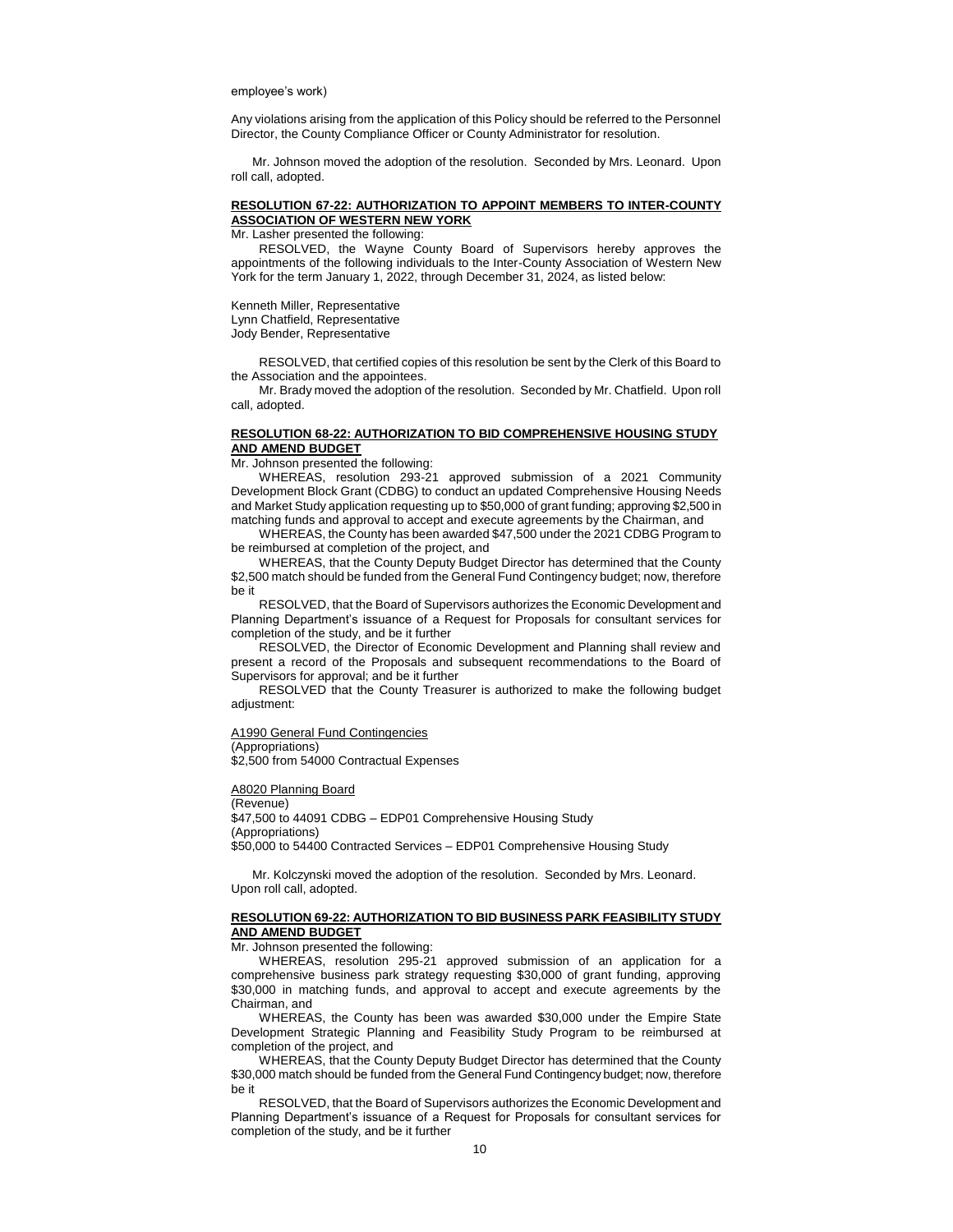RESOLVED, the Director of Economic Development and Planning shall review and present a record of the Proposals and subsequent recommendations to the Board of Supervisors for approval; and be it further

RESOLVED that the County Treasurer be directed and authorized to make the following budget adjustments:

A1990 General Fund Contingencies (Appropriations) \$30,000 from 54000 Contractual Expenses

A8020 Economic Development and Planning (Revenue) \$30,000 to 43305 NYS Grants – EDP02 Business Park Feasibility Study (Appropriations) \$60,000 to 54400 Contracted Services – EDP02 Business Park Feasibility Study

Mr. Lasher moved the adoption of the resolution. Seconded by Mrs. Bender. Upon roll call, adopted.

# **RESOLUTION 70-22: AUTHORIZATION TO SET PUBLIC HEARING FOR INCLUSION OF LAND IN A CERTIFIED AGRICULTURAL DISTRICT**

Mr. Johnson presented the following:

WHEREAS, the Board of Supervisors, as required by NYS Agriculture and Markets Law 303-b, designated January 1 to January 31, as the annual 30 day review period when landowners may submit a request to the County for inclusion in certified agricultural districts prior to established agricultural district review periods; and

WHEREAS, landowner(s) have submitted a request to include their land in a certified agricultural district, and

WHEREAS, before this property can be formally included in the Agricultural District No. 1, the Board of Supervisors must hold a public hearing; now, therefore be it

RESOLVED, that the Board of Supervisors will hold a public hearing for the modification of Agricultural District No. 1 on Tuesday, March 15, 2022 at 9:05 A.M. in the Supervisors Chambers of the Wayne County Courthouse, 26 Church Street, Lyons, and be it further

RESOLVED, that the Clerk of the Board is hereby authorized and directed to publish notice in the legal newspapers for the County for the first available publication.

Mr. VanLaeken moved the adoption of the resolution. Seconded by Mrs. Bender. Upon roll call, adopted.

### **RESOLUTION 71-22: AUTHORIZATION TO APPLY FOR CDBG-CV GRANT FOR THE ECONOMIC DEVELOPMENT & PLANNING OFFICE**

Mr. Johnson presented the following:

WHEREAS, The New York State Office of Community Renewal announced the availability of (OCR) \$127 million in NYS Community Development Block Grant (CDBG) funding for COVID-19 response available through the CARES Act (CDBG-CV)2020 Community Development Block Grant (CDBG-CV) Coronavirus Aid, Relief, and Economic Security Act (CARES) Funding).; and

WHEREAS, The New York State Community Development Block Grant Program (NYS CDBG) is a federally funded program administered by the Housing Trust Fund Corporation's (HTFC) Office of Community Renewal (OCR). The CDBG-CV funding will be available to non-entitlement & entitlement communities statewide to prepare, prevent, or respond to impacts of COVID-19 and potential variants or future pandemics, and

WHEREAS, Counties are eligible for up to \$3,000,000 under this solicitation, and

WHEREAS, OCR will provide funding for eligible activities to establish a farmworker safety improvement program and to utilize in proposed infrastructure projects; therefore be it

RESOLVED, that the Board of Supervisors hereby authorizes the submission of a 2020 Community Development Block Grant (CDBG-CV) application requesting up to \$3,000,000 of grant funding to establish the farmworker safety improvement program and to utilize in proposed infrastructure projects; and be it further

RESOLVED, that said application shall be prepared and filed under the direction and supervision of the County Economic Development and Planning Office; and be it further

RESOLVED, that the Chairman of the Wayne County Board of Supervisors is hereby authorized and directed to execute a CDBG Pre-Submission Certification Form, preliminary budget and any other agreement documents necessary to implement the resolution, including acceptance of a CDBG award resulting from approved application, on behalf of the County of Wayne, subject to the County Attorney's approval as to form and content.

Mr. Kolczynski moved the adoption of the resolution. Seconded by Mr. Mettler. Upon roll call, adopted.

### **RESOLUTION 72-22: AUTHORIZATION TO RE-APPROPRIATE UNSPENT 2021 BUDGET FUNDING TO THE INDUSTRIAL DEVELOPMENT PROGRAM 2022 BUDGET** Mr. Johnson presented the following:

WHEREAS, the Wayne County Board of Supervisors has established the Industrial Development Site Fund as a tool to encourage the extension of public infrastructure so that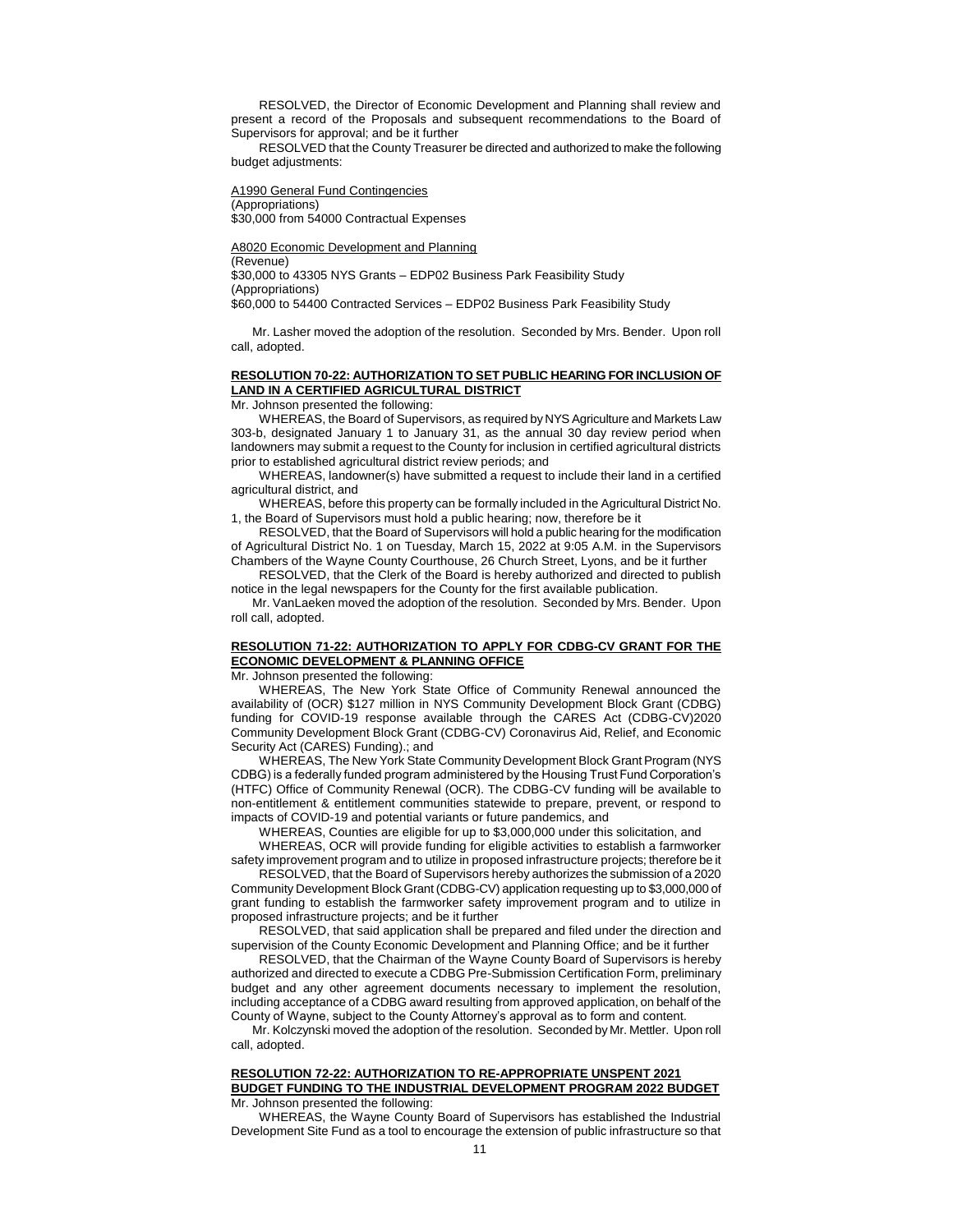industry can expand and grow in Wayne County; and

WHEREAS, that resolution No. 390-13 adopted guidelines for the use of the Industrial Development Site Fund which includes providing one third of the cost of the public infrastructure projects, to be matched by two thirds from local state, federal or private funds; and

WHEREAS, the County funding of the Industrial Site Development Fund crosses several fiscal years; and

WHEREAS, with the adoption of resolution No. 110-19 the County capped County contributions to the Industrial Site Development Fund at \$1,000,000, and capped amount for any one project of \$300,000, and

WHEREAS, the County does not include Industrial Site Development Fund budget appropriations in the annual adopted operating budgets, but each year by Board resolution re-appropriates to the Industrial Site Development Fund any previous year end unspent budget balance for the fund, plus starting with resolution No. 135-15 re-appropriates any previous year unspent budget balance from the WC-IDA Economic Development and Planning Department Special Studies and Projects budget, up to the capped amount of \$1,000,000 for the Industrial Site Development Fund; and

WHEREAS, at the time that the County Treasurer closes the books for 2021, the Industrial Site Development Fund will have an unspent budget balance of \$902,819 and the Economic Development and Planning Special Studies and Projects will have an unspent budget balance of \$0, returning those unspent budget balances to the General Fund Unassigned Fund Balance at the end of 2021; now, therefore, be it

RESOLVED, that the County Treasurer is hereby authorized to transfer \$902,819 from the General Fund Unassigned Fund Balance; and further be it

RESOLVED, that the County Treasurer is hereby authorized to amend the budget as follows:

# A6326 Economic Development Administration

(Appropriations)

\$902,819 to 54553 Industrial Site Development Program

Mr. Lasher moved the adoption of the resolution. Seconded by Mr. Eygnor. Upon roll call, adopted.

# **RESOLUTION 73-22: AUTHORIZATION TO APPOINT MEMBERS TO THE WAYNE COUNTY WATER AND SEWER AUTHORITY**

Mr. Johnson presented the following:

WHEREAS, the Chairman of the Board of Supervisors has recommended that the following members be reappointed to the Wayne County Water and Sewer Authority for a three term of office beginning January 1, 2022 and expiring December 31, 2025:

Jean Johnson 3600 Lorraine Drive Walworth, New York 14568

Laverne Bliek 5126 Steurrys Road Marion, New York 14505; and

Daniel LaGasse 8729 Thompson Station Road Lyons, New York 14489;

now, therefore be it

RESOLVED, that the Board of Supervisors approves and ratifies these appointments to the Wayne County Water and Sewer Authority.

Mrs. Leonard moved the adoption of the resolution. Seconded by Mr. Bender. Upon roll call, adopted.

### **RESOLUTION 74-22: AUTHORIZATION TO APPOINT MEMBERS TO THE AGRICULTURAL DEVELOPMENT BOARD**

# Mr. Johnson presented the following:

WHEREAS, the following persons are recommended for appointment to the Agricultural Development Board to fill vacated seats:

Duane Crandon, 3160 Middle Sodus Rd, Lyons, Zachary DeBadts, 7839 N Centenary Rd, Sodus Jody Bender, P.O. Box 260, Marion

now, therefore, be it

RESOLVED, that Duane Crandon and Zachary DeBadts are hereby appointed to the Agricultural Development Board for a term of office effective January 1, 2022 and expiring on December 31, 2025; and be it further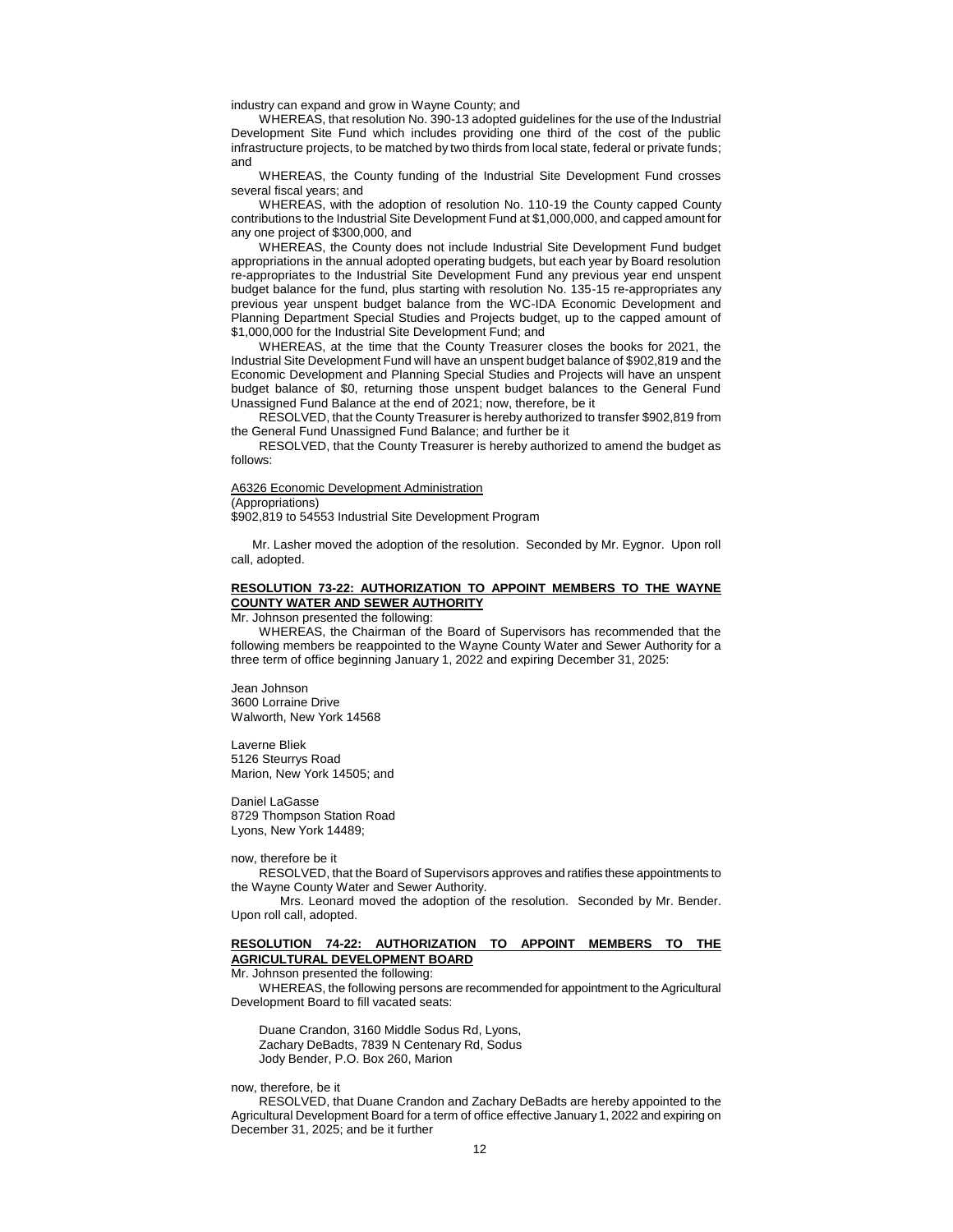RESOLVED that Jody Bender is hereby reappointed to the Agricultural Development Board for a term of office concurrent with his term of office as Supervisor, becoming effective January 1, 2022 and expiring on December 31, 2023.

Mr. Eygnor moved the adoption of the resolution. Seconded by Mr. Mettler. Upon roll call, adopted.

### **RESOLUTION 75-22: AUTHORIZATION TO APPOINT FAIR AND EQUITABLE HOUSING OFFICER FOR WAYNE COUNTY**

Mr. Johnson presented the following:

WHEREAS**,** Wayne County often applies for funding from the New York State Office of Community Renewal ("OCR") Community Development Block Grant ("CDBG") program; and

WHEREAS, OCR requires grant recipients to comply with Title VI of the Civil Rights Act of 1964, Title VIII of the Civil Rights Act of 1968, Fair Housing Amendments Act of 1988 and the Human Rights Law (Executive Law, Article 15) of the State of New York as well as Section 3 of the Housing and Urban Development Act of 1968 (12 U.S.C. 1701u); and

WHEREAS, OCR also requires grant recipients to appoint a Fair Housing Officer and a Section 3 Officer to affirmatively advance these Federal goals for qualifying projects within the County; and

WHEREAS, Legal Assistance of Western New York, Inc. Fair Housing Enforcement Project has been funded by US Department of Housing and Urban Development since 1998 to investigate housing discrimination complaints in our region including Wayne County and will accept referrals for investigation; now therefore be it

RESOLVED, that the Board of Supervisors hereby designates Thomas Lyon as Wayne County Fair Housing Officer and Section 3 Officer.

Mr. Lasher moved the adoption of the resolution. Seconded by Mr. Robusto. Upon roll call, adopted.

#### **RESOLUTION 76-22: AUTHORIZATION TO OBTAIN PERMANENT EASEMENTS FOR HIGHWAY PROJECTS**

Mr. Chatfield presented the following:

WHEREAS, the Highway Department has a need to obtain easements for drainage projects where work will extend beyond the right-of-way, and

WHEREAS, staff from the Highway Department have met with the residents and have developed maps and descriptions to be filed with the County Clerk's office, and

WHEREAS, the list below identifies the property owners that will require easements:

Robert W. Pentycofe, 71115-00-418448, 8481 Wayne Center Road, Lyons NY 14489 Francis Viehmann, 71115-00-388418, 8432 Wayne Center Road, Lyons NY 14489 G&G Development II, LLC, 62117-10-385558 1249 Ridge Road, Ontario NY 14519 Norman A. Gerber, LLC., 62117-10-404518 1260 Ridge Road, Ontario NY 14519

### now, therefore be it

RESOLVED, that the Chairman of the Board of Supervisors is authorized to sign easement documents, subject to the review and approval of the County Attorney as to form and content.

Mr. Johnson moved the adoption of the resolution. Seconded by Mr. Donalty. Upon roll call, adopted.

### **RESOLUTION 77-22: ACCEPT BIDS FOR HIGHWAY CONSTRUCTION AND MAINTENANCE MATERIALS**

Mr. Chatfield presented the following:

WHEREAS, the Clerk of the Board of Supervisors has duly advertised for bids for various highway construction and maintenance materials for 2022; now, therefore, be it

RESOLVED, that upon the recommendation of the Superintendent of Public Works, the bids listed in the attached Bid Summary Booklet dated February 2022, a copy of which has been filed with the Clerk of the Board of Supervisors, are hereby accepted; and be it further

RESOLVED, that the low bid amounts for each item should be utilized unless there is appropriate reason to purchase differently as described in the bid book, and be it further

RESOLVED, that the bids listed be good for 1 year from the date of award, and be it further

RESOLVED, that any municipal highway department may purchase materials directly from the vendors pursuant to such bids, provided that the municipality shall accept sole responsibility for any payments due the vendor and for audit and inspection of the materials; and be it further

RESOLVED, that any bid not listed in the Bid Summary Booklet is hereby rejected. Mrs. Bender moved the adoption of the resolution. Seconded by Mr. Lasher. Upon roll call,

adopted.

# **RESOLUTION 78-22: AUTHORIZATION TO ADVERTISE FOR BID FOR THE FARMINGTON ROAD BRIDGE REHABILITATION PROJECT**

Mr. Chatfield presented the following:

WHEREAS, the design of the Farmington Road Bridge Project (4WA0.03) in Macedon has been completed and submitted to the NYSDOT for funding authorization; and

WHEREAS, the project must be advertised for competitive bid in accordance with Federal regulations; and

WHEREAS, the construction and construction inspection phases of the project are funded with 80% federal funds, 15% state funds and 5% local funds up to a maximum of \$701,560 (\$561,248 Federal) and any costs over the authorized project amounts will be the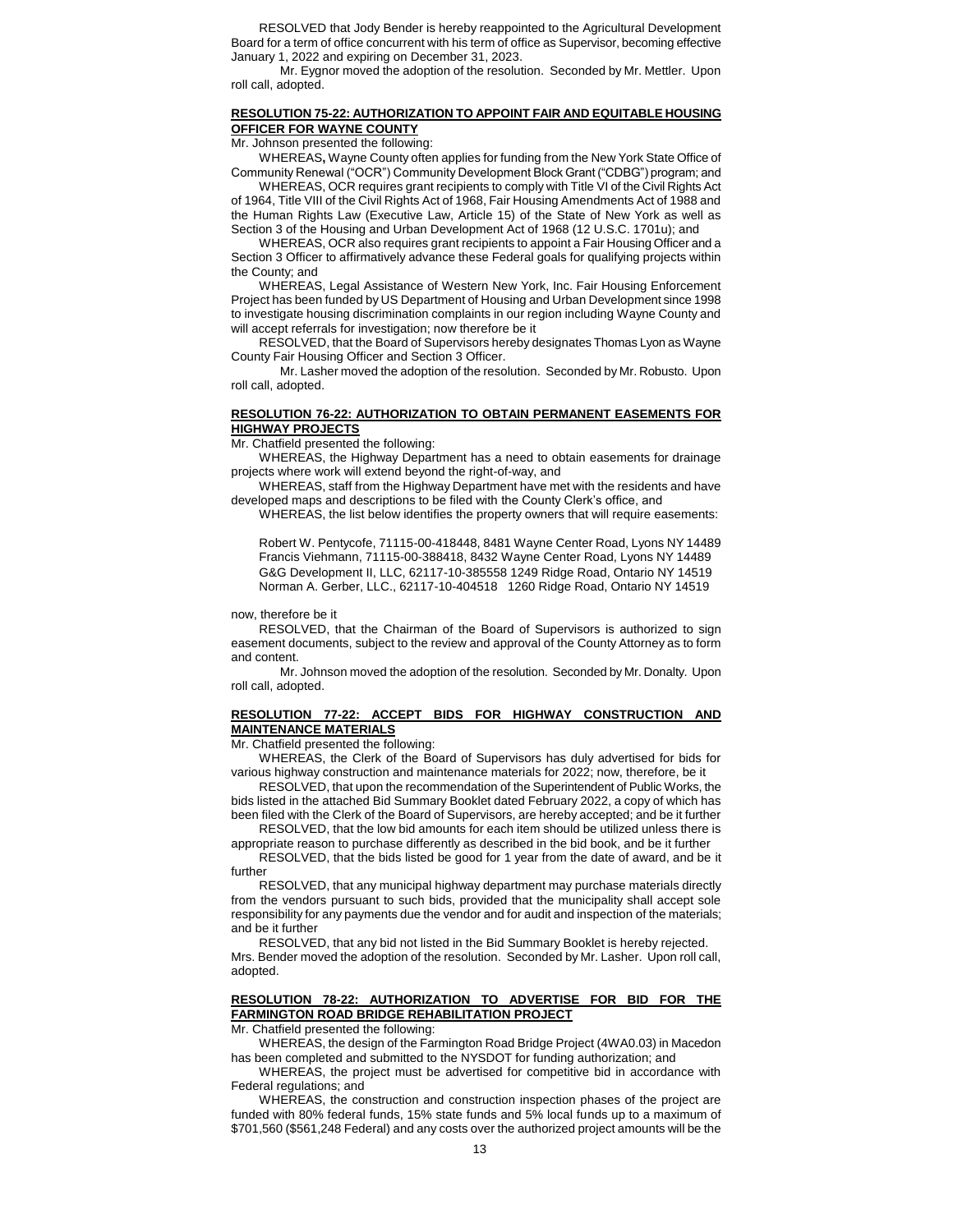responsibility of Wayne County, now, therefore, be it

RESOLVED, that the Clerk of the Board is hereby designated and directed to publicly open the bid(s) at the time and place specified in the bid documents and to present a record of the bid(s) at the next meeting of the Board of Supervisors following the bid opening.

Mrs. Leonard moved the adoption of the resolution. Seconded by Mrs. Bender. Upon roll call, adopted.

### **RESOLUTION 79-22: AUTHORIZATION TO PREPARE A SUPPLEMENTAL AGREEMENT WITH CHA FOR THE FARMINGTON ROAD BRIDGE PROJECT**

Mr. Chatfield presented the following:

WHEREAS, this project (PIN 4WA0.03) is federally funded and included on the current Transportation Improvement Plan; and

WHEREAS, the project shares will be 80% federal and 20% Local funds, but the project may receive State Marchiselli funds (15%) which will make the Local share only 5%; and

WHEREAS, the project is soon to be advertised for bid and is ready to start the construction phase, and

WHEREAS, CHA has proposed a fee of \$102,500, which has been approved by the NYSDOT, for the construction inspection and administration services; and now, therefore, be it

RESOLVED, that the Chairman of the Wayne County Board of Supervisors is hereby authorized and directed to execute a supplemental agreement on behalf of the County of Wayne, subject to the County Attorney's approval as to form and content, with CHA for the construction inspection services associated with the rehabilitation of the Farmington Road Bridge over Ganargua Creek in the Town of Macedon.

Mr. Eygnor moved the adoption of the resolution. Seconded by Mrs. Bender. Upon roll call, adopted.

#### **RESOLUTION 80-22: AUTHORIZATION TO DECLARE VEHICLES SURPLUS IN THE PUBLIC WORKS DEPARTMENT**

Mr. Chatfield presented the following:

WHEREAS, the Central Garage Department has the vehicles listed below that should be disposed of as noted:

| 2014 Ford Interceptor (SO)                               | VIN 1FAHP2MT2EG182898                          | Auction            |         |
|----------------------------------------------------------|------------------------------------------------|--------------------|---------|
| 2015 Ford Interceptor (SO)<br>2015 Ford Interceptor (SO) | VIN 1FAHP2MT1FG168024<br>VIN 1FAHP2MT3FG200312 | Auction<br>Auction |         |
| 2015 Ford Interceptor (SO)                               | <b>VIN 1FAHP2MT8FG200306</b>                   | Auction            |         |
| 2016 Ford Interceptor (SO)<br>2004 Dodge Pickup (SO)     | VIN 1FAHP2MT9GG126590<br>VIN 3D7KU26D94G235877 | Auction            | Auction |
|                                                          |                                                |                    |         |

now, therefore be it

RESOLVED, that the vehicles listed above be sold at an upcoming public auction, in accordance with the County's Equipment Disposition policy.

Mr. Johnson moved the adoption of the resolution. Seconded by Mr. Brady. Upon roll call, adopted.

## **RESOLUTION 81-22: AUTHORIZATION TO ENTER INTO AGREEMENT WITH DEANGELO CONTRACTING SERVICES FOR ROADSIDE SPRAYING**

Mr. Chatfield presented the following:

WHEREAS, the Highway Department has previously hired a contractor to perform roadside spraying on County Roadways, and

WHEREAS, the Superintendent of Public Works has solicited for price proposals to provide roadside spraying services on County roadways and on several County properties, and

WHEREAS, the following price proposals were obtained based on the proposed scope of work:

| <b>DeAngelo Contracting Services</b> | \$12,247.50 |
|--------------------------------------|-------------|
| <b>Chase Enterprises</b>             | \$13,158.75 |

now, therefore be it

RESOLVED, that the Chairman of the Board of Supervisors is authorized to sign an agreement with DeAngelo Contracting Services, subject to the County Attorney's approval as to form and content, for the not-to-exceed amount of \$12,247.50

Mr. Johnson moved the adoption of the resolution. Seconded by Mr. Lasher. Upon roll call, adopted.

## **RESOLUTION 82-22: AUTHORIZATION TO SIGN INTER-MUNICIPAL AGREEMENT WITH TOWN OF SODUS**

Mr. Chatfield presented the following:

WHEREAS, The Town of Sodus is progressing a bridge rehabilitation project utilizing Federal and State funding, and

WHEREAS, the design of the project will extend the limit of work outside of the town road highway boundary and into a property owned by Wayne County, and

WHEREAS, in lieu of a formal filed easement to perform this work, the NYSDOT will accept an inter-municipal agreement authorizing the Town of Sodus' project to utilize Wayne County property while completing the work, now, therefore be it

RESOLVED, that the Chairman of the Wayne County Board of Supervisors is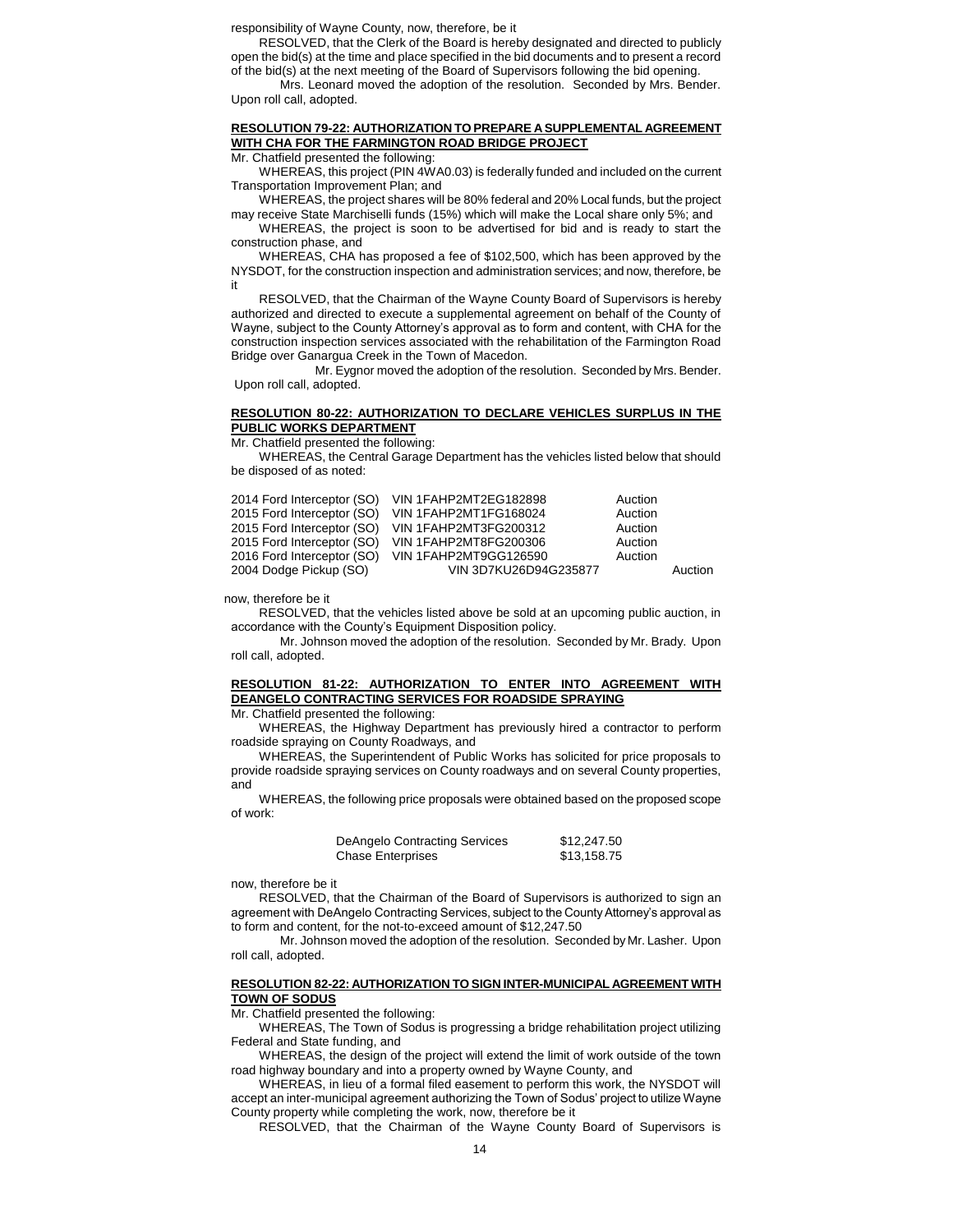authorized to sign an inter-municipal agreement with the Town of Sodus for property access, subject to the County Attorney's approval as to form and content.

Mr. Brady moved the adoption of the resolution. Seconded by Mr. Donalty. Upon roll call, adopted.

### **RESOLUTION 83-22: AUTHORIZATION TO AMEND THE 2022 HIGHWAY ADMINISTRATION BUDGET**

Mr. Chatfield presented the following:

WHEREAS, in April 2022, the New York State Association of County Highway Superintendents Association (NYSCHSA) will be the host group for the National Association of County Engineers (NACE) annual conference in Buffalo NY, and

WHEREAS, it is expected that as the host group, NYSCHSA supports the conference with attendance and with volunteer efforts to help produce a meaningful conference, and

WHEREAS, the cost for the Superintendent of Public Works to attend this conference was not included in the 2022 budget, and

WHEREAS, the Superintendent of Public Works proposes to utilize available funds from the D fund reserve toward the registration and lodging costs associated with attending this national conference, now, therefore be it

RESOLVED, that the County Treasurer is hereby authorized to transfer \$1,395.00 from the D fund reserve and amend the 2022 Highway budget as follows:

#### **D 5010 – Highway Administration**

(Appropriations) \$645.00 to .54410 Conference \$750.00 to .54485 Travel

Mrs. Leonard moved the adoption of the resolution. Seconded by Mr. Lasher. Upon roll call, adopted.

### **RESOLUTION 84-22: AUTHORIZATION TO CREATE PROJECTS IN THE HIGHWAY DEPARTMENT**

Mr. Chatfield presented the following:

WHEREAS, in accordance with Section 115 of the Highway Law, the Superintendent of Public Works has prepared Project Statements for the proposed work for the following projects:

|        | 22-53     | Marion East Williamson Rd Recycle Project                                        |           | \$200,000 |
|--------|-----------|----------------------------------------------------------------------------------|-----------|-----------|
|        | 22-54     | Marion East Williamson Rd Paving Project                                         | \$50,000  |           |
|        | 22-55     | Furnace Rd Ontario Drainage/Shoulder Project                                     | \$310,000 |           |
|        | 22-56     | <b>Furnace Rd Ontario Recycle Project</b>                                        |           | \$250,000 |
|        | 22-57     | Furnace Rd Ontario Paving Project                                                |           | \$280,000 |
|        | 22-58     | Lake Road Mink Creek Culvert                                                     |           |           |
|        | \$250,000 |                                                                                  |           |           |
|        | 22-59     | North Geneva Rd Paving Project                                                   |           | \$        |
| 50,000 |           |                                                                                  |           |           |
|        | 22-60     | Wayne Center Rd Recycle Project                                                  | \$50,000  |           |
|        | 22-61     | Wayne Center Rose Rd Paving Project                                              |           | \$50,000  |
|        | $22 - 62$ | Lakes Corners Rose Valley Drainage Project                                       |           | \$90,000  |
|        | 22-63     | Lakes Corners Rose Valley Recycle Project                                        |           | \$50,000  |
|        | 22-64     | Lakes Corners Rose Valley Paving Project                                         |           | \$50,000  |
|        | 22-65     | Lake Bluff Rd Culvert Project                                                    |           | \$50,000  |
|        |           | And a supplemental project statement of proposed work for the following project: |           |           |
|        | 20-70     | Marion East Williamson Rd Project                                                |           | \$155,000 |
|        | 20-79     | Lake Road Culvert Replacement Project                                            |           | \$20,000  |
|        | 21-32     | County House Road Project                                                        |           | \$60,000  |
|        | 21-42     | North Geneva Drainage Rd Project                                                 |           | \$25,000  |
|        | 21-50     | <b>Surface Treating East Project</b>                                             |           |           |
|        | \$300,000 |                                                                                  |           |           |
|        | $21 - 51$ | <b>Surface Treating West Project</b>                                             |           | \$300,000 |
|        |           |                                                                                  |           |           |

now, therefore, be it

RESOLVED, that the Project Statements prepared by the Superintendent of Public Works are hereby approved by the Board of Supervisors, and the Chairman of the Board and the Clerk of the Board are hereby authorized and directed to endorse such approval on the Project Statements; and be it further

RESOLVED, that the County Treasurer is hereby authorized and directed to create line items and transfer funds as listed below:

#### **D5112 Road Construction**

(Appropriations)

\$2,590,000 from .52600 Highway Construction to the following Chips Projects: \$200,000 to .52670 22-53 Marion East Williamson Rd Recycle Project \$ 50,000 to .52670 22-54 Marion East Williamson Rd Paving Project \$310,000 to .52670 22-55 Furnace Rd Ontario Drainage/Shoulder Project \$250,000 to .52670 22-56 Furnace Road Recycle Project \$280,000 to .52670 22-57 Furnace Road Ontario Paving \$250,000 to .52670 22-58 Lake Road Mink Creek Culvert Project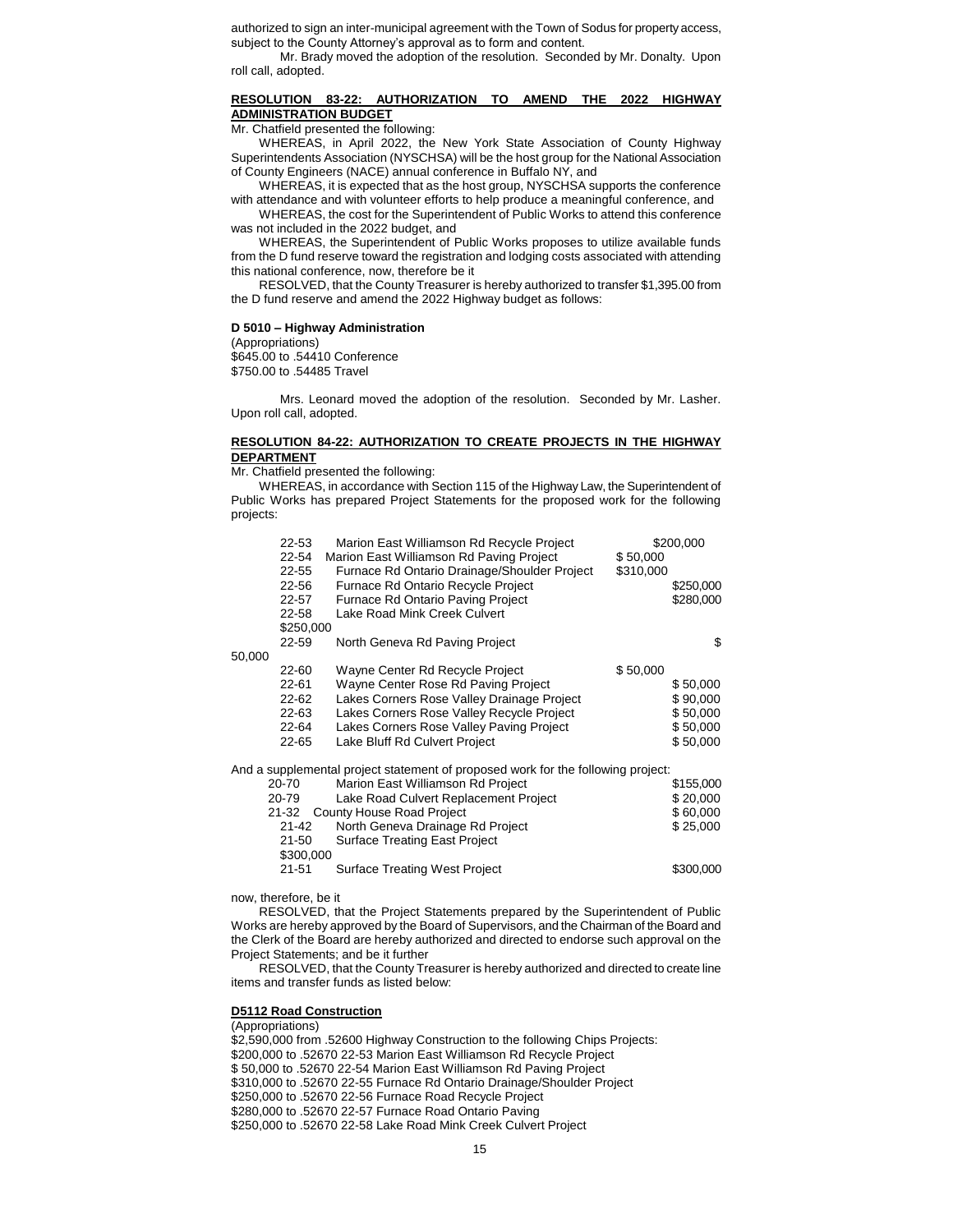\$ 50,000 to .52670 22-59 North Geneva Rd Paving Project \$ 50,000 to .52670 22-60 Wayne Center Rd Recycle Project \$ 50,000 to .52670 22-61 Wayne Center Rose Rd Paving Project \$ 90,000 to .52670 22-62 Lakes Corners Rose Valley Drainage Project \$ 50,000 to .52670 22-63 Lakes Corners Rose Valley Recycle Project \$ 50,000 to .52670 22-64 Lakes Corners Rose Valley Paving Project \$ 50,000 to .52670 22-65 Lake Bluff Rd Culvert Project \$300,000 to .52670 21-50 Surface Treating East Project \$300,000 to .52670 21-51 Surface Treating West Project \$ 60,000 to .52664 21-32 County House Rd Project \$ 25,000 to .52664 21-42 North Geneva Road Project \$155,000 to .52663 20-70 Marion East Williamson \$ 20,000 to .52663 20-79 Lake Rd Culvert Project

Mrs. Bender moved the adoption of the resolution. Seconded by Mr. Mettler. Upon roll call, adopted.

# **RESOLUTION 85-22: AUTHORIZATION TO EXECUTE AGREEMENT WITH JOHNSON CONTROLS FOR FIRE SUPPRESSION SYSTEMS INSPECTIONS AND TESTING**

Mr. Chatfield presented the following:

WHEREAS, Wayne County is required to perform bi-annual inspections and testing on three FM-200 fire suppression systems located in the Public Safety Building; and

WHEREAS, the County's current contract with Johnson Controls, formally Simplex Grinnell, is set to expire on 2/28/2022; and

WHEREAS, these inspection and testing services are available from Johnson Control through NYS Contract PT68816; and

WHEREAS, Johnson Controls has provided the County a three year proposal for said services at an annual fee of \$2,400.00; now, therefore, be it

RESOLVED, that the Chairman of the Wayne County Board of Supervisors is hereby authorized and directed to execute contracts accordingly, on behalf of the County of Wayne, subject to the County Attorney's approval as to form and content with Johnson Controls for the contract period of March 1, 2022 through February 28, 2025 for Fire Suppression System Inspections and Testing for an annual fee of \$2,400.00; and be it further

RESOLVED, NYS Contract PT68816 will be used for any replacement parts or repairs needed over the duration of this contract.

Mr. Lasher moved the adoption of the resolution. Seconded by Mr. Donalty. Upon roll call, adopted.

#### **RESOLUTION 86-22: AUTHORIZATION TO EXECUTE AGREEMENT WITH JOHNSON CONTROLS FOR FIRE ALARM INSPECTION, TESTING AND MONITORING SERVICES** Mr. Chatfield presented the following:

WHEREAS, Wayne County is required to perform annual inspections, testing and monitoring on all fire alarm systems throughout County owned buildings; and

WHEREAS, the County's current contract with Johnson Controls, formally Simplex Grinnell, is set to expire on 2/28/2022; and

WHEREAS, The County utilizes mainly Simplex Fire Alarm systems and equipment throughout its 15 office buildings; and

WHEREAS, it is advantageous for the County to utilize Johnson Controls to perform these inspections and services as they are the only vendor authorized to make repairs on their systems and equipment; and

WHEREAS, Johnson Controls has provided the County with a three year proposal for said services at an annual fee of \$15,271.75. now, therefore, be it

RESOLVED, that the Chairman of the Wayne County Board of Supervisors is hereby authorized and directed to execute contracts accordingly, on behalf of the County of Wayne, subject to the County Attorney's approval as to form and content with Johnson Controls for the contract period of March 1, 2022 through February 28, 2025 for Fire Alarm Inspection, Testing and Monitoring services for an annual fee of \$15,271.75 and be it further

RESOLVED, NYS Contract PT68816 will be used for any replacement parts or repairs needed over the duration of this contract.

Mr. Eygnor moved the adoption of the resolution. Seconded by Mrs. Bender. Upon roll call, adopted.

# **RESOLUTION 87-22: AUTHORIZATION TO AMEND LEASE AGREEMENT WITH MOSAIC HEALTH FOR ADDITIONAL OFFICE SPACE AND ALLOW OFFICE MODIFICATIONS**

Mr. Chatfield presented the following:

WHEREAS, Mosaic Health formally Rochester Primary Care Network (RPCN) currently leases approximately 1561 sqft in the Health Services Building; and

WHEREAS, Mosaic Health has contacted the Deputy Superintendent of Public Works about some minor changes to their current area; and

WHEREAS, Mosaic Health has also requested to construct an additional 7'7" x 12'2" (92sqft) office directly adjacent to their currently space; and

WHEREAS, the new office space square footage will be taken from the current  $2<sup>nd</sup>$  floor storage area; and

WHEREAS, Mosaic Health has agreed to pay for all design and construction costs associated with the modifications and additional space; and

WHEREAS, the Deputy Superintendent has reviewed the proposed modifications and additional space request and agrees with the proposed work; and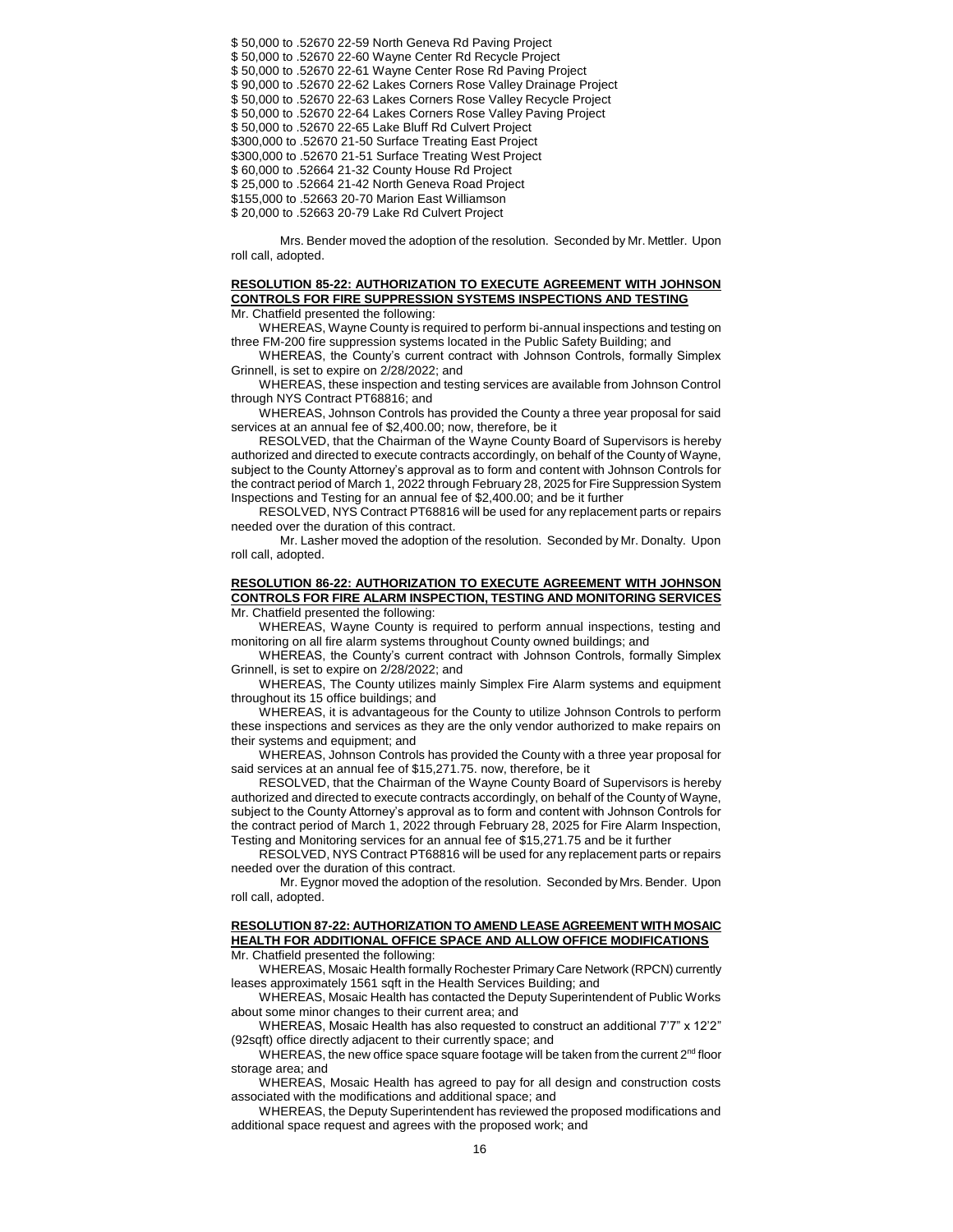WHEREAS, Mosaic Health will be charged for the additional occupied square footage per the terms of the original agreement; now, therefore, be it

RESOLVED, that the Chairman of the Wayne County Board of Supervisors is hereby authorized and directed to amend the lease agreement with Mosaic Health, on behalf of the County of Wayne, subject to the County Attorney's approval as to form and content for additional office space in the Health Services Building.

Mr. Robusto moved the adoption of the resolution. Seconded by Mr. Lasher. Upon roll call, adopted.

#### **RESOLUTION 88-22: AUTHORIZATION TO AMEND TRANE SERVICE AGREEMENT** Mr. Chatfield presented the following:

WHEREAS, in 2015 Wayne County completed a performance-based Energy Services Contract (ESCO) with Trane U.S. Inc. which guaranteed annual energy savings over a 20 year period; and

WHEREAS, Resolution 32-19 approved an agreement for annual maintenance, energy measurement and verification services for six (6) buildings to guarantee these savings; and

WHEREAS, Resolution 253-20 approved adding the newly renovated 16 William Street building to the agreement which brought the annual cost to \$54,427; and

WHEREAS, Resolutions 529-20 modified the agreement and removed the annual measurement and verification fee reducing the annual cost in 2021 to \$49,223.00 and

WHEREAS, the 9 Pearl Street renovation project is near completion and includes a new cooling and ventilation system that should be maintained to ensure proper operation and maximum energy savings for the County; and

WHEREAS, the Deputy Superintendent of Public Works has also decided to remove the Nursing Home chiller maintenance from this Trane service agreement and contract that service separately; and

WHEREAS, Trane has provided the County a cost reduction of \$2,567.00 for the 2022 maintenance agreement for these changes; and

WHEREAS, the new 2022 annual cost for all six (6) County buildings for calendar year 2022 will be \$46,656.00 with a 2.5% annual increase for each supplementary year; now, therefore, be it

RESOLVED, that the Chairman of the Wayne County Board of Supervisors is hereby authorized to sign the Trane amendment for removal of the Nursing Home Chiller and the addition of equipment at 9 Pearl Street, subject to the County Attorney's review as to form and content.

Mr. Eygnor moved the adoption of the resolution. Seconded by Mr. Lasher. Upon roll call, adopted.

# **RESOLUTION 89-22: AUTHORIZATION TO APPOINT MEMBERS TO THE WAYNE COUNTY SOIL & WATER CONSERVATION DISTRICT BOARD OF DIRECTORS**

Mr. Chatfield presented the following:

WHEREAS, the Wayne County Board of Supervisors, pursuant to the Soil and Water Conservation District Law, Section 6.1, Designation of the District Directors, is appointing the following members to the Wayne County Soil & Water Conservation District Board of Directors:

Richard Lasher, Legislature annual – expiration of appointment December 31<sup>st</sup> 2022 Lynn Chatfield, Legislature annual – expiration of appointment December 31<sup>st</sup> 2022 Patricia VanLare, Grange - expiration of appointment December 31st 2023 Mark Humbert, Farm Bureau - expiration of appointment December 31st 2022 Steven Olson, Member at Large - expiration of appointment December 31<sup>st</sup> 2022

WHEREAS, the Wayne County Board of Supervisors sends notification for the appointment of Richard Lasher and Lynn Chatfield to serve as their representatives on the Soil and Water Conservation District Board of Directors for 2022; and

WHEREAS, The Wayne County Grange has sent notification for the appointment to Patricia VanLare as their representative on the Soil & Water Conservation District Board of Directors for a regular term of three years through the term of December 31<sup>st</sup> 2023;

WHEREAS, The Wayne County Farm Bureau has voted and agreed at the October Meeting of 2019 to appoint Mark Humbert as their representative on the Soil & Water Conservation District Board of Directors for a regular term of three years through the term of December 31<sup>st</sup> 2022; now, therefore, be it

RESOLVED, that the Wayne County Board of Supervisors appoints the members listed above to the Wayne County Soil & Water Conservation District Board of Directors.

Mr. Johnson moved the adoption of the resolution. Seconded by Mr. Lasher. Upon roll call, adopted.

# **RESOLUTION 90-22: AUTHORIZATION FOR DISTRICT ATTORNEY AND CHAIRMAN TO EXECUTE ANNUAL FEDERAL EQUITABLE SHARING AGREEMENT AND CERTIFICATION REPORT FOR YEAR ENDING 12/31/21**

Mr. Eygnor presented the following:

WHEREAS, the District Attorney and the Chairman of the Board of Supervisors are requested to file an Annual Federal Equitable Sharing Agreement and Certification Report in order to continue to receive illegal narcotics monies forfeited through the federal government; now therefore be it

RESOLVED, that Chairman of the Wayne County Board of Supervisors and the Wayne County District Attorney are hereby authorized and directed to sign the Federal Annual Equitable Sharing Agreement and Certification Report on behalf of the County of Wayne and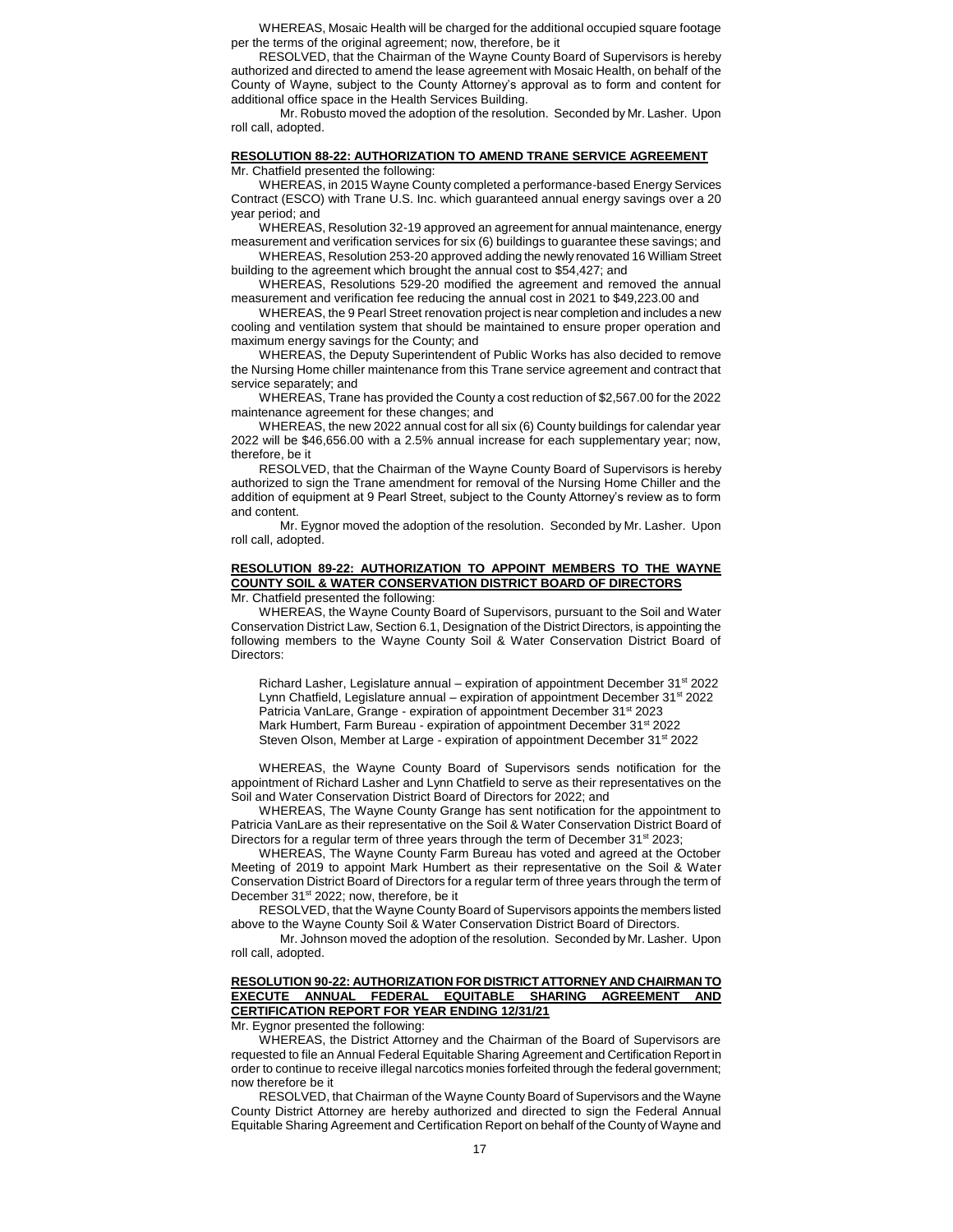the Federal Equitable Sharing Agreement.

Mr. Kolczynski moved the adoption of the resolution. Seconded by Mrs. Leonard. Upon roll call, adopted.

### **RESOLUTION 91-22: AUTHORIZATION TO AMEND 2022 DISTRICT ATTORNEY BUDGET FOR DCJS DISCOVERY GRANT FUNDING RECEIVED BUT UNSPENT IN 2021, AND TO PAY CONTRACTED SERVICES, PROGRAMS AND EQUIPMENT FROM THE GRANT**

Mr. Eygnor presented the following:

WHEREAS, that new Discovery and Bail Laws enacted January 1, 2020 will increase costs to the County, of which some will be onetime costs to the County and others will be ongoing annual costs, and

WHEREAS, the New York State Division of Criminal Justice Services (DCJS) has approved and in June of 2021 provided \$280,379 in funding to assist the County and District Attorney's Office with expenses related to the new Discovery and Bail Laws; and

WHEREAS, the Wayne County Board of Supervisors by and through Chairman Kenneth Miller having approved said funding by adopting Resolution 130- 21; and

WHEREAS, there is \$58,899 of Discovery funding for various identified purposes that was not spent in 2021 or included in the 2022 budget, that need to be added to the 2022 budget appropriations in order to be expended; and

WHEREAS, a portion of the funding can be used to fund support programs through Pre-Trial Services and local municipal police agencies, to wit: Newark Village Police, Clyde Village Police and Town of Macedon Police Departments; and

WHEREAS, the Wayne County District Attorney is hereby requesting that the 2022 Budget be amended to carry over \$58,899 of Discovery related funding that fell to Fund Balance at the end of 2021, and to expend \$17,933.85 of those funds for contractual services and or programs/equipment of Pre-Trial and municipal police agency Discovery funded expenses as set forth below according to the attached invoices; now, therefore be, it

RESOLVED, that Chairman of the Wayne County Board of Supervisors is hereby authorized to approve payment of \$17,933.85 for said services, programs/equipment as set forth below:

\$7,000.00 to Wayne County Pre-Trial Services for EHM Monitoring Software. \$6,068.85 to Village of Newark for NPD A/V Equipment and Data Storage \$1,422.00 to Macedon Police Department for Body Camera Upgrade and Data Storage \$3,443.00 to Village of Clyde for Body Camera Upgrade and Data Storage.

RESOLVED, that the County Treasurer is authorized to transfer \$58,899 of Unassigned General Fund Balance and adjust the 2022 budget as followings:

#### **A1165 District Attorney**

(Appropriations) \$15,000 to 51904 Overtime \$2,765 to 54150 Office Supplies \$36,134 to 54400 Contracted Services \$5,000 to 54483 Training, Seminars & Schools

Mr. Johnson moved the adoption of the resolution. Seconded by Mrs. Bender. Upon roll call, adopted.

### **RESOLUTION 92-22: AUTHORIZATION FOR DISTRICT ATTORNEY TO PAY MILEAGE COSTS TO FORBES COURT REPORTING SERVICES, L.L.C. FOR GRAND JURY STENOGRAPHIC SERVICES**

Mr. Eygnor presented the following:

WHEREAS, the Wayne County District Attorney entered into a verbal agreement on or about January of 2020 with Forbes Court Reporting Services L.L.C., to provide stenographic services for Grand Jury Proceedings; and,

WHEREAS, a discounted rate was agreed upon for a maximum of \$120.00 per day (discounted by \$ 80.00) plus transcription costs of \$4.00 per page; and,

WHEREAS, said verbal agreement also included payment for mileage to cover transportation costs and the County having paid said costs up to October 2021, said mileage reimbursement language was mistakenly left out of an interim contract from October 2021 to December 31, 2021 which resulted in \$476 of mileage not being paid to Forbes Court Reporting Services; and,

WHEREAS, Forbes Court Reporting Services L.L.C., has performed and provided it's agreed upon services in good faith relying on the promised fees and costs, now it is therefore;

RESOLVED, that the Wayne County Chairman of the Board of Supervisors hereby authorizes payment for mileage costs to Forbes Court Reporting Services L.L.C. related to the verbal contract in the amount of \$476.00 as per the attached mileage log submitted by said agency.

Mr. Lasher moved the adoption of the resolution. Seconded by Mr. Donalty. Upon roll call, adopted.

| RESOLUTION 93-22: AUTHORIZATION FOR DISTRICT ATTORNEY TO ENTER INTO A                                                                                                                                                          |
|--------------------------------------------------------------------------------------------------------------------------------------------------------------------------------------------------------------------------------|
| SHORT TERM INTERIM CONTRACT WITH FORBES COURT REPORTING SERVICES.                                                                                                                                                              |
| <b>L.L.C. FOR GRAND JURY STENOGRAPHIC SERVICES</b>                                                                                                                                                                             |
| Marco El Conservación e a conservación de la California de la conservación de la conservación de la conservación de la conservación de la conservación de la conservación de la conservación de la conservación de la conserva |

Mr. Eygnor presented the following: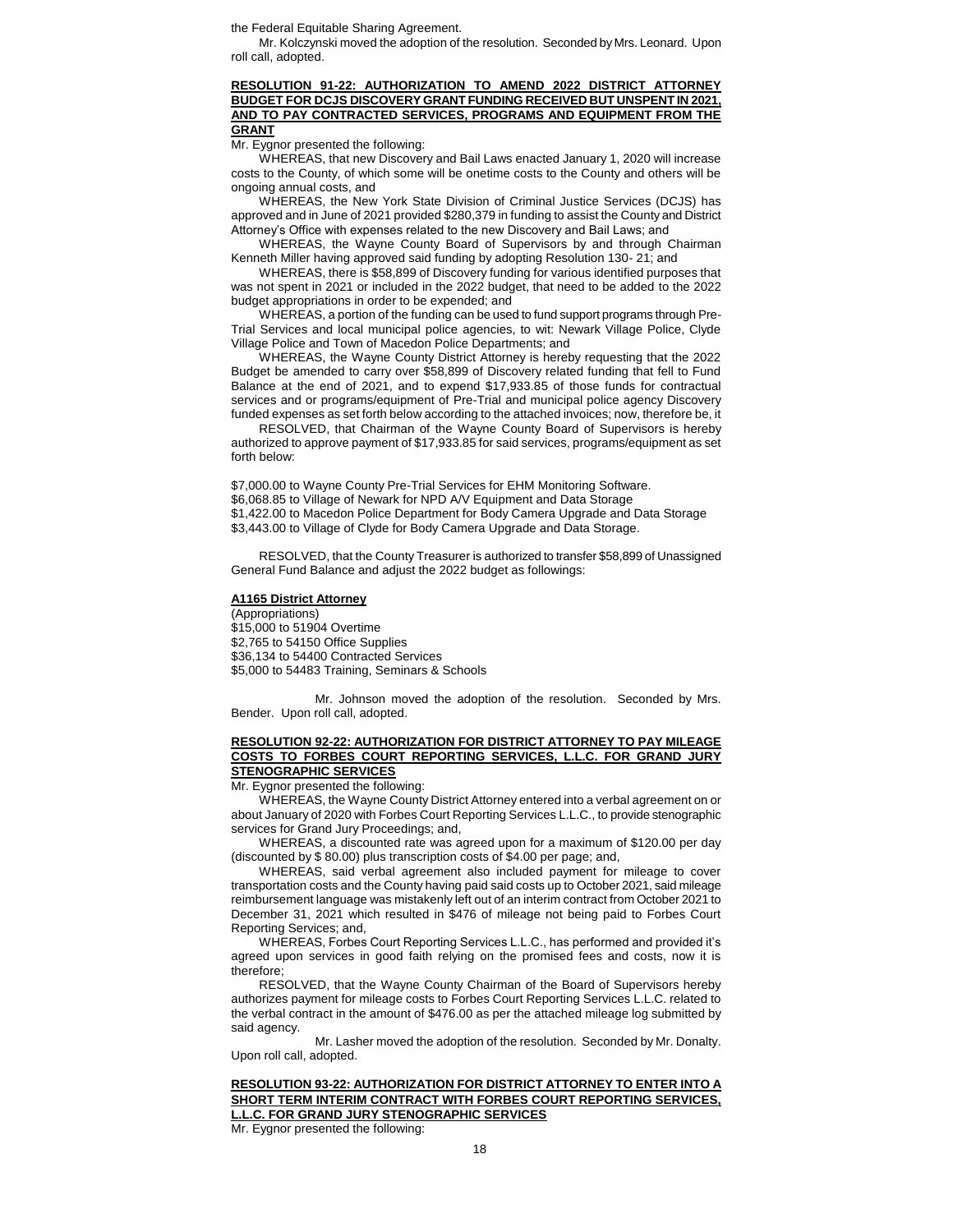WHEREAS, that the Wayne County District Attorney entered into an interim contract with Forbes Court Reporting Services, L.L.C. for the provision of stenographic services for Grand Jury Proceedings that ended December 31, 2021, and

WHEREAS, it is essential that the District Attorney's Office, its Attorneys and staff are responsible to the Court to conduct Grand Jury Proceedings and to fulfill its Discovery obligation; and,

WHEREAS, the Wayne County District Attorney is requesting approval to enter into a second short term interim contract with Forbes Court Reporting Services L.L.C. to provide stenographic services for Grand Jury Proceedings, in order to continue to receive such services without interruption until the County requests bids for and can enter into a new contract for said services after the results of the bidding process have been completed, but no later than June 30<sup>th</sup>, 2022; and,

WHEREAS, Forbes Court Reporting Services L.L.C., has agreed to a daily rate of \$150.00 per day and transcription cost of \$4.25 per page, now it is therefore;

RESOLVED, that the Wayne County Chairman of the Board of Supervisors is hereby authorized to execute a short term interim contract with Forbes Court Reporting Services L.L.C., for the provision of stenographic services for Grand Jury Testimony, subject to the approval of the County Attorney as to form and content.

Mr. Donalty moved the adoption of the resolution. Seconded by Mrs. Bender. Upon roll call, adopted.

### **RESOLUTION 94-22: AUTHORIZATION TO ADOPT NEW CORONER'S FEE SCHEDULE FOR BODY REMOVAL, TRANSPORTATION SERVICES AND AUTHORIZATION OF CONTRACTS WITH WAYNE COUNTY FUNERAL HOMES**

Mr. Eygnor presented the following:

WHEREAS, resolution 565-20 duly enacted on December 15, 2020 authorized contracts with various funeral homes within Wayne County as well as contiguous counties for body removal and transportation services; now therefore be it

RESOLVED, that the removal and transportation fee for funeral directors on Coroner cases be set at \$400.00, plus actual cost of body bag as needed, for transport to the morgues at Newark-Wayne Community Hospital or Clifton Springs Hospital effective January 1, 2022. The County will not reimburse for mileage; and be it further

RESOLVED, that exigent circumstance reimbursement shall be reviewed by the Finance Committee on a case by case basis for presentation of the Board of Supervisors for reimbursement; and be it further

RESOLVED, that the Chairman of the Board of Supervisors is hereby authorized and directed to execute contracts with the various funeral homes within Wayne County as well as contiguous counties as necessary, subject to the County Attorney's approval as to form and content for the period January 1, 2022 through December 31, 2022.

Mr. Johnson moved the adoption of the resolution. Seconded by Mr. Lasher. Upon roll call, adopted.

### **RESOLUTION 95-22: AUTHORIZATION TO EXTEND AGREEMENT WITH BLACK CREEK INTEGRATED SYSTEMS FOR ANNUAL MAINTENANCE OF THE SALLY PORT JAIL MANAGEMENT SOFTWARE AND SECURITY SYSTEMS FOR THE WAYNE COUNTY JAIL**

Mr. Eygnor presented the following:

WHEREAS, the Wayne County Sheriff's Office Jail Facility utilizes Black Creek Integrated Systems for annual Sally Port Jail Management software and security systems; and

WHEREAS, the support, software updates and maintenance are essential to the ongoing function of the Sally Port Management and security systems; and

WHEREAS, the Sheriff's Office is desirous of extending the agreement with Black Creek Integrated Systems for the period of 1/1/2022 - 12/31/2022; and

WHEREAS, the annual maintenance cost of the two systems is \$75,103 (Sally Port Jail Management software is \$59,202 and security system is \$15,901); now, therefore be it

RESOLVED, that the Sheriff and Chairman of the Board of Supervisors is hereby authorized to enter in an extended agreement from 1/1/2022 – 12/31/2022 with Black Creek Integrated Systems, P.O. Box 101747, Irondale, Alabama 35210 for annual Sally Port Jail Management software and security systems support, software updates and maintenance at an annual cost of \$75,103 as previously approved in the Sheriff's 2022 Budget, subject to the County Attorney's review and approval as to form and content.

Mr. Lasher moved the adoption of the resolution. Seconded by Mrs. Bender. Upon roll call, adopted.

### **RESOLUTION 96-22: AUTHORIZATION TO AMEND LEASE AGREEMENT WITH AXON ENTERPRISE, INC. TO INCLUDE INTERVIEW RECORDING PLATFORM FOR THE SHERIFF'S OFFICE**

Mr. Eygnor presented the following:

WHEREAS, the Wayne County Sheriff's Office performs breathalyzer tests in a room located in the Public Safety Building; and

WHEREAS, the breathalyzer tests, as a result of Discovery rules, need to be documented via video surveillance equipment; and

WHEREAS, Resolution 548-20 authorized the Sheriff to enter into a lease agreement to bundle the current electronic control devices, body cameras, car cameras, auto tagging, interview room cameras and recording devices, training items and certifications, and community programs to receive preferred pricing discounts; and

WHEREAS, the Sheriff is requesting to include the Interview Recording Platform for the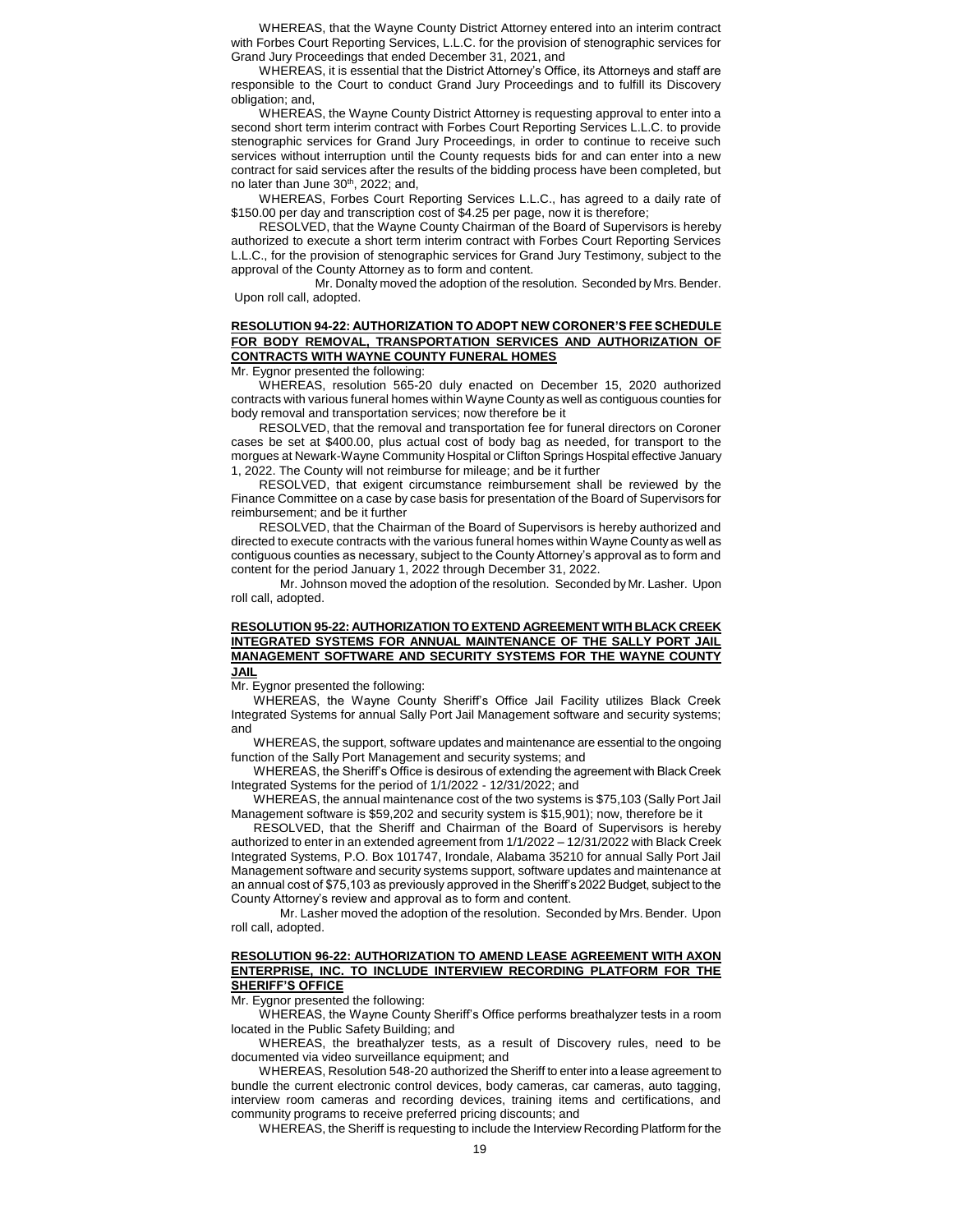Breathalyzer Room to the existing lease agreement with Axon Enterprise, Inc. for the remaining (4) years from January 01, 2022 through December 31, 2025 at a cost of \$7,227.05 for year 1, \$8,774.05 for year 2, and \$8,774.05 for year 3, and \$8,774.05; and

WHEREAS, the Sheriff will pay Year 1 (\$7,277.05) for Interview Recording Platform for the Breathalyzer Room with the 2021 SLETPP Grant and will place in the Sheriff's Budget for remaining three years at a total cost of \$26,322.15; and

WHEREAS, the revenue for the SLETPP Grant was already budgeted in the 2022 County Budget with no corresponding budgeted appropriation; now, therefore, be it

RESOLVED, the Chairman of the Board of Supervisors and the Sheriff are hereby authorized to amend the existing lease agreement to include the Interview Recording Platform with Axon Enterprise, Inc., of 17800 North 85<sup>th</sup> Street, Scottsdale, Arizona 85255 for 4 years from January 1, 2022 through December 31, 2022 at a cost of \$7,227.05 for year 1, \$8,774.05 for year 2, and \$8,774.05 for year 3, and \$8,774.05 and upon review and approval by the County Attorney as to form and content; and, be it further

RESOLVED, that the Wayne County Treasurer is authorized to make the following adjustment to the 2022 Wayne County Budget:

A1990 Contingent Fund General (Appropriations) \$7227.05 from 54000 Contractual Expenses

A3114 Sheriff- Road Patrol (Appropriations) \$7227.05 to 54437 Lease

Mr. Johnson moved the adoption of the resolution. Seconded by Mr. Mettler. Upon roll call, adopted.

### **RESOLUTION 97-22: AUTHORIZATION TO RE-APPROVE TWO (2) PART-TIME COMMUNITY SCHOOL SAFETY LIAISON POSITIONS FOR THE WAYNE COUNTY SHERIFF'S OFFICE**

Mr. Eygnor presented the following:

WHEREAS, the Wayne County Sheriff's Office received a 3 year grant from the Department of Justice of Community Oriented Police Services (COPS) thru School Violence Prevention Program; and

WHEREAS, the grant provided funding for (2) Part-time Community School Liaison positions that are civilian/non-sworn positions each year of the three year grant, and

WHEREAS, the grant funding for year 2 (2022) is \$88,557, year 3 (2023) is \$91,213; and WHEREAS, Resolution 138-21 requested the Sheriff annually submit for Board approval of the positions as long as the Department of Justice Community Oriented Police Services (COPS) School Violence Prevention Program funds the positions; and

WHEREAS, the Sheriff is requesting the re-approval for (2) part-time Community School Liaison civilian/non-sworn positions at the hourly rate of \$22.00; and

WHEREAS, the Sheriff will present a resolution to abolish the positions once the grant funding ceases to exist; now, therefore, be it

RESOLVED, that (2) part-time Community School Liaison civilian/non-sworn positions are hereby re-approved to work no more than 30 hours weekly; and, be it further

RESOLVED, that the Sheriff has the authority to continue provisionally the (2) part-time Community School Liaison (civilian/non-sworn) positions with funds from the Department of Justice Community Oriented Police Services (COPS) School Violence Prevention Program grant and is not to exceed the annual amount funded by the grant; and, be it further

RESOLVED, that the Community School Liaison civilian/non-sworn positions will be abolished upon approval of a resolution presented by the Sheriff to abolish the positions, or once the Department of Justice Community Oriented Police Services (COPS) School Violence Prevention Program grant funding ends.

Mr. Lasher moved the adoption of the resolution. Seconded by Mr. Donalty. Upon roll call, adopted.

### **RESOLUTION 98-22: AUTHORIZATION TO ENTER INTO A MEMORANDUM OF UNDERSTANDING WITH THE WAYNE COUNTY YOUTH ADVOCATE PROGRAM, INC. FOR DISCIPLINARY REDUCTION OFFENDER PROGRAM SERVICES AT THE WAYNE COUNTY JAIL FACILITY**

Mr. Eygnor presented the following:

WHEREAS, the Wayne County Sheriff's Office has utilized the services of Wayne County Youth Advocate Program, Inc., hereinafter known as (YAP), for a Disciplinary Reduction Offender Program services to provide problem solving and counseling services to inmates in the Wayne County Jail; and

WHEREAS, the Wayne County Sheriff's Office Inmate Commissary Fund provides remuneration to YAP for stated services rendered, and there is no cost to the County taxpayers; and

WHEREAS, the Sheriff's Office's cost for such services from YAP will not exceed \$10,000 for 12 months of service; and

WHEREAS, the Sheriff is requesting to enter into Memorandum of Understanding with YAP for the continued Disciplinary Reduction Offender Program services to inmates at the Wayne County Jail, for a 12 month period commencing January 1, 2022 through December 31, 2022, at a cost not to exceed \$10,000, to be paid from the Inmate Commissary Fund, at no expense to County taxpayers; now, therefore, be

RESOLVED, that the Wayne County Sheriff is hereby authorized to enter into a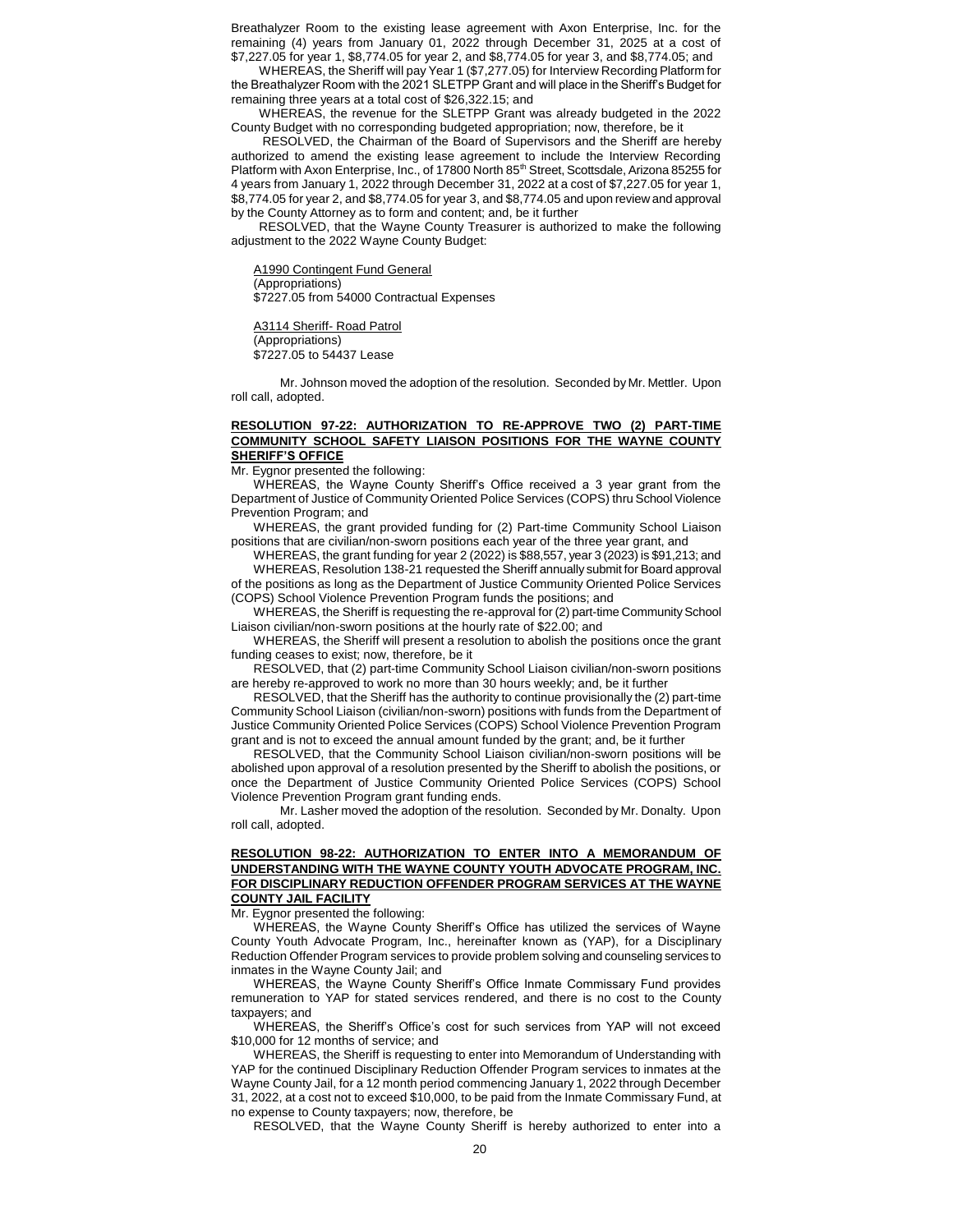Memorandum of Understanding with YAP for continued Disciplinary Reduction Offender Program services to inmates at the Wayne County Jail, at a cost not to exceed \$10,000 for a 12 month period commencing January 1, 2022 through December 31, 2022 to be paid from the Sheriff's Office Inmate Commissary Fund and at no expense to County taxpayers, subject to the County Attorney's approval as to form and content.

Mrs. Bender moved the adoption of the resolution. Seconded by Mr. Johnson. Upon roll call, adopted.

# **RESOLUTION 99-22: AUTHORIZATION TO ENTER INTO AGREEMENT WITH OAK PARK MARINA FOR FREE BOAT SPACE RENTAL FOR THE SHERIFF'S OFFICE**

Mr. Eygnor presented the following:

WHEREAS, historically the Sheriff's Office has docked and staged the Sheriff's Office Marine Patrol vessels in Sodus Point, NY at Krenzer's Marina and the U.S. Coast Guard Station, Sodus Point and since 2017 at Oak Park Marina, 6483 Catchpole Shore Road, North Rose, NY 14516 in the Town of Huron; and

WHEREAS, to better respond throughout the 2022 boating season the Sheriff is desires to continue boat space rental at Oak Park Marina in the Town of Huron; and

WHEREAS, the Sheriff has been offered donated boat space dockage for the Sheriff's Marina Patrol's 22' Zodiac, 33' Safe Boat and other vessels of the Sheriff's Office as needed for the 2022 boating season by Oak Park Marina, and

WHEREAS, to avoid the appearance of steering business to Oak Park Marina, no fuel or other goods will be purchased from Oak Park Marina by the Sheriff's Marine Patrol unless needed in an emergency situation: and

WHEREAS, the Sheriff is requesting permission to enter into an agreement with Oak Park Marina in the Town of Huron for donated boat space dockage for the Sheriff's Marine Patrol as needed for the 2022 boating season from April 1, 2022 through November 30, 2022, at no cost to the County taxpayers; now, therefore, be it,

RESOLVED, that the Sheriff is hereby authorized to enter into agreement with Oak Park Marina at 6483 Catchpole Shore Road, North Rose, NY 14516 in the Town of Huron for donated boat space dockage for the Sheriff's Marine Patrol as needed for the 2022 boating season from April 1, 2022 through November 30, 2022, at no cost to County taxpayers, subject to approval from the County Attorney as to form and content.

Mr. Johnson moved the adoption of the resolution. Seconded by Mr. Lasher. Upon roll call, adopted.

### **RESOLUTION 100-22: AUTHORIZATION TO AMEND AGREEMENT WITH NEW YORK STATE PUBLIC SAFETY EMERGENCY LIGHTING (NYSPSEL) FOR EMERGENCY VEHICLE EQUIPMENT/ACCESSORIES, MAINTENANCE, REPAIR, AND INSTALLATIONS** Mr. Eygnor presented the following:

WHEREAS, Resolution No. 221-21 authorized the award of a bid and execution of a contract for emergency vehicle equipment/accessories, maintenance, repair, and installations, as an all-inclusive service; and

WHEREAS, at the time, one bid was received from New York State Public Safety Emergency Lighting (NYSPSEL); and

WHEREAS, the following prices were proposed in the bid and included in the resulting executed contract titled 'WCC21143:

Total Cost of Labor, Per Vehicle – For Installation Services For New County Patrol Vehicle for Each Contract Year Year 1 \$3,000 Year 2 \$3,000 Year 3 \$3,000

and,

WHEREAS, the bid was misquoted by New York State Public Safety Emergency Lighting who failed to take into account the additional installation charges for the in-car camera system in the new patrol cars; and

WHEREAS, New York State Public Safety Emergency Lighting is requesting to amend the prices in the agreement as follows:

Total Cost of Labor, Per Vehicle – For Installation Services For New County Patrol Vehicle for Each Contract Year Year 1 \$3,650 Year 2 \$3,650 Year 3 \$3,650

and,

WHEREAS, it is recommended that this amendment to the agreement be approved to ensure service for Public Safety vehicles is not disrupted; now, therefore, be

RESOLVED, that the amendment to the May 1, 2021 to April 30, 2024 contract #WCC21143 with NYSPSEL is hereby accepted; and be it further

RESOLVED, that the Chairman of the Wayne County Board of Supervisors is hereby authorized and directed to execute the amendment on behalf of Wayne County with New York State Public Safety Emergency Lighting (NYSPSEL), subject to the County Attorney's approval as to form and content.

Mr. Donalty moved the adoption of the resolution. Seconded by Mr. Johnson. Upon roll call, adopted.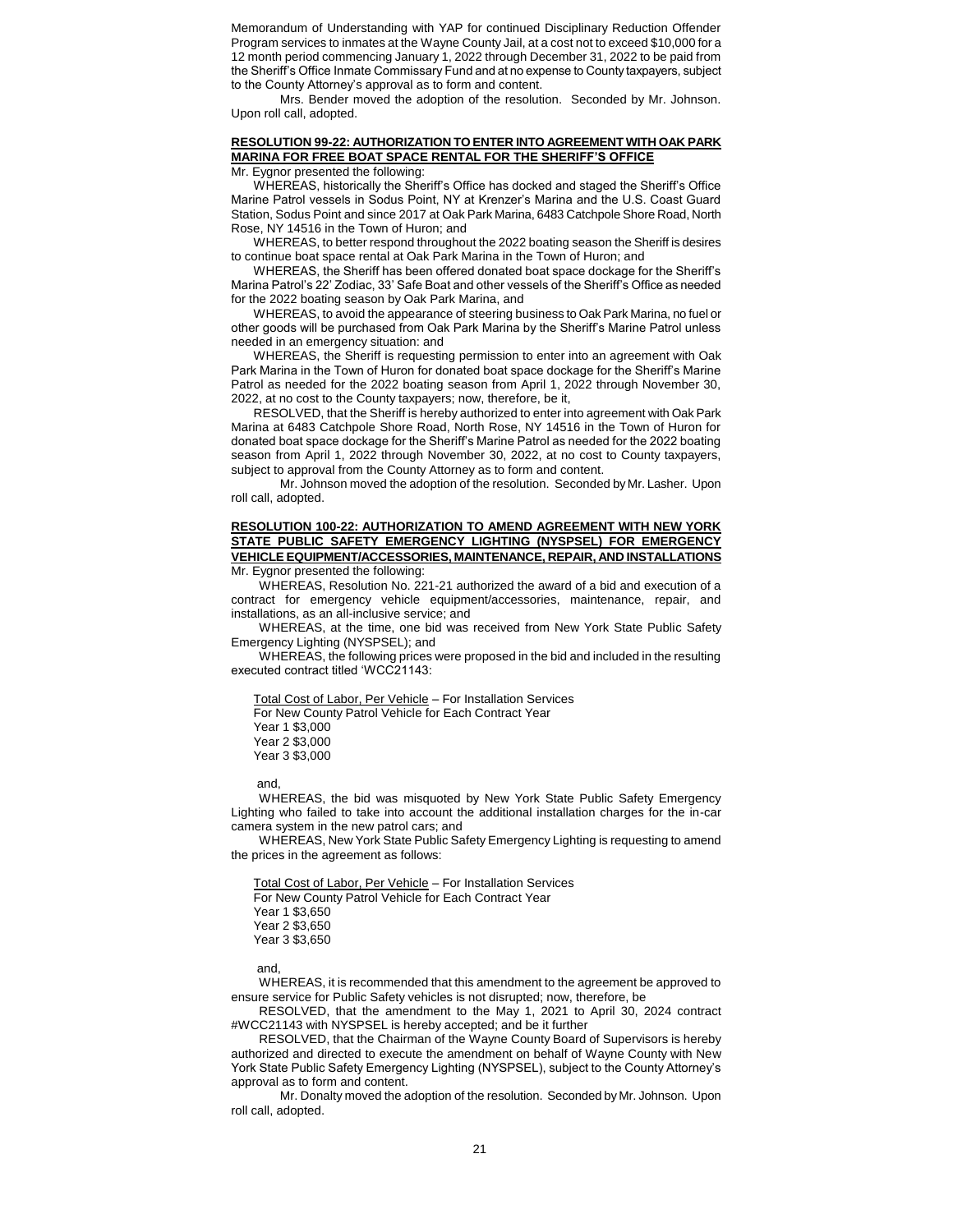### **RESOLUTION 101-22: AUTHORIZATION TO CONTRACT WITH HEALTHDIRECT PHARMACY FOR THE WAYNE COUNTY JAIL**

Mr. Eygnor presented the following:

WHEREAS, the Clerk of the Board of Supervisors duly advertised for proposals for pharmacy services for the Wayne County Jail and the Nursing Home, asking vendors to provide one set of pricing to be applicable to both facilities, and

WHEREAS, proposals were received from the following pharmacies and were evaluated using several criteria, which included a cost analysis formula to compare pricing:

- HealthDirect Pharmacy
- Omnicare Pharmacy
- Buffalo Pharmacies
- PharMerica Pharmacy
- and,

WHEREAS, after review of each proposal it has been determined that the proposal submitted by HealthDirect is overall the most cost effective in the areas of pharmaceutical purchases and it is therefore recommended that HealthDirect be awarded the contract; and

WHEREAS, a provision of the RFP stipulates that the awarded vendor agrees to sell Wayne County all prescription drugs at a price equal to or better than the best price offered in any other contract of a similar nature held by the vendor for the duration of the contract between the vendor and the county; including pricing offered as a result of OGS contract award; now, therefore, be it

RESOLVED, that the proposal from HealthDirect be accepted in accordance with the proposal received and at the following rates:

PHARMACEUTICAL AND PRESCRIPTION SERVICES Publisher of Prescription Drug Pricing: MediSpan

## **BRAND NAME DRUGS:**

WAC minus 9.3% per prescription

# **GENERIC DRUGS**

Single Source AWP minus 26% per prescription Multiple Source AWP minus 85% per prescription

HIGH COST TIER DRUGS: AWP minus 19% per prescription

OVER THE COUNTER (OTC) AWP minus 10% per prescription

### INFUSION PRODUCTS:

BRAND NAME DRUGS: WAC minus 10% per prescription GENERIC DRUGS: AWP minus 75% per prescription

and be it further,

RESOLVED, the Chairman of the Board of Supervisors is authorized to execute a contract on behalf of the Wayne County Jail, with HealthDirect Pharmacy for the provision of pharmaceutical and prescriptions for a three (3) year period, with the option to renew for two (2) additional (1) year periods, subject to the County Attorney's approval as to form and content.

Mrs. Bender moved the adoption of the resolution. Seconded by Mr. Lasher. Upon roll call, adopted.

#### **RESOLUTION 102-22: AUTHORIZATION TO AMEND BUDGET AND PURCHASE WINDOWS 10 ENTERPRISE LONG TERM SERVICING BRANCH (LTSC) 2021 UPGRADE LICENSE**

Mr. Eygnor presented the following:

WHEREAS, Wayne County has been using an earlier version of this software in MDT's and 911; and

WHEREAS, Windows 10 Enterprise LTSC 2021 builds on Windows 10 Enterprise, version 21H2 adding premium features designed to address the needs of large and mid-size organizations (including large academic institutions), such as:

- Advanced protection against modern security threats
- Full flexibility of OS deployment
- Updating and support options
- Comprehensive device and app management and control capabilities; and

WHEREAS, The Windows 10 Enterprise LTSC 2021 release is an important release for LTSC users because it includes the cumulative enhancements provided in Windows 10 versions 1903, 1909, and 21H1; and

WHEREAS, this upgrade is necessary to implement multi-factor authentication in MDT's, which is now a federal requirement; and

WHEREAS, the cost to purchase this upgraded license is \$37,372 for 200 licenses; now, therefore be it

RESOLVED, that the Wayne County Purchasing Agent is hereby authorized to purchase said licenses; and be it further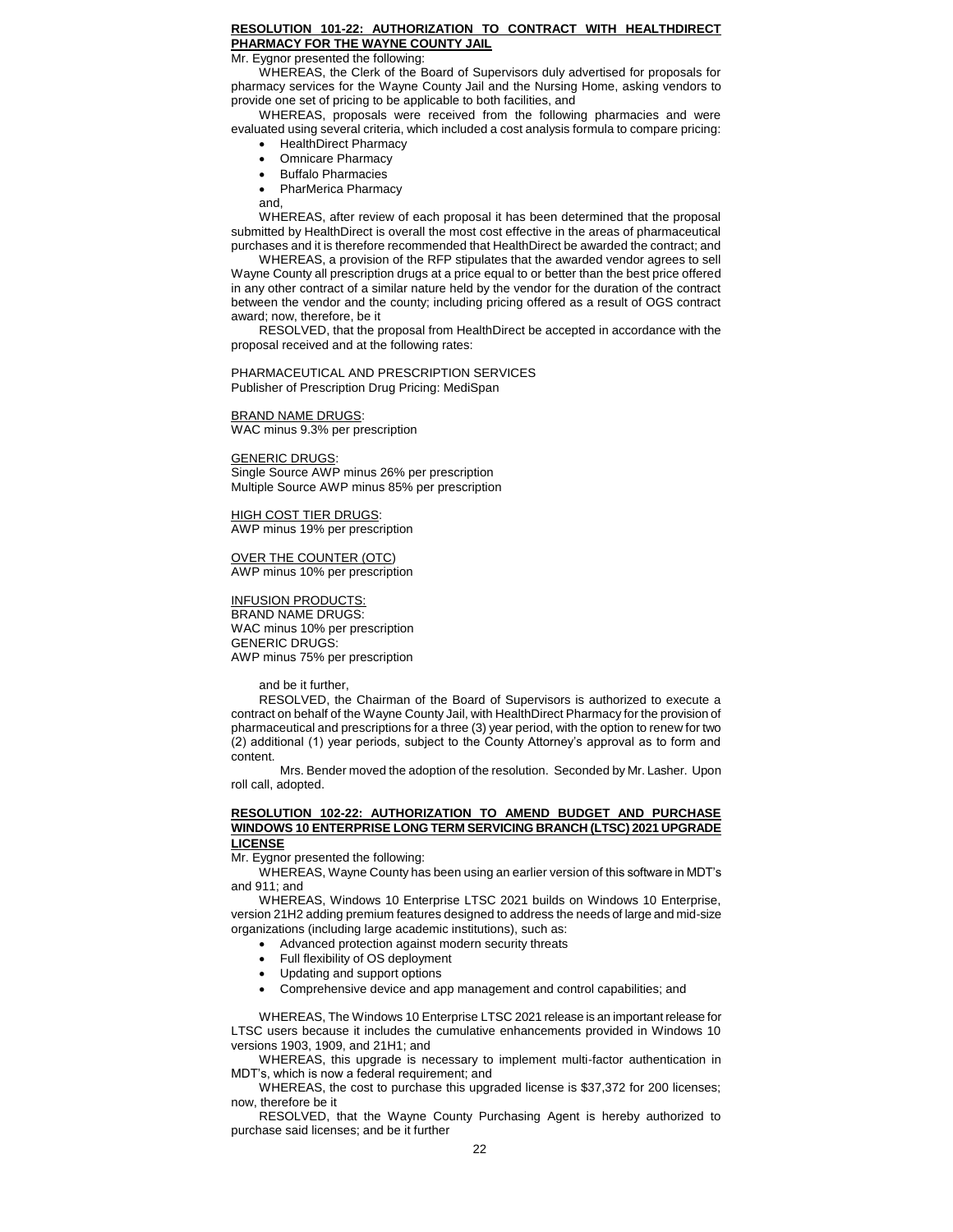# **A1990-Contingency Fund General**

(Appropriations) \$37,372 from 54000 Contractual

#### **A3643 Public Safety Communications**

(Appropriations) \$37,372 to .54475 Software

Mrs. Bender moved the adoption of the resolution. Seconded by Mr. Lasher. Upon roll call, adopted.

## **RESOLUTION 103-22: AUTHORIZATION TO EXECUTE A FURTHER EXTENSION AGREEMENT TO ILS DISTRIBUTION #8, CONTRACT C800054, BETWEEN NEW YORK STATE INDIGENT LEGAL SERVICES AND THE COUNTY OF WAYNE**

Mr. Eygnor presented the following:

WHEREAS, New York State Indigent Legal Services offered to enter into an agreement with the County of Wayne, New York, to provide funding to assist Wayne County in improving the quality of indigent legal services provided by Wayne County pursuant to Article 18-B of the County Law; and

WHEREAS, Wayne County was awarded said grant in the sum of \$495,423.00 under Contract Number C800054, ILS Distribution #8, on January 1, 2018; and

WHEREAS, Wayne County accepted said grant by Wayne County Resolution Number 382-19 on July 16, 2019; and

WHEREAS, the term of Contract C800054, ILS Distribution #8, is for three years, from January 1, 2018 through December 31, 2020; and

WHEREAS, on December 7, 2020, Wayne County filed a No-Cost Contract Extension Request Letter for ILS Distribution #8 Grant with Indigent Legal Services; and New York State Indigent Legal Services approved said Extension Request and submitted an Extension Contract for one year from January 1, 2021 through December 31, 2021, which was reviewed and executed by Wayne County in April of 2021,

WHEREAS, A further Extension of Distribution  $#8$  to December 31 $st$ , 2022 has been requested and approved by ILS and an Extension Contract for one year from January 1, 2022 to December 31, 2022 is available; and now, therefore, be it

RESOLVED, that the Wayne County Chairman of the Board is hereby authorized to review and approve the Extension Agreement of ILS Distribution #8, Contract C800054, with New York State Indigent Legal Services to run from January 1, 2022 through December 31, 2022, subject to approval by the County Attorney as to form and content and be it further

RESOLVED, that the Wayne County Treasurer is authorized to amend the Public Defender 2022 Budget as follows;

# **A1170 Public Defender**

(Revenues) \$1,518.42 to 43024-ILS18 Indigent Legal Services Fund Indigent Legal Services Distribution #8 (Appropriations)<br>\$1,518.42 to 54485-ILS18 Travel Indigent Legal Services Distribution #8

Mr. Lasher moved the adoption of the resolution. Seconded by Mr. Mettler. Upon roll call, adopted.

# **RESOLUTION 104-22: AUTHORIZATION TO ACCEPT NEW YORK STATE OFFICE OF INDIGENT LEGAL SERVICES GRANT, DISTRIBUTION #12, NEW YORK STATE CONTRACT NUMBER C120054 FOR THE WAYNE COUNTY PUBLIC DEFENDER**

Mr. Eygnor presented the following:

WHEREAS, New York State Office of Indigent Legal Services has advised the Wayne County Public Defender and the Wayne County Administrator of the availability of a noncompetitive grant in the amount of \$247,713.00 for Indigent Legal Services; and

WHEREAS, Wayne County has received notification that the distribution in the amount of \$247,713.00 has been awarded under Contract Number C120054; and

WHEREAS, the term of said Contract Number C120054 is January 1, 2022 thru December 31, 2024; and

WHEREAS, this grant funding shall be used for the following:

 To continue funding of the salary and benefits of the full-time Sentence Mitigation Specialist, in continuation of the prior funding received for said position by virtue of ILS Distribution #9, Contract Number C900054; and

WHEREAS, the amount of the first year of this Distribution is already budgeted as revenue in the Public Defender's 2022 budget in the amount of \$82,571 so no budget modification is now required, now, therefore, be it

RESOLVED, that the County Administrator is authorized to accept ILS Distribution #22, Contract Number C120054, and that the Chairman of the Wayne County Board of Supervisors is authorized to sign the required contract subject to the review and approval by the Wayne County Attorney of said Indigent Legal Services Grant Contract as to content and form.

Mrs. Leonard moved the adoption of the resolution. Seconded by Mr. Johnson. Upon roll call, adopted.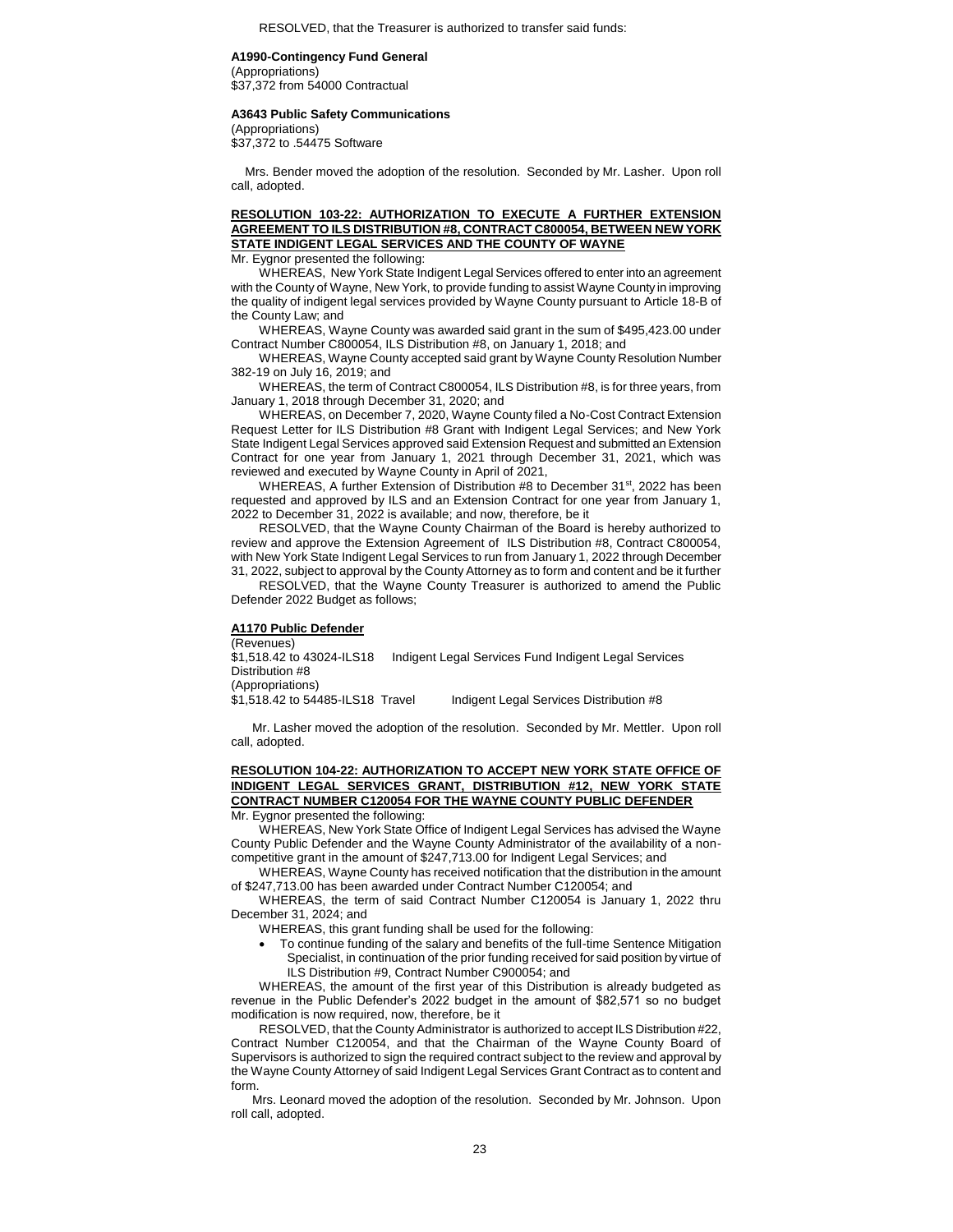# **RESOLUTION 105-22: AUTHORIZATION TO AMEND WAYNE COUNTY CONTRACT WCC21289, A ONE YEAR CONTRACT WITH AGUIRRE LANGUAGE SERVICES**

Mr. Eygnor presented the following:

WHEREAS, the original one year contract with Aguirre Language Services [WCC21289], providing the Wayne County Public Defender with access to vital and necessary Spanish interpretation and translation services, having been approved by the Wayne County Attorney and signed by Chairman Kenneth Miller on November 30<sup>th</sup>, 2021, and;

WHEREAS, since entering into the above-referenced contract with Aguirre Language Services, the Public Defender's Office has provided to the County Attorney documentation of an expanded scope of services and rates including compensation for reasonable mileage costs incurred in connection with the services provided to this office as documented by appropriate mileage logs to be submitted with all invoices; and

WHEREAS, the Public Defender's Office is desirous of amending the existing contract consistent with the submitted Rate Sheet and Scope of Work to include the mileage costs as therein described; and

WHEREAS, the amount of the contract will remain the same at \$17,000; now, therefore, be it

RESOLVED, that upon the review and approval of Aguirre Language Services and the Wayne County Attorney as to form and content, the Wayne County Chairman of the Board of Supervisors is hereby authorized to execute the stated amendment to the current one year contract WCC21289 between Wayne County and Aguirre Language Services.

Mr. Lasher moved the adoption of the resolution. Seconded by Mr. Robusto. Upon roll call, adopted.

### **RESOLUTION 106-22: APPROVING APPLICATIONS FOR CORRECTED TAX ROLLS**

Mrs. Leonard presented the following:

WHEREAS, applications for correction of tax rolls in relation to parcels of property identified below have been filed with the Director of Real Property Tax Services ("Director"); and

WHEREAS, the Director investigated the circumstances of the claimed errors on the tax rolls and recommends that the applications be approved; now, therefore, be it

RESOLVED, pursuant to Article 5, Title 3 of the Real Property Tax Law, the applications are approved and the officers having jurisdiction of the tax rolls are hereby authorized to make the following corrections:

## **TOWN OF ARCADIA**

2022 Tax Roll Account No. 68113-00-507438 Assessed to: WCRLB Total Tax Difference\$2,226.40Total County Tax Difference: \$ 424.07 Corrected Total Tax: \$ 44.00

#### **TOWN OF HURON**

2022 Tax Roll 75117-00-048542<br>WCRLB Assessed to: Total Tax Difference\$1,837.48Total County Tax Difference: \$ 476.85 Corrected Total Tax: \$ 40.00

#### **TOWN OF LYONS**

| 2022 Tax Roll        |                                                                   |
|----------------------|-------------------------------------------------------------------|
| Account No.          | 71111-13-172491                                                   |
| Assessed to:         | WCRI B                                                            |
|                      | Total Tax Difference\$ 325.86 Total County Tax Difference: \$ -0- |
| Corrected Total Tax: | $$ -0-$                                                           |

### **TOWN OF LYONS**

2022 Tax Roll Account No. 71111-09-157668 Assessed to: WCRLB Total Tax Difference\$2,399.74Total County Tax Difference: \$ -0- Corrected Total Tax: \$ -0-

### **TOWN OF LYONS**

2022 Tax Roll Account No. 71111-05-076883 Assessed to: WCRLB Total Tax Difference\$ 927.31 Total County Tax Difference: \$ -0- Corrected Total Tax: \$ -0-

### **TOWN OF LYONS**

2022 Tax Roll<br>Account No 71111-09-138667 Assessed to: WCRLB Total Tax Difference\$ 707.31 Total County Tax Difference: \$ -0- Corrected Total Tax: \$ -0-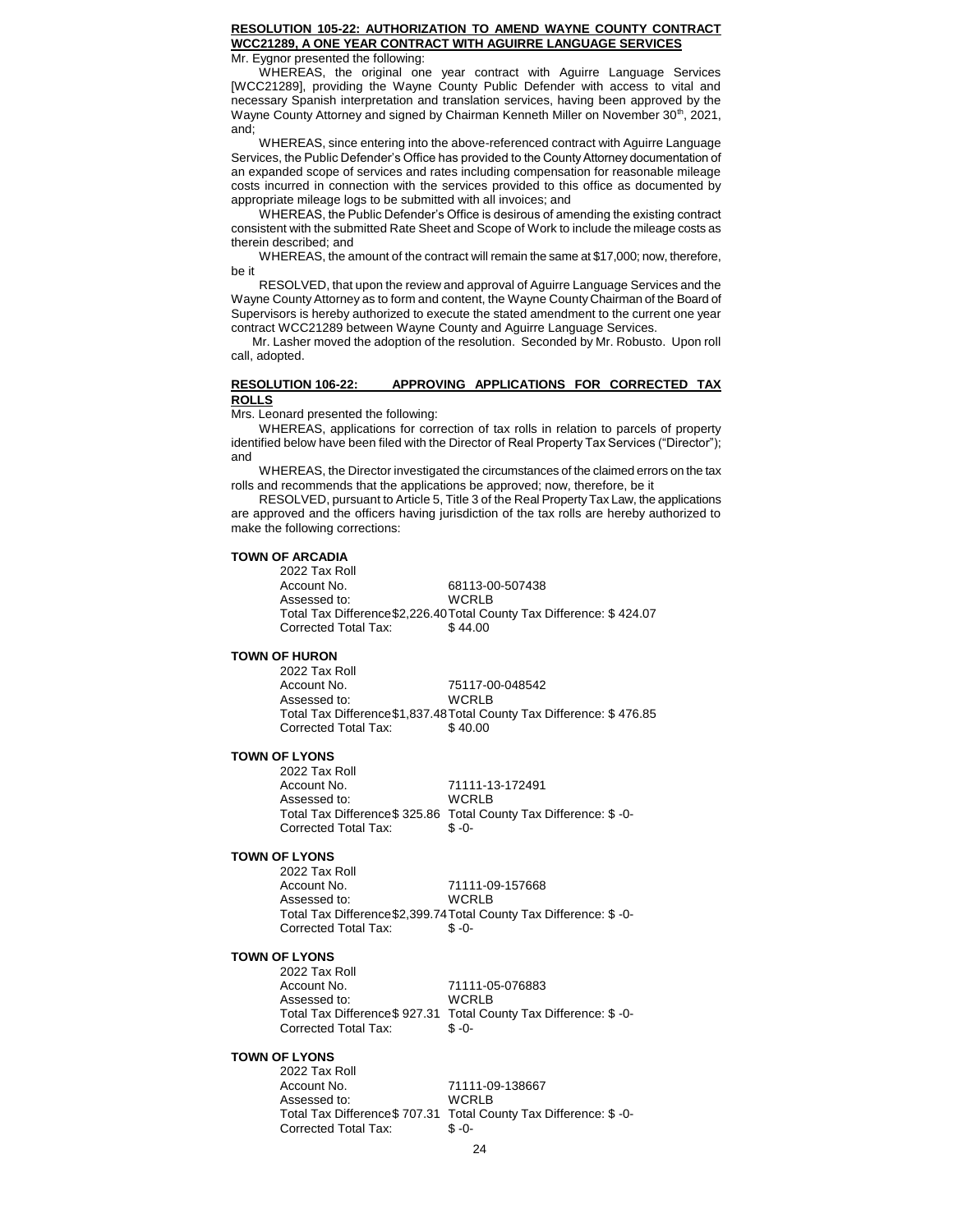**TOWN OF LYONS** 2022 Tax Roll Account No. 71111-09-141667<br>Assessed to: WCRLB Assessed to: Total Tax Difference\$ 27.79 Total County Tax Difference: \$ -0- Corrected Total Tax: \$ -0- **TOWN OF ROSE** 2022 Tax Roll Account No. 73116-20-852066 Assessed to: WCRLB Total Tax Difference\$ 29.84 Total County Tax Difference: \$ -0- Corrected Total Tax: \$ 2.39 **TOWN OF ROSE** 2022 Tax Roll Account No. 73116-20-793081 Assessed to: WCRLB Total Tax Difference\$1,554.82Total County Tax Difference: \$ 361.06 Corrected Total Tax: \$ 122.83 **TOWN OF ROSE** 2022 Tax Roll<br>Account No. 73114-00-981948<br>WCRLB Assessed to: Total Tax Difference\$ 186.73 Total County Tax Difference: \$ 42.06 Corrected Total Tax: \$ 14.31 **TOWN OF SODUS** 2022 Tax Roll 69117-06-256936<br>WCRLB Assessed to: Total Tax Difference\$2,336.83Total County Tax Difference: \$ 395.03 Corrected Total Tax: \$ -0- **TOWN OF LYONS** 2022 Tax Roll Account No. 71111-09-197713 Assessed to: WCRLB Total Tax Difference\$ 344.66 Total County Tax Difference: \$ -0- Corrected Total Tax: \$ 344.08 **TOWN OF LYONS** 2022 Tax Roll Account No. 21111-13-179465 Assessed to: WCRLB Total Tax Difference\$1,597.75Total County Tax Difference: \$ -0- Corrected Total Tax: \$ -0- **TOWN OF LYONS** 2022 Tax Roll 65117-12-935514<br>WCRLB Assessed to: Total Tax Difference\$715.11 Total County Tax Difference: \$ -0- Corrected Total Tax: \$ -0- Mr. Johnson moved the adoption of the resolution. Seconded by Mr. Kolczynski. Upon roll call, adopted. **RESOLUTION 107-22: TAX REFUND – ERROR ON TAX ROLL** Mrs. Leonard presented the following: WHEREAS, applications for refund of real property tax claimed to be attributable to an error on the tax roll has duly been filed with the Director of Real Property Tax Services ("Director") for the properties listed below, pursuant to the provisions of Article Five, Title 3 of the Real Property Tax Law; and

WHEREAS, the Director investigated the circumstances of the claimed errors and has submitted a report recommending the applications be approved; now, therefore, be it

RESOLVED, pursuant to Article 5, Title 3 of the Real Property Tax Law that the following applications are hereby approved and the County Treasurer is hereby authorized and directed to pay the refunds:

# **TOWN OF SODUS**

2022 Tax Roll 68116-00-537218 Assessed to: Burditt, Timothy Total Tax Difference\$ 491.93 Total County Tax Difference: \$ -0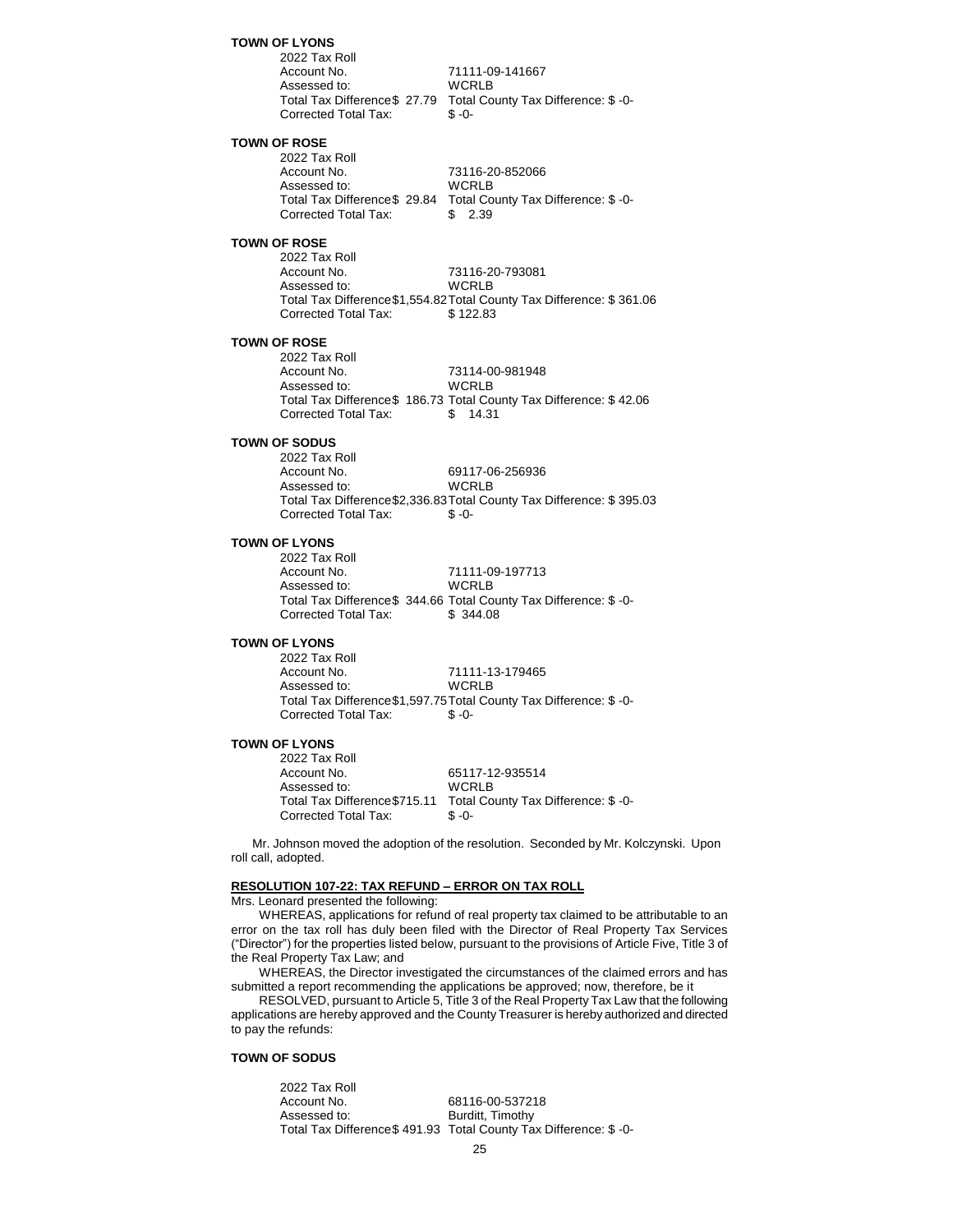Corrected Total Tax: \$ -0-

And be it further,

RESOLVED, that the County Treasurer is hereby authorized and directed to charge back the Refunds in the manner prescribed by Section 556 of the Real Property Tax Law.

Mr. Lasher moved the adoption of the resolution. Seconded by Mr. Robusto. Upon roll call, adopted.

### **RESOLUTION 108-22: AUTHORIZATION TO ADVERTISE FOR SEALED BID FOR SALE OF COUNTY PROPERTY – TOWN OF ROSE**

Mrs. Leonard presented the following:

WHEREAS, the property located at 10712 Wolcott Road in the town of Rose was acquired by the County of Wayne by tax deed on June 16, 2021; and

WHEREAS, this property was not sold at auction due to legal challenges; and

WHEREAS, the case was dismissed by the Judge on January 18, 2022 and the County's foreclosure is allowed to continue; now, therefore, be it

RESOLVED, that the Wayne County Treasurer is hereby authorized to sell the following property via sealed bid or auction:

| <b>TOWN</b> | TAX ID#         | LOCATION           |
|-------------|-----------------|--------------------|
| Rose        | 74114-05-223963 | 10712 Wolcott Road |

and be it further

RESOLVED, that all terms and conditions adopted by Resolution No. 245-20 for the conduct of the 2022 tax auction will apply to these sealed bids; and be it further

RESOLVED, that the advertising shall run two times in the Times of Wayne County and the Lakeshore News; and be it further

RESOLVED, that there is no minimum bid and the county reserves the right to reject all bids.

Mr. Lasher moved the adoption of the resolution. Seconded by Mrs. Bender. Upon roll call, adopted.

### **RESOLUTION 109-22: AUTHORIZATION TO AMEND THE 2021 BUDGET AND APPROPRIATE FUNDS TO A8755 WAYNE COUNTY LAND BANK**

Mrs. Leonard presented the following:

WHEREAS, Resolution No. 300-20 was passed by the Board in July, 2020 to enter into an agreement with Wayne County Regional Land Bank, Inc. for an amount not to exceed \$500,000 for the period July 1, 2020 – December 31, 2021; and

WHEREAS, the contracted amount was not expensed by the County in 2020, and funds were not re-appropriated in the 2021 Wayne County adopted budget; and

WHEREAS, the Land Bank submitted an itemized invoice for 2021 expenses as of 12/15/2021 to the County totaling \$803,907 with a payment request of \$500,000 as allowable by the signed agreement; and

WHEREAS, these expenses were recognized by the County in December, 2021, with no appropriations budgeted in the A8755 Land Bank cost center; now, therefore, be it

RESOLVED, that the County Treasurer is authorized to transfer \$500,000 from Unassigned General Fund Balance; and be it further

RESOLVED, that the County Treasurer is authorized to make the following budget adjustment:

### A8755 Land Bank

(Appropriations) \$500,000 to 54000 Contractual Expenses

Mr. Johnson moved the adoption of the resolution. Seconded by Mrs. Bender. Upon roll call, adopted.

### **RESOLUTION 110-22: AUTHORIZATION TO RENEW INSURANCE POLICIES WITH EASTERN SHORE ASSOCIATES**

Mrs. Leonard presented the following:

WHEREAS, the County has received a proposal from its current insurance broker, Eastern Shore Associates to renew its existing insurance program effective March 1, 2022 to March 1, 2023 for a premium of \$395,980.22; and

WHEREAS, the proposal includes the following insurance policies renewing with New York Municipal Insurance Reciprocal (NYMIR): Property, General Liability, Inland Marine, Automobile Liability, Public Officials Liability, Law Enforcement Liability, Catastrophic Excess Liability, Cyber Liability, Healthcare General Liability, Healthcare Professional Liability; and

WHEREAS, the proposal also includes crime coverage renewing with Travelers and inland marine coverage (insuring physical damage of certain trucks and heavy equipment) renewing with Liberty Mutual; and

WHEREAS, the proposal also includes crime coverage renewing with Travelers and inland marine coverage (insuring physical damage of certain trucks and heavy equipment) renewing with Liberty Mutual; and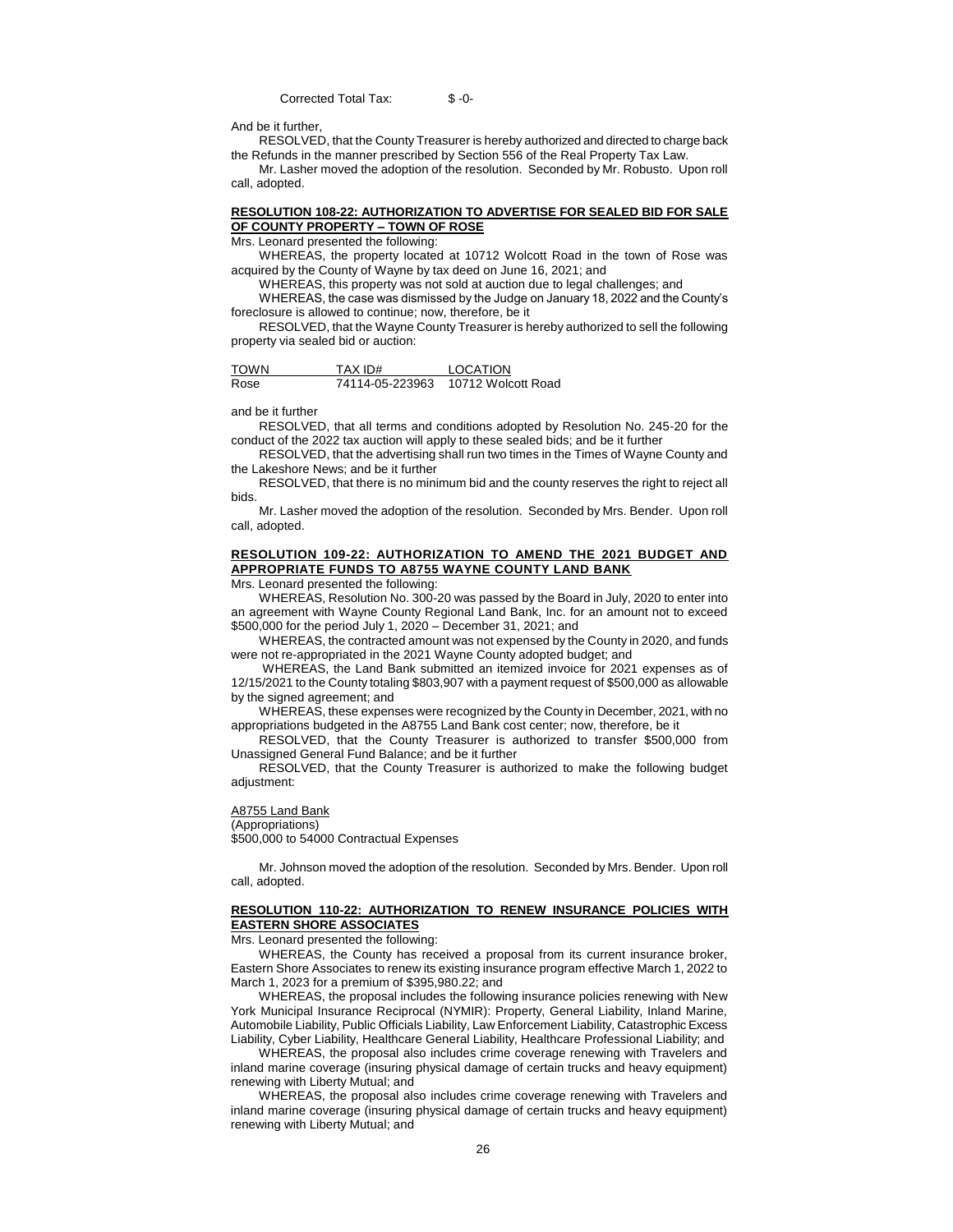WHEREAS, the proposal also includes an increase in the Healthcare Professional Liability deductible from \$100,000 to \$250,000 in order to offset a 15% premium increase; and

WHEREAS, the expiring program included comparable coverage and deductibles except for the changes noted above, and carried an annual premium of \$388,355.38; now, therefore, be it

RESOLVED, that the Chairman of the Board of Supervisors is hereby authorized and directed to renew the County's insurance policies through Eastern Shore Associates effective March 1, 2022 to March 1, 2023.

Mr. Lasher moved the adoption of the resolution. Seconded by Mr. Donalty. Upon roll call, adopted.

# **RESOLUTION 111-22: AUTHORIZATION TO CONTRACT WITH VICTOR B. CHAMBERS, ESQ. TO ACT AS ASSIGNED COUNSEL ADMINISTRATOR**

Mrs. Leonard presented the following:

WHEREAS, that Resolution No. 391-20 authorized the acceptance of the  $3<sup>rd</sup>$  year amendment to the New York State Office of Indigent Legal Services for the Statewide Expansion of Hurrell-Harring Reform – contract CTWIDEHH50, which included funding of \$45,000 for contracted Assigned Counsel Administrator services, and

WHEREAS, the Assigned Counsel Administrator is to be hired on a contract basis without benefits not to exceed \$45,000.00 in annual compensation; and

WHEREAS, the County of Wayne desires to maintain the Wayne County Assigned Counsel Program and to enter into a contractual agreement with V. Bruce Chambers to continue as Assigned Counsel Administrator through the end of 2022; and

WHEREAS, the County of Wayne has been assured by ILS that the distribution as set forth above will be paid; and

WHEREAS, Wayne County will be seeking an RFP for said ILS services in 2023; now therefore be it

RESOLVED, that the Chairman of the Wayne County Board of Supervisors is authorized to sign a contract on behalf of Wayne County with V. Bruce Chambers to serve as Administrator of the Assigned Counsel Program at an hourly rate of one hundred-fifty dollars (\$150.00) for a total annual compensation not to exceed \$45,000.00 for the fiscal year 2022, subject to the County Attorney's review as to form and content.

Mr. Chatfield moved the adoption of the resolution. Seconded by Mr. Johnson. Upon roll call, adopted.

#### **RESOLUTION 112-22: AUTHORIZATION TO CONTRACT WITH VICTOR B. CHAMBERS, ESQ. TO ACT AS ASSIGNED COUNSEL ADMINISTRATOR (APPELLATE COUNSEL)**

Mrs. Leonard presented the following:

WHEREAS, Resolution # 117-21 authorized Wayne County to enter into an agreement with Victor B. Chambers, Esq. to act as Assigned Counsel Administrator regarding Appellate Counsel to review, audit and recommend approval or disapproval of claims filed by attorneys appointed pursuant to Article 18B of the County Law at a rate of seventy-five dollars (\$75.00) per hour for a term that commenced on January 1, 2021 and terminated December 31, 2021; and

WHEREAS, Mr. Chambers is willing to continue to provide said services to the County at an increased rate of one hundred-fifty dollars (\$150.00) per hour for a term commencing January 1, 2022 through December 31, 2022; now therefore be it

RESOLVED, that Chairman of Wayne County Board of Supervisors is authorized to enter into an agreement subject to the County Attorney's review and approval as to form and content with Victor B. Chambers, Esq. to provide the County with services consisting of Appellate Counsel Administrator to assign appellate counsel and to review, audit, recommend approval or disapproval of claims pursuant to Article 18B of the County law. Compensation shall be at a rate of one hundred-fifty dollars (\$150.00) an hour, for a total annual compensation not to exceed two thousand dollars (\$2,000.00). The term of said agreement shall commence January 1, 2022 and terminate December 31, 2022.

Mr. Lasher moved the adoption of the resolution. Seconded by Mr. Chatfield. Upon roll call, adopted.

# **RESOLUTION 113-22: AUTHORIZATION TO APPLY FOR FUNDING FROM THE VICTIMS OF CRIME ACT (VOCA) AND WITNESS ASSISTANCE GRANT PROGRAM**

Mr. Verno presented the following:

WHEREAS, the Victims of Crime Act (VOCA) Victim and Witness Assistance Grant Program has issued a request for applications (RFA) seeking funding requests for innovative and comprehensive programs to meet the needs of victims and underserved populations; and

WHEREAS, the primary purpose of this funding is intended to support services to victims of sexual assault, child abuse services or other victim-based services; and

WHEREAS, the funding is intended to complement existing program and operational budgets rather than serve as a primary funding source; and

WHEREAS, the funding places priority on supporting those programs that demonstrate multi-disciplinary cooperation; and

WHEREAS, the Wayne County Department of Social Services is desirous of seeking funding from this resource for the purpose of supporting the Child Advocacy Center, specifically those services afforded by the Wayne County Sheriff's Office that surpass regular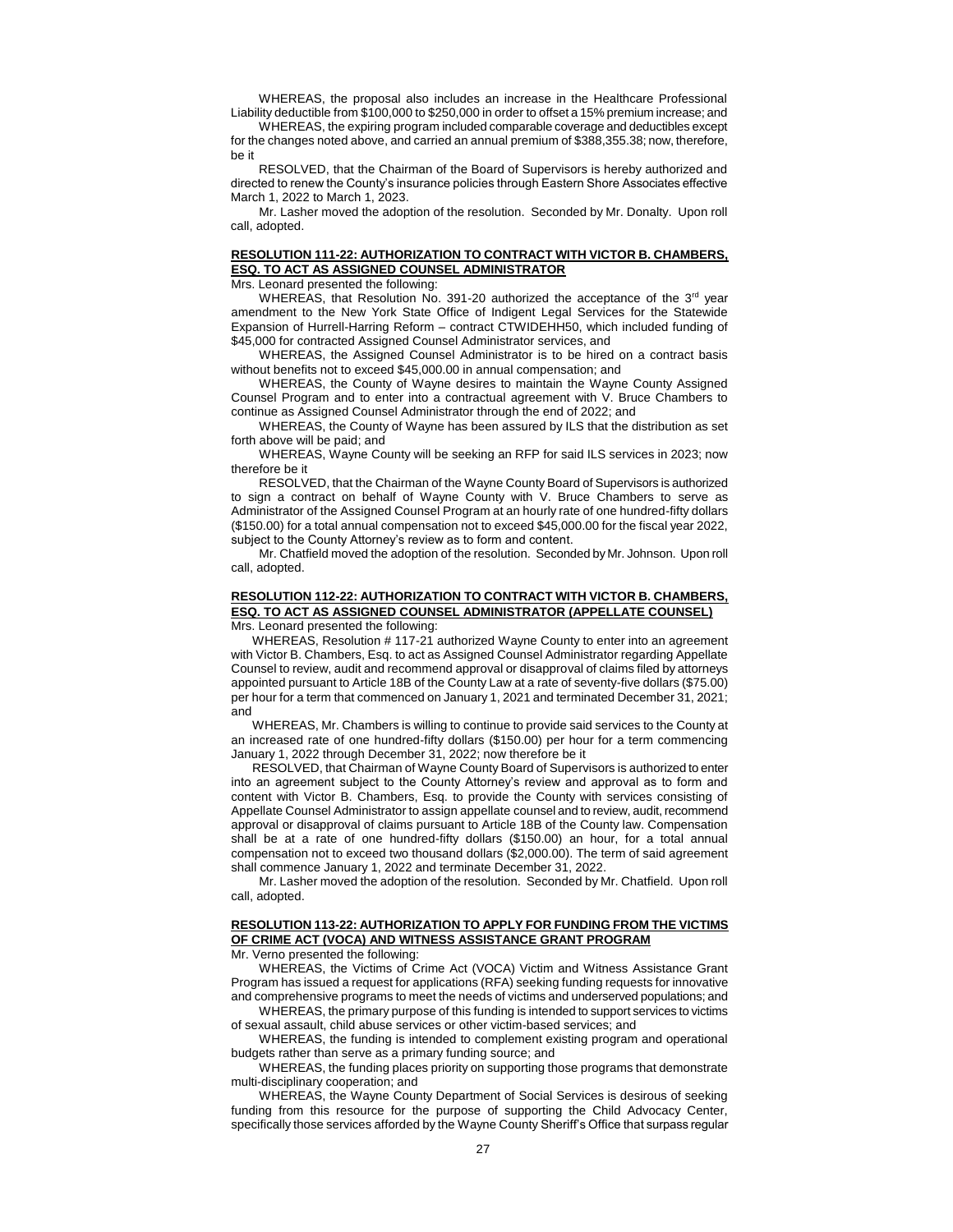duties of criminal investigations and that strengthen the Wayne County Sheriff's Office's ability to engage officers in the goals and objectives of the Child Advocacy Center; now therefore be it

RESOLVED, that the Wayne County Department of Social Services is hereby authorized to submit a request for funding for the purpose of support for the Wayne County Sheriff's Office participation in the Child Advocacy Center's innovative and comprehensive programs.

Mr. Johnson moved the adoption of the resolution. Seconded by Mr. Lasher. Upon roll call, adopted.

### **RESOLUTION 114-22: RESOLUTION IN OPPOSITION TO SENATE BILL S7855 AS IT RELATES TO THE MEMBERSHIP OF THE BOARD OF DIRECTORS OF THE WESTERN REGIONAL OFF-TRACK BETTING CORPORATION**

Mrs. Leonard presented the following:

WHEREAS, Western Region Off-Track Betting Corporation (WROTB) is a public benefit corporation with headquarters in Batavia, New York; and

WHEREAS, WROTB is owned and operated by 15 Western New York counties and the cities of Rochester and Buffalo; and

WHEREAS, the corporation owns and operates 11 off-track betting branches, 27 E-Z Bet locations and a telephone wagering service in 15 Western New York counties, as well as Batavia Downs Gaming, a standard bred racetrack and gaming facility; and

WHEREAS, since its inception, Western OTB has generated over \$250 million in operating and surcharge revenues to the taxpayers of those participating municipalities; and

WHEREAS, throughout its long history of serving 15 counties and two cities that comprise the corporation, the Board of Directors of WROTB has been comprised of one representative from each of the 17 municipalities; and

WHEREAS, in 1973, the Wayne County Board of Supervisors passed by resolution legislation that authorized and empowered Wayne County to participate in the WROTB that had recently been created by the state and signed by then Governor Nelson Rockefeller; and

WHEREAS, the 1973 legislation passed by the Wayne County Board of Supervisors was passed with the stipulation that it was "subject to permissive referendum and shall become effective in accordance with Section 24 of the Municipal Home Rule Law of the State of New York"; and

WHEREAS, New York State Senator Timothy M. Kennedy (D – Buffalo) has recently proposed Senate Bill S7855, an act to "amend the racing, pari-mutuel wagering and breeding law, in relation to the membership of the Board of Directors of the Western Regional Off-Track Betting Corporation"; and

WHEREAS, Sen. Kennedy's proposal calls for revising the current fair and equitable representation of the Board of Directors to three members to represent the counties of Monroe, Wyoming, and Orleans; a single member to represent the counties of Chautauqua, Cayuga, Genesee, Livingston, Schuyler and Seneca, four members to represent Erie County, one member to represent Niagara County, a lone member to represent the counties of Oswego, Cattaraugus, and Wayne; one member to represent the City of Buffalo, one member to represent the City of Rochester, one member appointed by the governor, one member appointed by the temporary president of the senate, and one member appointed by the speaker of the assembly; and

WHEREAS, under Senator Kennedy's proposal, Steuben County isn't provided any representation on the WROTB Board of Directors even though they have been a member of WROTB since 1973; and

WHEREAS, Sen. Kennedy's bill states that its intent is to "provide more equal representation of the people of the area who benefit from proceeds from said corporation"; and

WHEREAS, this legislation will in fact have the opposite effect of the stated intention in the bill, as it will decimate the balanced representation formula determined previously by both the state legislature and governor as equitable and impartial, with a clear and explicit intent of providing each municipality that comprises the corporation an equal voice in WROTB matters; and

WHEREAS, the performance and accomplishments of the current WROTB Board and leadership cannot be discounted when considering this drastic and overreaching legislation, including, but not limited to: the acquisition of an 84-room hotel on the grounds of Batavia Downs that has drawn rave reviews, countless fundraising events for charitable organizations that have benefitted thousands of families across western New York, including Make-A-Wish, the Batavia Police Department K-9 Unit, the Genesee County K-9 Unit, GLOW YMCA, Food Bank of Western New York, and the Breast Cancer Coalition of Rochester; and

WHEREAS, in 2021, Batavia Downs once again shattered attendance and wager records, with more than 625,000 attendees wagering nearly \$700 million this past year alone, leading to record earnings distributions for the 17 municipalities that have come to rely on their WROTB distributions to balance their local budgets while reducing the property tax burden for businesses and homeowners; and

WHEREAS, the current WROTB Board and leadership have successfully led the corporation through an incredibly difficult period in history, the COVID-19 pandemic, that has ravaged similar entities across the state and the country; and

WHEREAS, WROTB currently has 385 full and part-time employees with a payroll of \$12.5 million; individuals and families from every corner of our region, and all whom could be negatively impacted by this drastic proposal, now therefore be it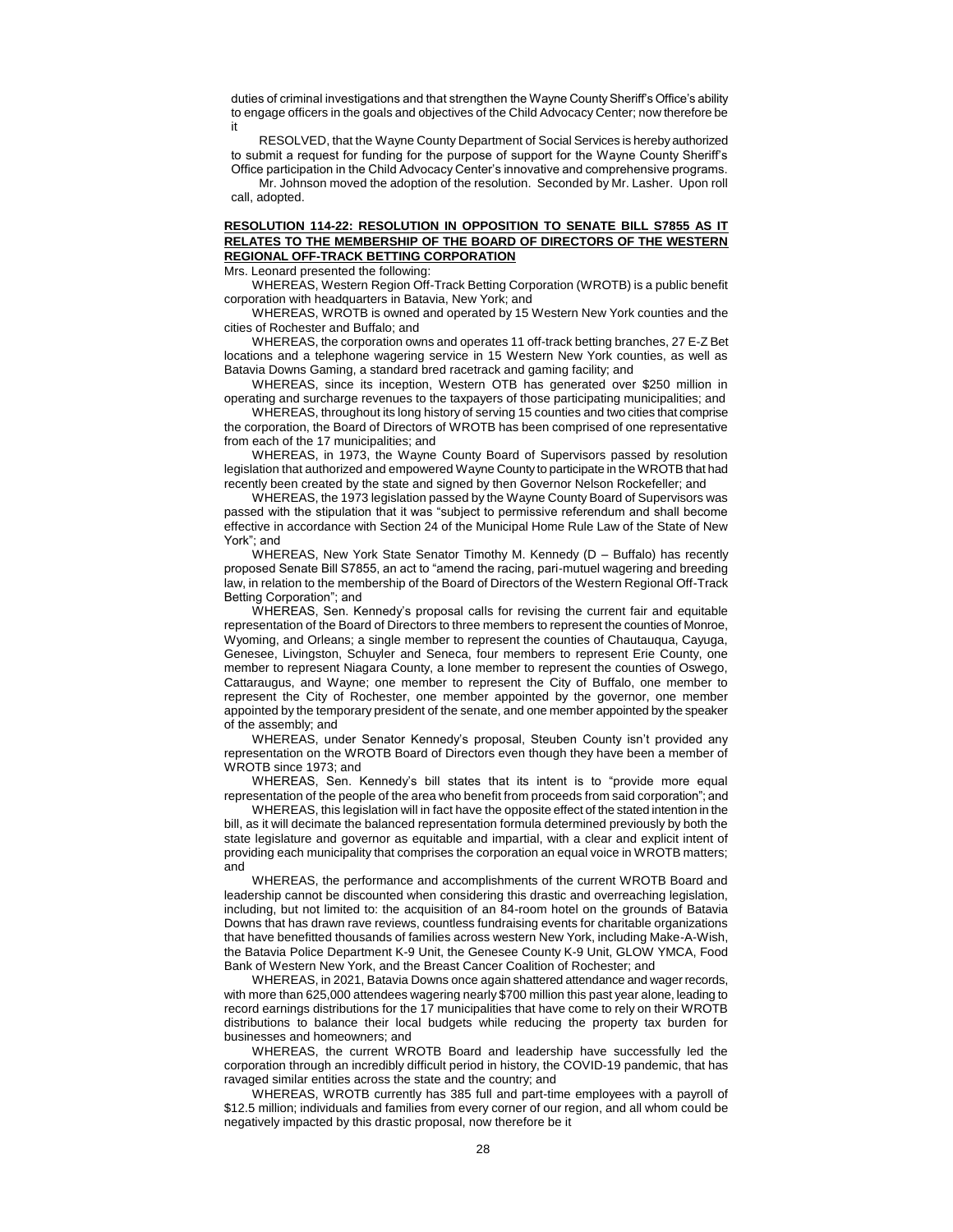RESOLVED, that the Wayne County Board of Supervisors strongly opposes Senate Bill S7855, as it will cause irreparable harm to Wayne County, its interests in WROTB, the economic interests of Wayne County, and the taxpayers of this county, and be it further

RESOLVED, that the Wayne County Board of Supervisors does hereby call upon members of the New York State Senate to reject S7855, and be it further

RESOLVED, that a certified copy of this resolution be sent to Governor Kathy Hochul, Senator Pamela Helming, Assemblyman Brian Manktelow, InterCounty Association of WNY and those deemed necessary and proper.

Mr. VanLaeken moved the adoption of the resolution. Seconded by Mr. Lasher. Upon roll call, adopted.

### **RESOLUTION 115-22: AUTHORIZATION TO APPOINT MEMBERS TO THE REGIONAL FISH AND WILDLIFE MANAGEMENT BOARD**

Mr. Johnson presented the following:

WHEREAS, pursuant to Section 11-0501 of the Environmental Conservation Law, this Board oversees a cooperative program for purposes of obtaining privately-owned or leased lands and waters of the State, practices of fish and wildlife management, which will preserve and develop fish and wildlife resources of the State and improve access to them for recreational purposes; and

WHEREAS, James Brady and Tommy Mettler have expressed an interest in becoming Wayne County's Legislator and Sportsman respectively on the Regional Fish and Wildlife Management Board; now, therefore, be it

RESOLVED, that the following individuals are hereby appointed to the Regional Fish and Wildlife Management Board, for two-year terms ending December 31, 2023

| James Brady (Legislator)<br>2785 McClelland Road<br>PO Box 379<br>Lyons $NY$ 14489 | ALTERNATE: | Kenneth F. Miller<br>1981 Maple Avenue<br>Palmyra NY 14522 |
|------------------------------------------------------------------------------------|------------|------------------------------------------------------------|
| Tommy Mettler (Sportsman)<br>5061 Wolcott Spring Lake Road<br>Wolcott NY 14590     | ALTERNATE: | Kenneth F. Miller<br>1981 Maple Avenue<br>Palmyra NY 14522 |

### and be it further

RESOLVED, that the Clerk of the Board is hereby directed to forward certified copies of this resolution to the appropriate County Officials and Mark Gooding from the NYS Natural Resources Supervisor, Region 8.

Mr. Kolczynski moved the adoption of the resolution. Seconded by Mr. Lasher. Upon roll call, adopted.

#### **DISCUSSION**

Chairman Miller noted an e-mail he sent out yesterday to all Board members to bring any comments or questions they have regarding the Emergency Medical Service (EMS) transportation discussion that was held at the January Board meeting. ALS Director Jim Lee, EMS Coordinator Bill Liddle and Wayne County Medical Director Jamie Syrett, were present to answer questions.

Mr. Liddle said the County is currently operating in crisis mode when it comes to responding to emergency services. Wait times for an ambulance can take an hour. It is time for the County to move forward and accept their responsibility to do better for their residents. Mr. Liddle noted there used to be a higher number of citizens that were interested in volunteering to help their local ambulance agencies that is not the case anymore. He stated there is a need for ALS and EMS workers to be properly trained so they can perform the functions required of them; many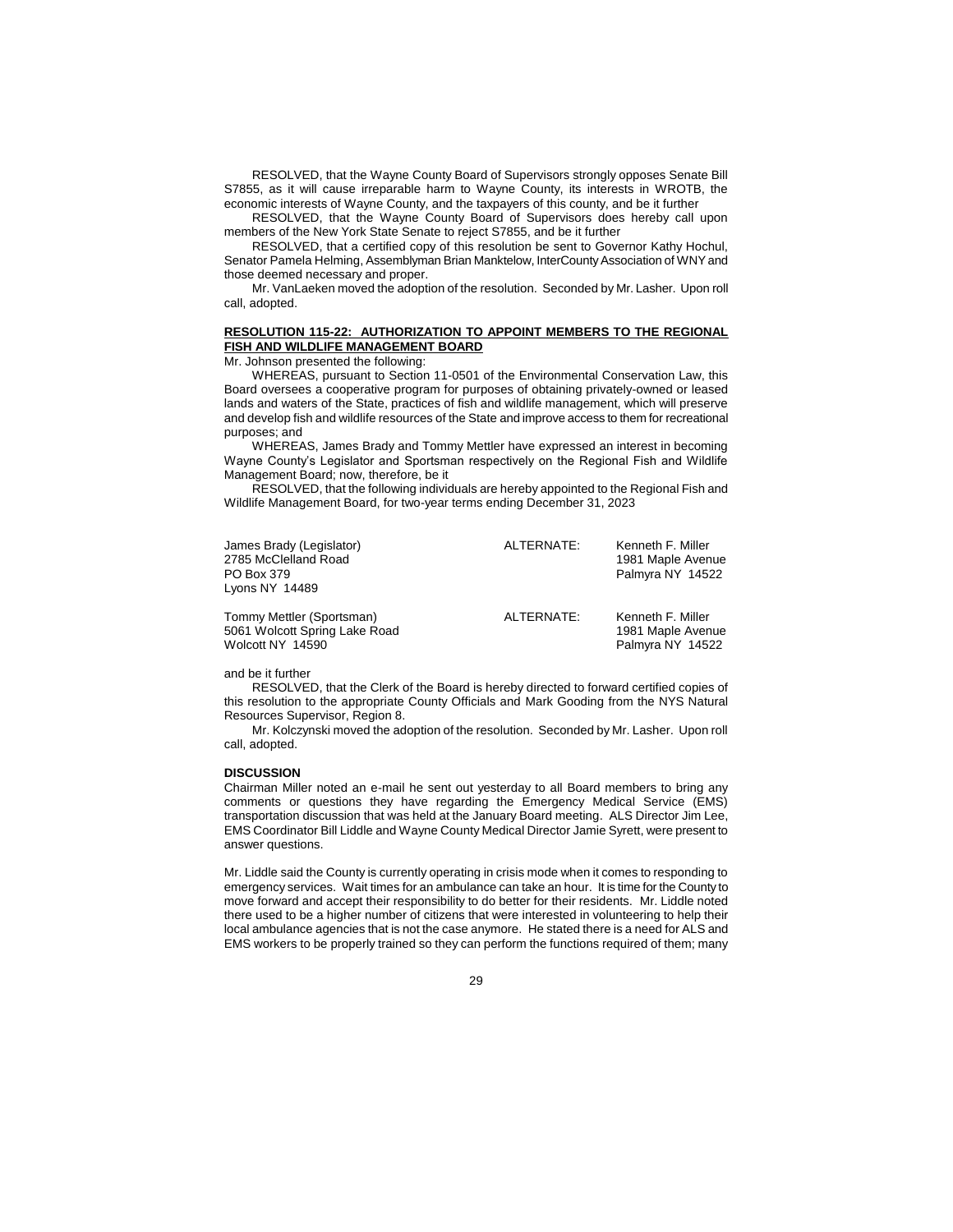volunteers are not interested in the amount of training requested.

Dr. Syrett voiced his support for last month's proposal for the County to develop an ALS transportation system. He believes the residents of Wayne County deserve this and when an individual calls 911 they expect to receive the appropriate response to save a life. ALS and EMS workers now respond to more crisis calls than in the past. Transportation times use to be faster, but with the volume of calls and reduction in trained personnel in each community, it is time for the County to take action. Dr. Syrett said coordinating services between local ambulance services and the County can only improve the system. At this time there is no safety net for a municipal agency that is out on a call when another call is received. Dr. Syrett noted volunteer and locally paid agencies have to realize they rely on other agencies and people for coverage now. There have been ongoing communications with the agencies about the proposal. Last year the agencies were asked to provide information to the County regarding their agency; most did not reply. He said it is a disaster when an emergency call is received and 911 operators have to go down a call list looking for an available agency to be on the scene. The proposed transportation system would not be competing with municipal agencies; it would be complimenting them.

Supervisor Robusto said the Board needs to focus on grass roots support, local ambulance agencies are not in favor of the County's proposition. Without local services working with the County, the proposed system will fail. His ambulance agency is not in favor of the proposal to have a countywide medical transportation system.

Mr. Lee said local ambulance agencies do a good job with what they have. The County is looking for a system that can back them up when they are already out on a call or do not have staff available to take a call. The proposal before the Board was never to take over municipal agencies, but to enhance their service. Mr. Lee stated years ago agencies were against the County forming an ALS fly car system and using County dollars to improve the medical emergency response system. Now the two response systems work well together. The proposal would allow for a back-up medical transport system to assist municipal agencies, not substitute for them. There are some municipal agencies that want the County to give them additional funding and not fund a new transportation service; Mr. Lee said this does not appear to be a solution to the problem of long medical emergency response times. The proposal before the Board needs to be acted on, as it will take a long time to implement.

Mr. Groat said the countywide emergency medical transportation system is based on the Fitch Report with follow-up by the study group. The County has an EMS group that meets regularly and municipal agencies are invited to attend; many do not. Local agencies may want the County to appropriate ARPA (American Rescue and Protection Act) funds to enhance their services; who will pay for the enhancements once this Federal funding is no longer available was questioned. The County's proposal will utilize ARPA funds, with plans to continue to financially maintain the service. Mr. Groat said the current emergency medical response time is not acceptable; he would like to see it lowered to under 15 minutes. He requested Supervisor Robusto put the concerns of his ambulance agency in writing so they can be specifically addressed.

Ms. Leonard stated the Town of Macedon has a \$750,000 budget for their ambulance service; the service works well. Her ambulance director does not feel the agency's concerns have been heard. They want to be included in the conversation. She is not against the proposal and understands there is a need for medical emergency transportation. Ms. Leonard said if the County moves forward with this proposal she does not want them spending any additional money on their fly-car system. She stated the need for all ambulance agencies to hear the same thing from the County. She questioned if one representative should be appointed from all the municipal ambulance agencies to hear what the County is proposing and return to the agencies with an update. She does not want the process held up while the same questions are